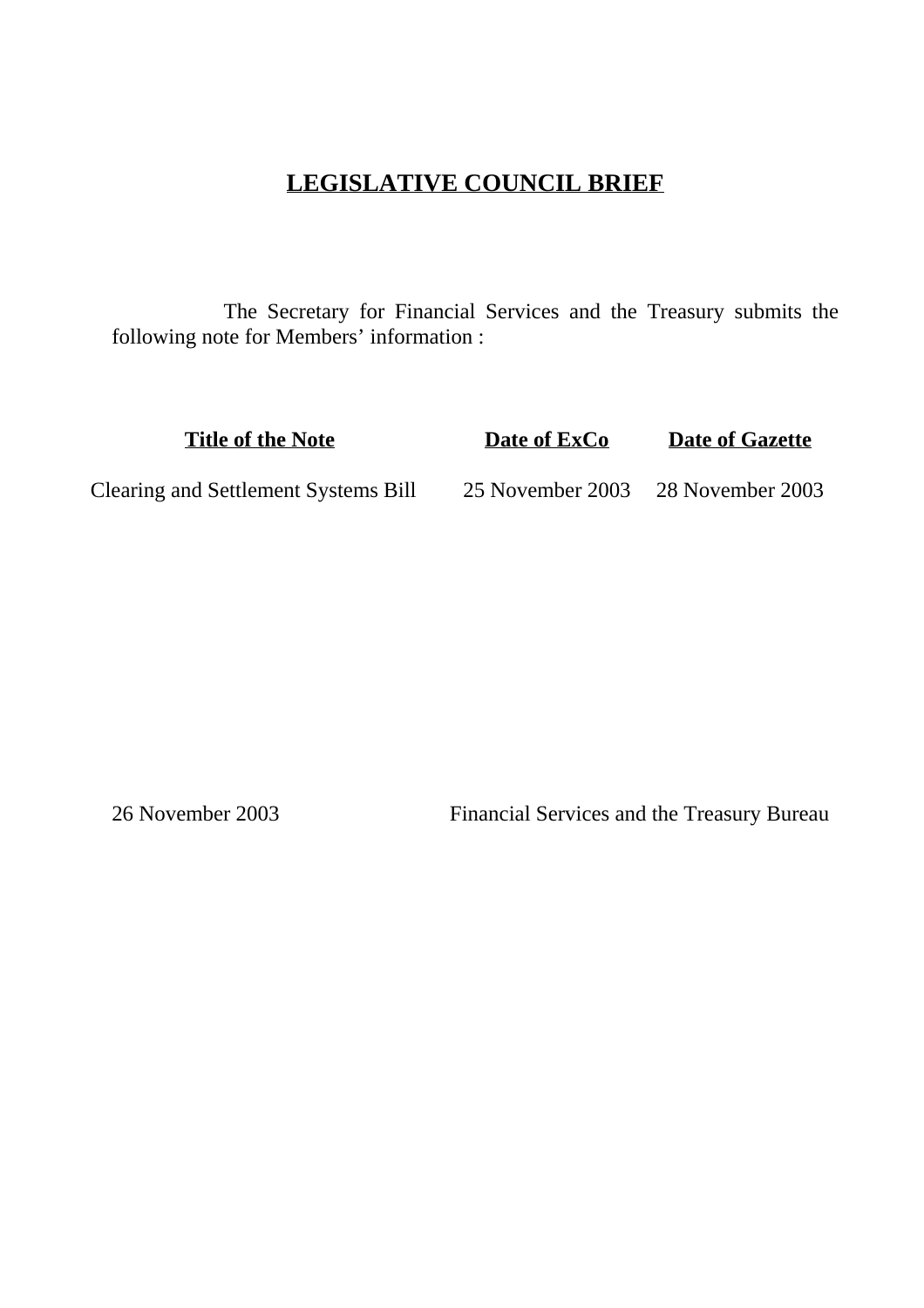# **LEGISLATIVE COUNCIL BRIEF**

## **Clearing and Settlement Systems Bill**

## **INTRODUCTION**

At the meeting of the Executive Council on 25 November 2003, the Council **ADVISED** and the Chief Executive **ORDERED** that the Clearing and Settlement Systems Bill, (at **Annex A**), should be introduced into the Legislative Council. The objectives of the proposed legislation are to provide express statutory backing –

- (a) for the oversight role of the Monetary Authority (MA) in relation to important clearing and settlement systems<sup>1</sup> in Hong Kong, in line with concerns expressed by the International Monetary Fund (IMF); and
- (b) for the finality of settlements effected through such systems, so as to facilitate the inclusion of the Hong Kong Dollar (HKD) in the Continuous Linked Settlement (CLS) System<sup>2</sup>.

## **JUSTIFICATIONS**

2. Clearing and settlement systems for funds or securities are essential for the smooth functioning of financial markets. However, under the existing laws in Hong Kong, there are no explicit legal provisions for supervisory oversight of such systems<sup>3</sup>. The MA's present de facto oversight role is drawn from his general powers under sections 3A(1) and 5B of the Exchange Fund

<sup>1</sup> (i) "Clearing and settlement system" means a system established for -

<sup>(</sup>a) the clearing or settlement of payment obligations; or

<sup>(</sup>b) the clearing or settlement of obligations for the transfer of book-entry securities, or the transfer of such securities.

Reference to "clearing and settlement system" in the bill does not include a clearing or settlement system that is or is operated by a company recognised as a clearing house under the Securities and Futures Ordinance.

<sup>(</sup>ii) An important clearing and settlement system means a clearing and settlement system whose proper functioning is material to the monetary or financial stability of Hong Kong, or to the functioning of Hong Kong as an international financial centre.

<sup>&</sup>lt;sup>2</sup> "CLS" is a global clearing and settlement system for cross-border foreign exchange transactions.<br><sup>3</sup> Other than a clearing and settlement system that is or is operated by a company recognized as

Other than a clearing and settlement system that is, or is operated by a company recognized as, a clearing house for the purpose of section 37 of the Securities and Futures Ordinance (Cap. 571).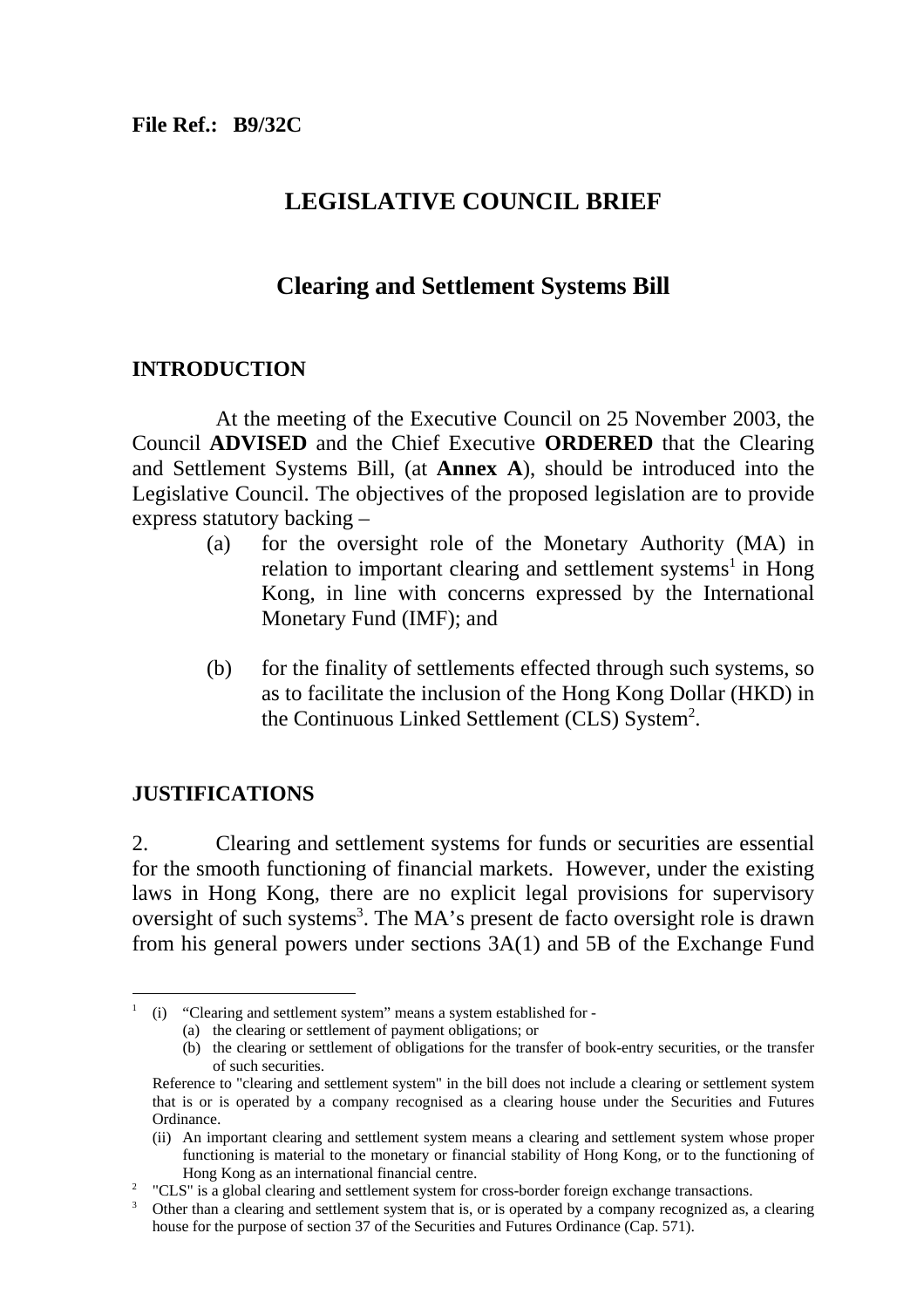Ordinance, Cap. 66 and from various other non-statutory arrangements, e.g. the MA's holdings in the Hong Kong Interbank Clearing Limited and contractual obligations with certain system operators. Nor is there any statutory provision in Hong Kong confirming the finality of settlements effected through clearing and settlement systems<sup>4</sup>. The possibility of a successful challenge to the finality of such settlements under insolvency and other laws in Hong Kong puts at risk Hong Kong's financial and monetary stability.

## *Suggestion from the IMF*

3. These two problems were identified by the IMF in a recent assessment of the financial system in Hong Kong. In its report, the IMF recommended that there should be explicit legislative provisions for oversight of clearing and settlement systems and settlement finality in Hong Kong's important payment systems. Any failure to conform with such recommendations could undermine Hong Kong's standing as an international financial centre. Hence it is in Hong Kong's interest to enact legislation to provide express statutory backing for the MA's oversight of important clearing and settlement systems and to provide for legal certainty of settlement finality.

## *Admission into the Continuous Linked Settlement System*

4. The proposed Ordinance will also facilitate the admission of the Hong Kong Dollar (HKD) into the Continuous Linked Settlement (CLS) System which is a global clearing and settlement system for cross-border foreign exchange transactions. Many major international currencies have already been admitted into the system (US dollar, euro, yen, sterling, Swiss franc, Canadian dollar, Australian dollar, Swedish krona, Danish krone, Norwegian krone and Singapore dollar). The participation of HKD in the system would be crucial to Hong Kong's status and functioning as an international financial centre. As in other jurisdictions, the CLS system requires, as a pre-condition for the admission of HKD, that the laws of Hong Kong provide for settlement finality as regards transactions within its system and within the underlying Real Time Gross Settlement System in Hong Kong. It is hoped that HKD can be admitted into the CLS System in 2004. It is therefore necessary to put in place legislative provisions at this stage.

 $\overline{a}$ Statutory protection exists only in relation to settlement finality in the CCASS in respect of exchangetraded securities or futures contracts settled through the recognised clearing houses by the Securities and Futures Commission under Part III of the recently commenced Securities and Futures Ordinance.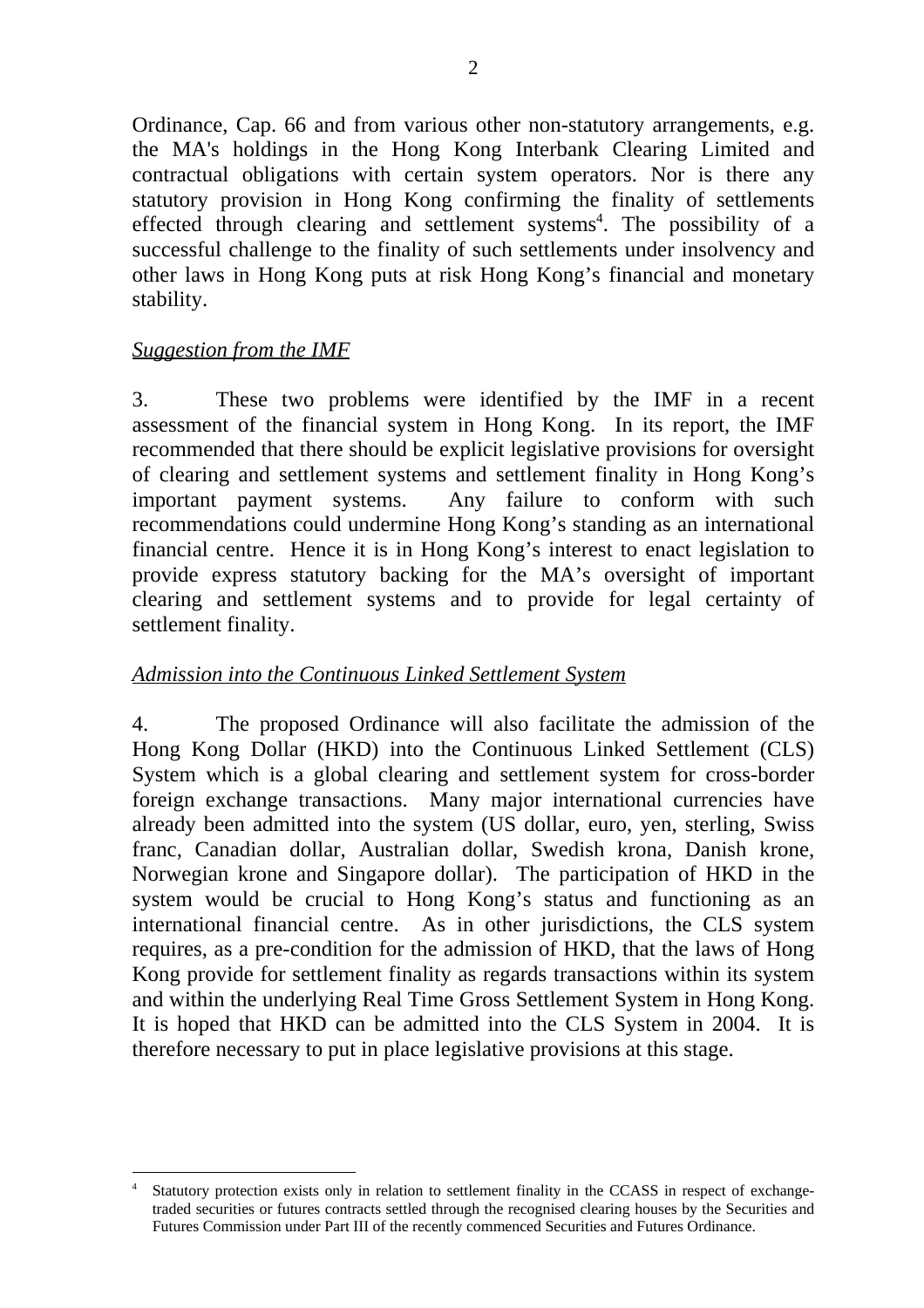*International precedents*

5. Legislation providing for pay-in and settlement finality from all laws can be found in a number of advanced economies, in particular the United States, European Union, New Zealand, Singapore and Canada.

6. Statutory oversight of payment systems is also found elsewhere. For example, (a) the Reserve Bank Act 1959 in Australia gives the Reserve Bank of Australia the responsibility for determining payments system policy; and (b) the Payment Clearing and Settlement Act 1996 in Canada makes the Bank of Canada responsible for the oversight of clearing and settlement systems with a view to controlling systemic risk. Singapore and Switzerland are also in the process of formulating similar legislation.

# **OTHER OPTIONS**

7. We have considered the option of relying on present law or any other option to achieve our policy objectives. However, these are not as good as the proposed Ordinance. The introduction of legislation, instead of relying on the present laws or any other option, will -

- (a) enable us to set explicit standards relating to the safety and efficiency of clearing and settlement systems and give the MA the powers necessary to enforce those standards;
- (b) in relation to finality of settlement, give us a level of certainty not otherwise achievable,

and we see legislation as the only means of achieving those policy objectives.

# **THE BILL**

8. The main provisions of the Bill are highlighted below -

## *Criteria for designation*

9. Under clause 3(1) of the Bill, the MA would be empowered to designate any clearing and settlement system ("designated system") to be subject to the oversight of the MA if the system is, or is likely to become a system whose proper functioning is material to the monetary or financial stability of Hong Kong or to the functioning of Hong Kong as an international financial centre<sup>5</sup>. Some systems are deemed to have been designated (see clause 54 and Schedule 2).

 5 Under these criteria, MA will be able to designate all the important payment systems that are currently subject to the de facto oversight of the MA such as HKD Clearing House Automated Transfer System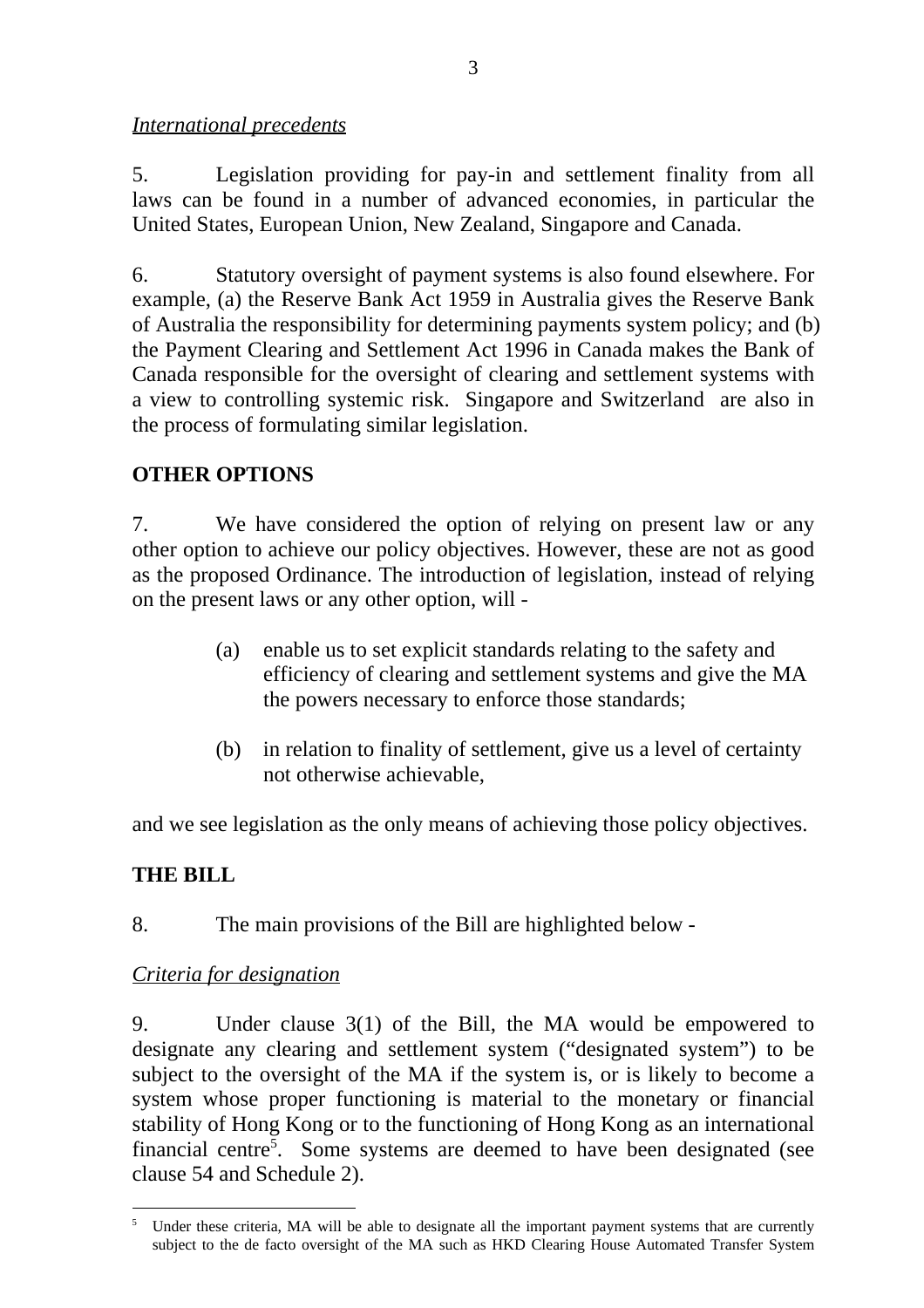10. To be eligible for consideration for designation, a clearing and settlement system must be one that

- (a) is in operation in Hong Kong; or
- (b) accepts for clearing and settlement transfer order denominated in HKD.

11. Also, the power to designate will not apply to a clearing and settlement system that is, or is operated by a company recognised as, a clearing house for the purpose of section 37 of the Securities and Futures Ordinance (Cap. 571). This is to avoid regulatory overlap with the Securities and Futures Commission (SFC) under the Securities and Futures Ordinance (clause 3(2)).

12. The MA may revoke the designation of a designated system that no longer meets the criteria for designation under paragraph 9 or no longer meets the requirements described in paragraphs 11 and 12 above (clause 4).

13. The system operator and settlement institution of a designated system are required to inform the MA of their names and addresses (clause 5). There must also be in place within every designated system operating rules ensuring the system's safety (in relation to certainty of settlement, reliability and robustness of operation, proper security control and data integrity) and efficiency (in relation to access by market participants to the system and competition related issues), as well as compliance with the requirements specified in the proposed Ordinance; and no change can be made to a system's operating rules without the prior approval in writing of the MA (clauses 6 and 7).

## *Functions and Powers of the MA in respect of designated systems*

14. It shall be the function of the MA under the proposed Ordinance both to monitor compliance with the provisions of the proposed Ordinance and to promote the general safety and efficiency of designated clearing and settlement systems (clause 8). To this end, the MA will have powers that will allow him to exercise continuous oversight of a designated system including, inter alia -

> (a) the power to request information from a designated system (Clause 10) and to give directions to a designated system for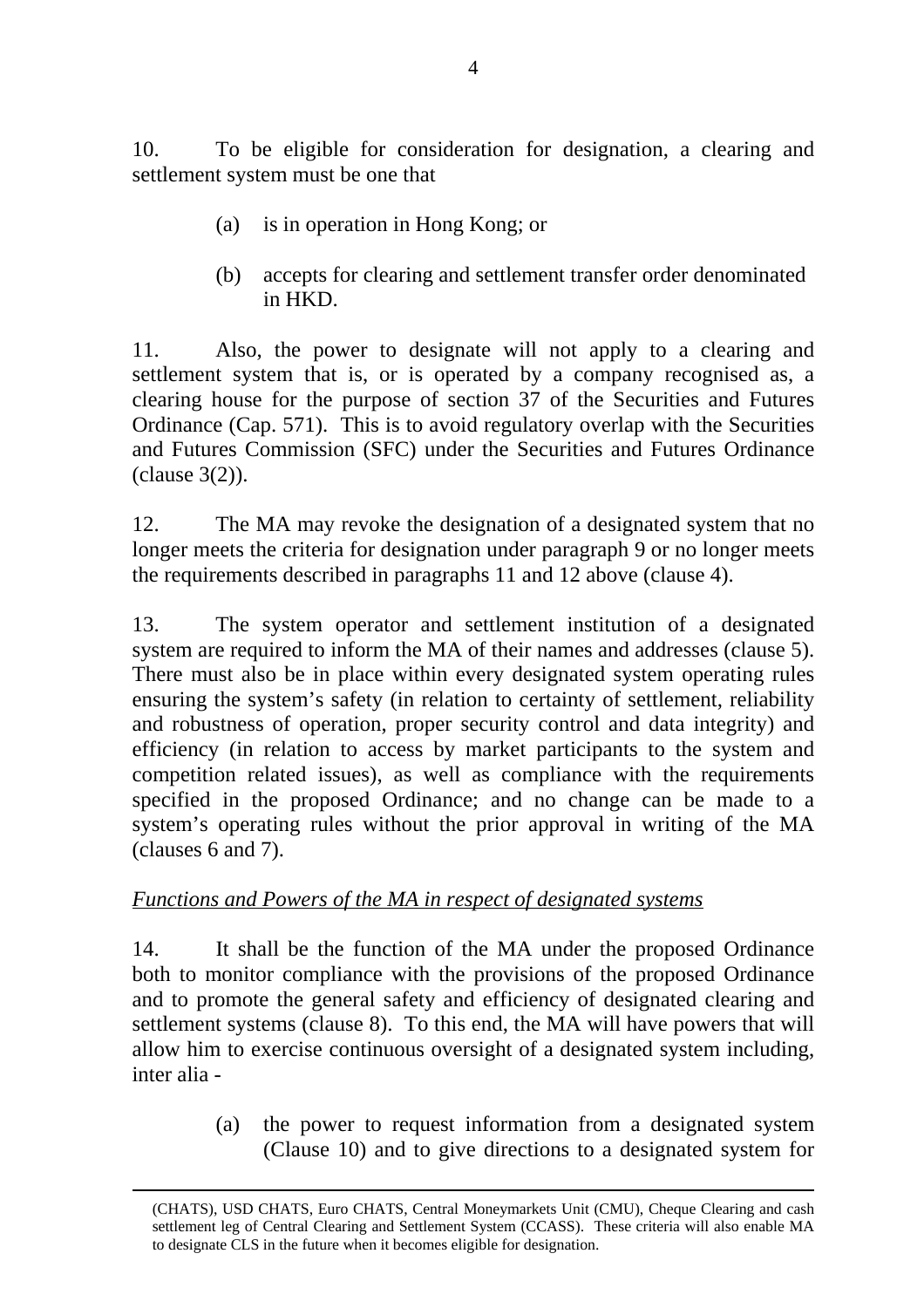the purpose of bringing the system into compliance with the requirements under the proposed Ordinance (clause 11);

- (b) the power to amend a system's operating rules to bring them into compliance with the proposed Ordinance after consultation with the Financial Secretary and the system operator or settlement institution (clause 12); and
- (c) the power to make regulations in relation to the oversight of designated systems to ensure the safety, efficiency and financial soundness of such systems, as well as all other matters for the better carrying out of the object and purpose of the proposed Ordinance (these regulations would be subsidiary legislation subject to vetting of the legislature) (clause 48).

15. The MA will also have the power to exempt from the oversight regime any system that is established in a place outside Hong Kong and is under the supervision of an authority exercising functions in that place similar to the functions of the MA under the proposed Ordinance (clause 9).

16. The MA can also issue guidelines setting out the manner in which he proposes to exercise any power conferred or duty imposed on him, or to perform any function assigned to him, under the proposed Ordinance (clause 53).

## *Finality of Settlement*

17. Under the proposed Ordinance, if the MA determines that certain criteria have been met as regards a designated system, he shall issue a certificate the effect of which will be to invoke the finality provision of the proposed Ordinance as regards that system (clause 14). The certificate could be revoked or suspended by the MA (clause 15).

## *Scope of Protection*

18. As proposed under this Ordinance, finality will include both pay-in finality<sup>6</sup> and settlement finality, and will extend to finality for the purpose of all laws or rules of law of Hong Kong (clauses 17-23).

19. Further, it is proposed that a court is not to recognize or give effect to any order of a foreign court, or act of a relevant insolvency office holder,

 $\overline{a}$ In a multi-currency clearing and settlement system such as CLS, pay-ins are payments into the settlement institution's (CLS Bank's) bank account with a central bank in order to fund a participant's position for settlement purposes and are inextricably linked to settlement.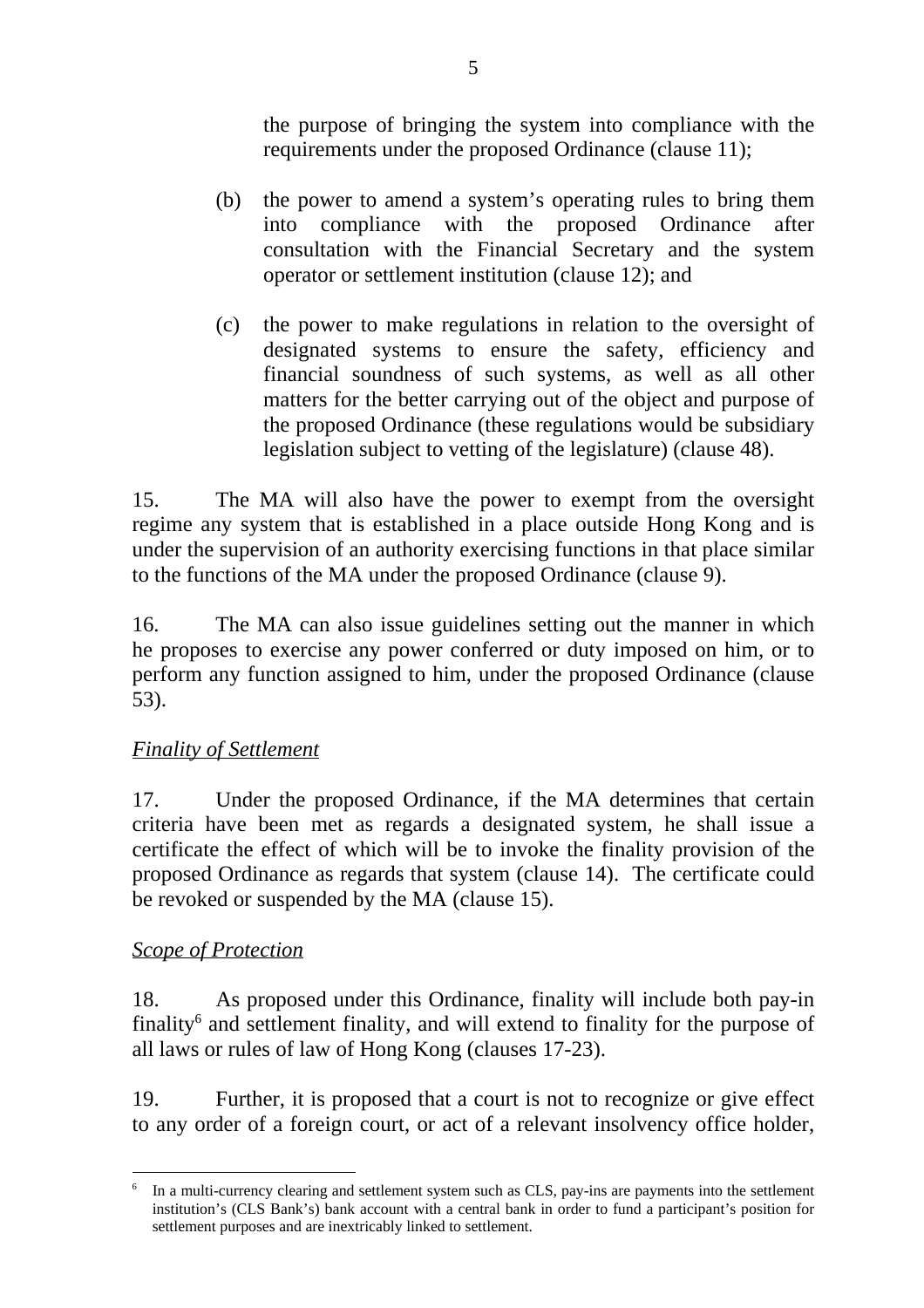made or done under the relevant law of insolvency, in so far as making the order or doing of the act would be prohibited under the proposed Ordinance for a court or a relevant insolvency office holder in Hong Kong (clause 24).

20. However, the finality provisions do not affect any rights arising from the underlying transaction in respect of the transaction taking place through the designated system, short of any revocation or reversal of the relevant transaction or disposition through the designated system (clause 25).

21. A relevant insolvency office holder acting in respect of an insolvent participant in a designated system has the right to recover any gain arising from an undervalued transaction, or the amount of any unfair preference in a transaction, to which the insolvent participant was a party before his insolvency (clauses 26 and 27). This provision does not affect the finality of settlements within designated systems.

22. No execution for the enforcement of a judgement or order and no distress shall be levied in respect of property of a participant that has been provided as collateral security in favour of a system operator (clause 30).

# *Appeals*

23. An independent tribunal known as the "Clearing and Settlement Systems Appeals Tribunal" will be established to hear an appeal by any person who is aggrieved by a decision of the MA to designate a clearing and settlement system (clause  $3(1)$ ), or to revoke a designation (clause  $4(1)$ ), or to grant, revoke or suspend a certificate of finality in respect of a designated system (clause  $14(1)$  and  $15(1)$ ). A person aggrieved may refer the decision to the Tribunal for review within 30 days after the decision is made by the MA or within such further time that the MA thinks fit (clause 33). The Tribunal will consist of a Chairman who is appointed by the Chief Executive on the recommendation of the Chief Justice, and not fewer than two panel members who are appointed by the Financial Secretary with the Chairman's recommendation (clause 32 to clause 38 and Schedule 1).

## *Offences*

24. It shall be an offence for a person not to comply with the various statutory requirements in this proposed Ordinance, short of establishing the statutory defences provided in the respective provisions (Part 5).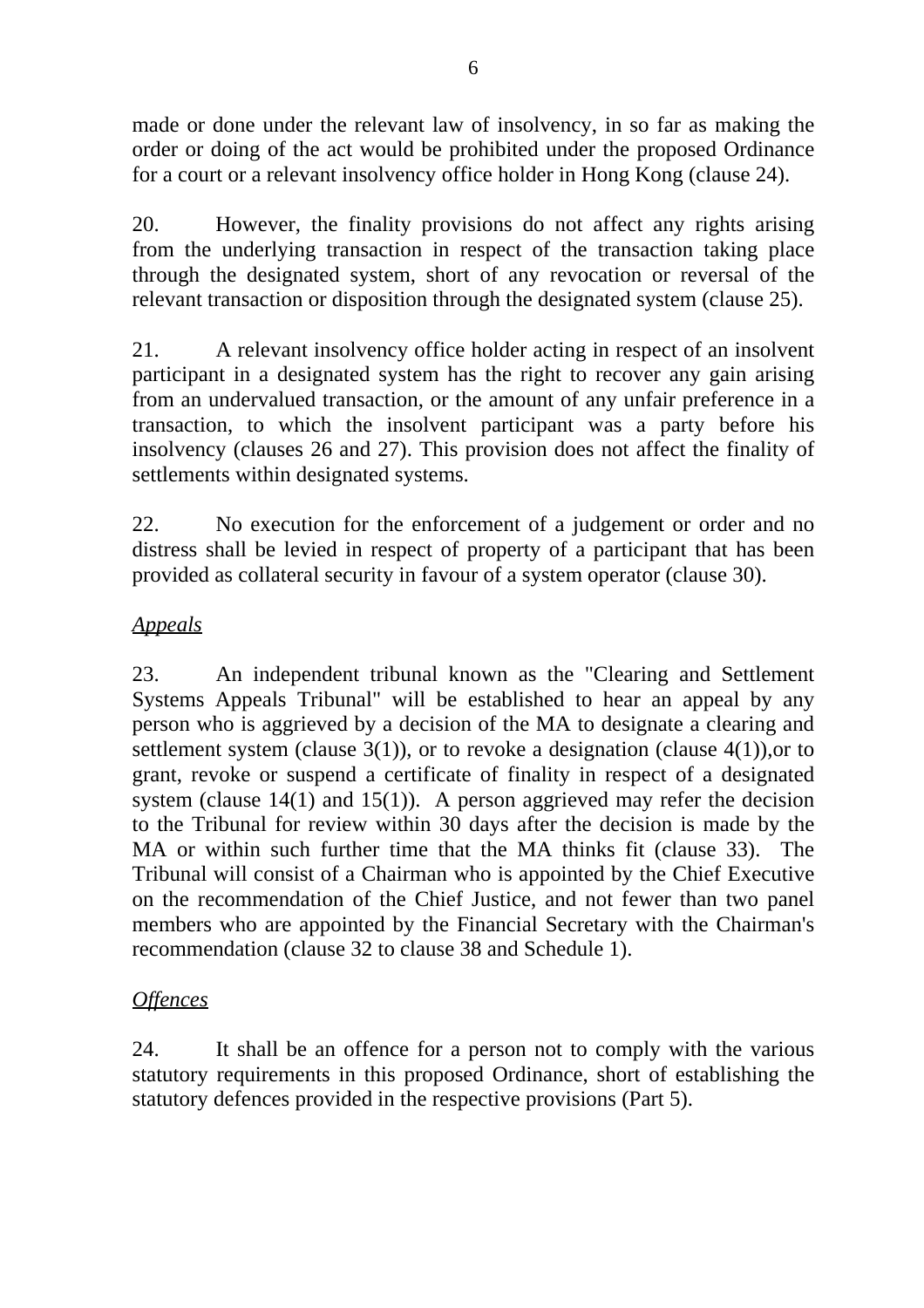## **LEGISLATIVE TIMETABLE**

25. The legislative timetable is as follows –

| Publication in the Gazette                                 |  |  |  |                  | 28 November 2003 |
|------------------------------------------------------------|--|--|--|------------------|------------------|
| First Reading and commencement<br>Of Second Reading debate |  |  |  | 10 December 2003 |                  |
| Resumption of Second Reading debate,                       |  |  |  |                  | to be notified   |

committee stage and Third Reading

# **IMPLICATIONS OF THE PROPOSAL**

26. This proposed Ordinance will help to strengthen the financial and monetary stability of Hong Kong and also the functioning of Hong Kong as an international financial centre. The proposal is in conformity with the Basic Law, including the provisions concerning human rights. It has no productivity, environmental or civil services implications. The proposal has economic implications, sustainability implication and financial implication for the general revenue as set out in the **Annex B**

27. The proposed Ordinance contains no express provision on binding effect. However, in so far as the settlement finality provisions are concerned, all participants of the designated clearing and settlement systems (unless otherwise expressly excepted under the proposed Ordinance) will be bound by necessary implication or express provision.

# **PUBLIC CONSULTATION**

28. We have conducted several rounds of consultations with the SFC, the Hong Kong Exchanges and Clearing Ltd., the relevant payment system operators, the Hong Kong Association of Banks, leading insolvency practitioners, the Official Receiver, the Law Society of Hong Kong, the Hong Kong Bar Association and the Hong Kong Society of Accountants. There is general support from the parties consulted and their relevant concerns have been addressed where appropriate.

29. We also briefed the Financial Affairs Panel of the Legislative Council on 5 May 2003. The proposal was generally well received by Members.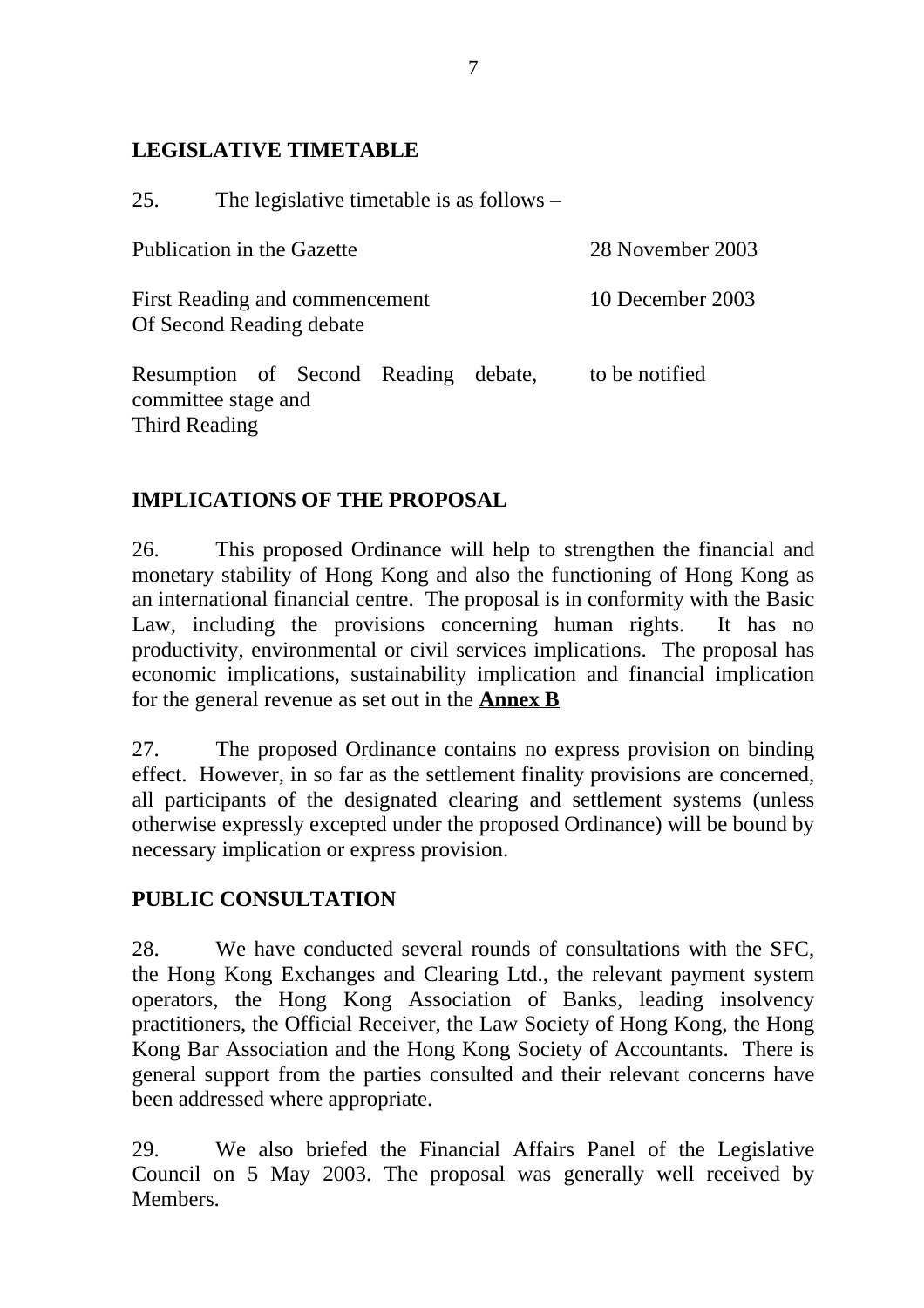# **PUBLICITY**

30. A spokesman will be available to answer enquires.

## **Financial Services and the Treasury Bureau 26 November 2003**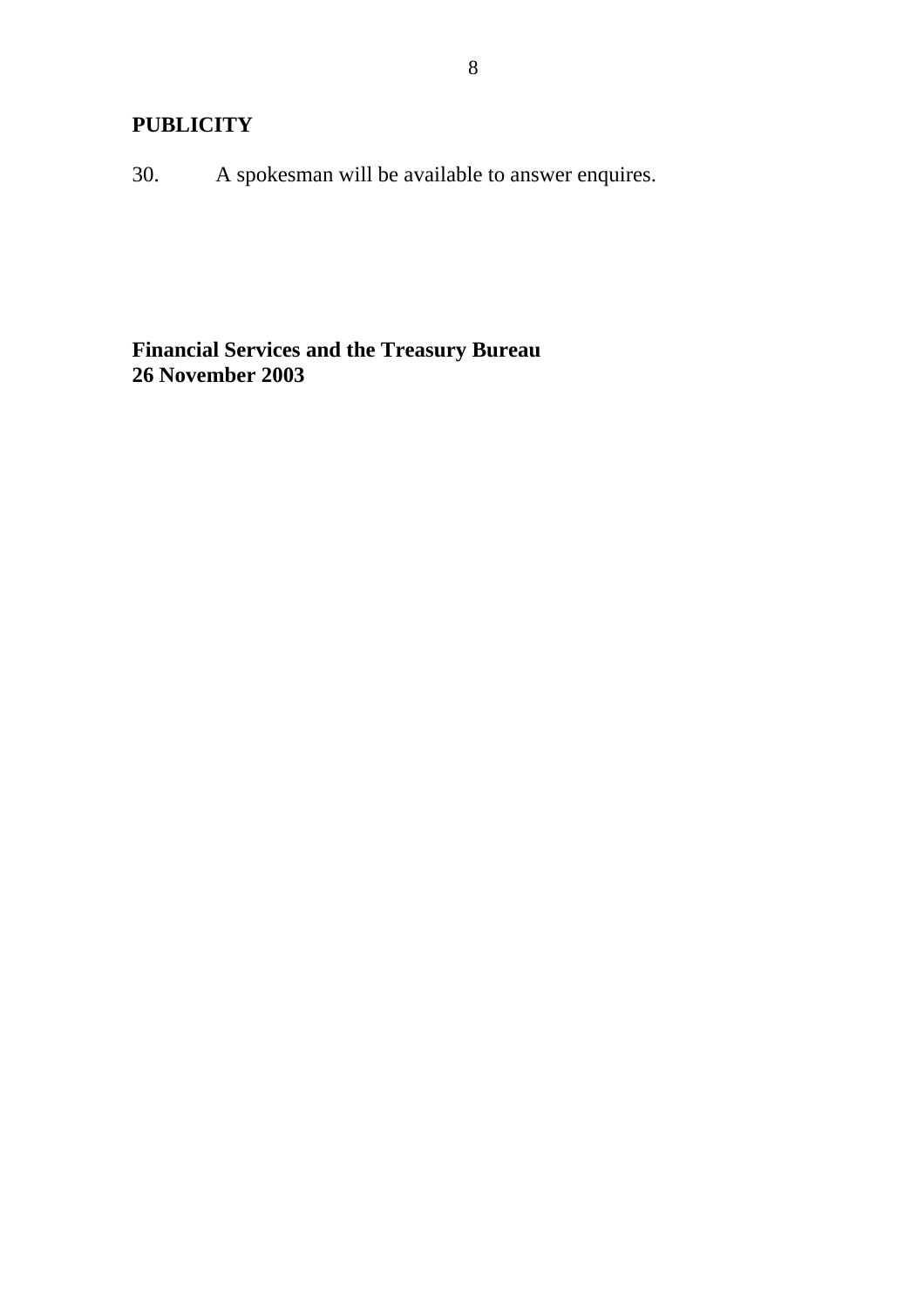## **CLEARING AND SETTLEMENT SYSTEMS BILL**

## **CONTENTS**

| Clause |                                                                                             | Page         |
|--------|---------------------------------------------------------------------------------------------|--------------|
|        | PART <sub>1</sub>                                                                           |              |
|        | <b>PRELIMINARY</b>                                                                          |              |
| 1.     | Short title and commencement                                                                | $\mathbf{1}$ |
| 2.     | Interpretation                                                                              | $\mathbf{1}$ |
|        | PART <sub>2</sub>                                                                           |              |
|        | DESIGNATION AND OVERSIGHT                                                                   |              |
|        | Division 1 – Designation                                                                    |              |
| 3.     | Monetary Authority may designate clearing and<br>settlement systems                         | 5            |
| 4.     | Revocation of designation                                                                   | 6            |
|        | Division 2 – Obligations of designated systems                                              |              |
| 5.     | Obligation to inform Monetary Authority of name and<br>address, etc.                        | 7            |
| 6.     | Requirements applying to designated systems                                                 | 8            |
| 7.     | Safety and efficiency                                                                       | 9            |
|        | Division 3 – Functions and powers of Monetary<br>Authority in respect of designated systems |              |
| 8.     | Functions of Monetary Authority                                                             | 10           |
| 9.     | Power of Monetary Authority to exempt                                                       | 11           |
| 10.    | Monetary Authority may request information                                                  | 11           |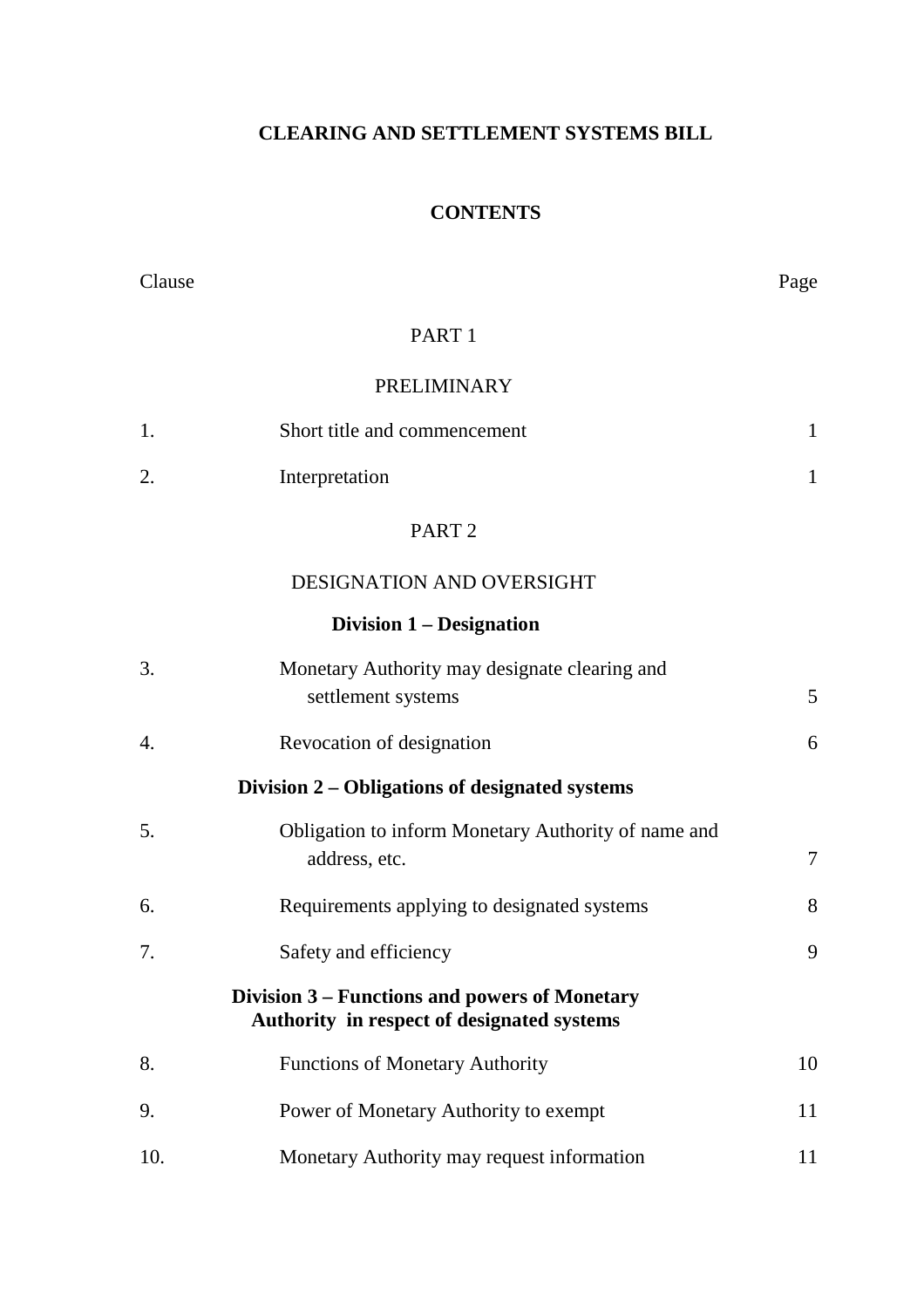| 11. | Monetary Authority may give directions                                                                                     | 12 |
|-----|----------------------------------------------------------------------------------------------------------------------------|----|
| 12. | Monetary Authority may impose operating rules                                                                              | 12 |
|     | PART <sub>3</sub>                                                                                                          |    |
|     | FINALITY OF TRANSACTIONS AND PROCEEDINGS                                                                                   |    |
|     | Division 1 – Interpretation                                                                                                |    |
| 13. | Interpretation                                                                                                             | 14 |
|     | Division 2 – Certificate of finality                                                                                       |    |
| 14. | Monetary Authority may issue certificate of finality                                                                       | 14 |
| 15. | Suspension or revocation of certificate of finality                                                                        | 15 |
|     | Division 3 – Finality of transactions and proceedings<br>within designated systems                                         |    |
| 16. | Scope of modification of law of insolvency under this<br>Division                                                          | 16 |
| 17. | Transfers and settlements within designated systems are<br>final                                                           | 17 |
| 18. | Proceedings of designated systems take precedence over<br>law of insolvency                                                | 17 |
| 19. | Abrogation of statutory provisions relating to disclaimer<br>of property, restriction on dispositions of property,<br>etc. | 18 |
| 20. | Abrogation of statutory powers relating to adjustment of<br>prior transactions                                             | 19 |
| 21. | Net sum payable on completion of default arrangements<br>provable in insolvency proceedings                                | 19 |
| 22. | Transfer orders entered into designated system after<br>insolvency not affected                                            | 19 |
|     | Division 4 – Netting of obligations of insolvent<br>participants                                                           |    |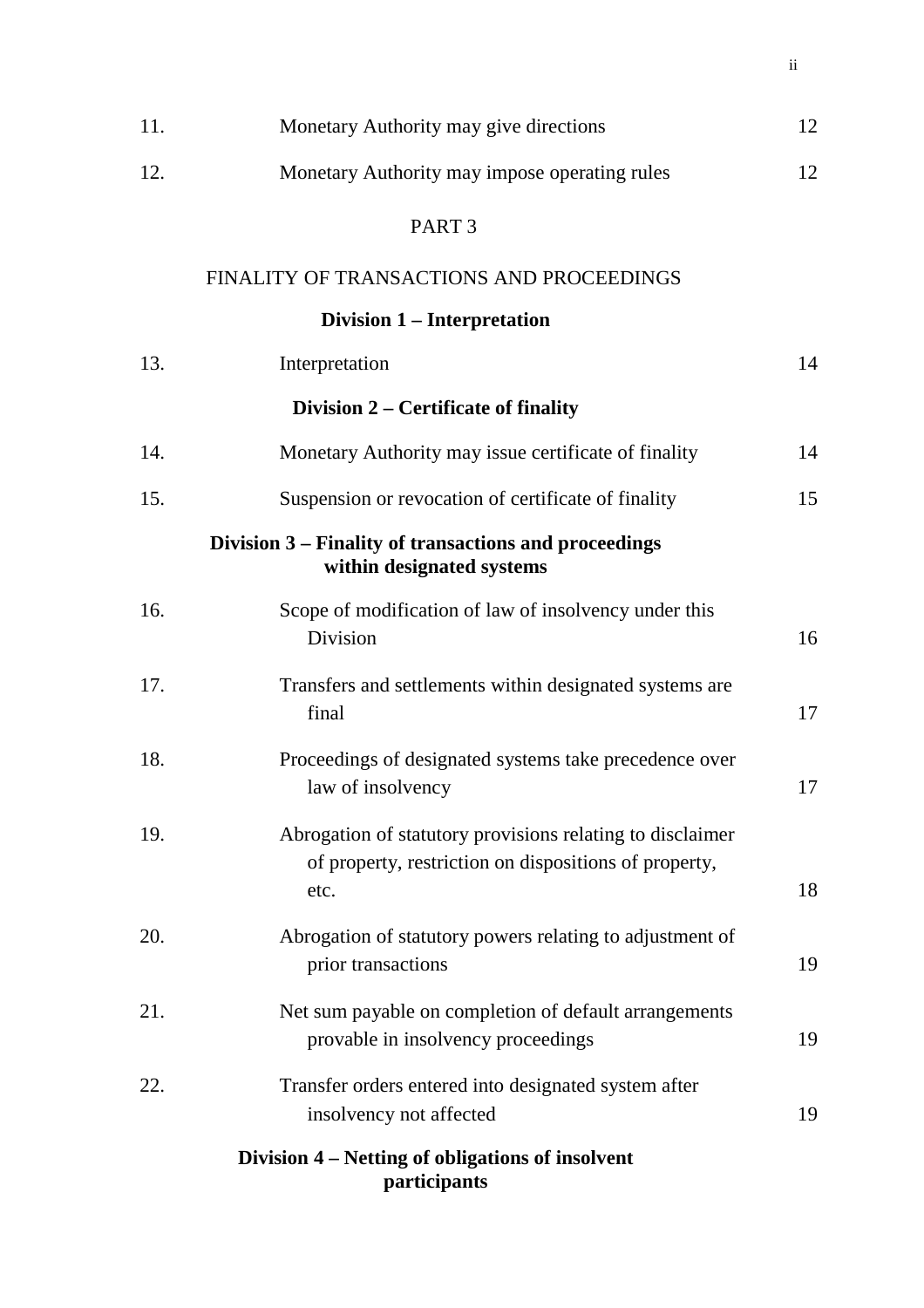| 23. | Netting may be effected                                                                                                | 20 |
|-----|------------------------------------------------------------------------------------------------------------------------|----|
|     | <b>Division 5 – Miscellaneous</b>                                                                                      |    |
| 24. | Law of insolvency in other jurisdictions                                                                               | 21 |
| 25. | Preservation of rights, etc. in underlying transactions                                                                | 21 |
| 26. | Right of relevant insolvency office holder to recover<br>gain from transaction at undervalue between 2<br>participants | 22 |
| 27. | Right of relevant insolvency office holder to recover<br>transfer between 2 participants giving unfair<br>preference   | 23 |
| 28. | Obligation of participant to notify of insolvency                                                                      | 25 |
| 29. | Order releasing relevant insolvency office holder from<br>obligations in relation to default proceedings               | 26 |
| 30. | Enforcement of judgments over property of participant<br>as judgment debtor                                            | 26 |
|     | PART <sub>4</sub>                                                                                                      |    |
|     | <b>APPEALS TRIBUNAL</b>                                                                                                |    |
| 31. | Interpretation                                                                                                         | 27 |
| 32. | Establishment of Clearing and Settlement Systems<br><b>Appeals Tribunal</b>                                            | 27 |
| 33. | Review of decisions by Tribunal                                                                                        | 28 |
| 34. | Powers of Tribunal                                                                                                     | 30 |
| 35. | Use of incriminating evidence given under compulsion                                                                   | 32 |
| 36. | Contempt dealt with by Tribunal                                                                                        | 33 |
| 37. | Appeal to Court of Appeal                                                                                              | 34 |
| 38. | Power of Chief Justice to make rules                                                                                   | 34 |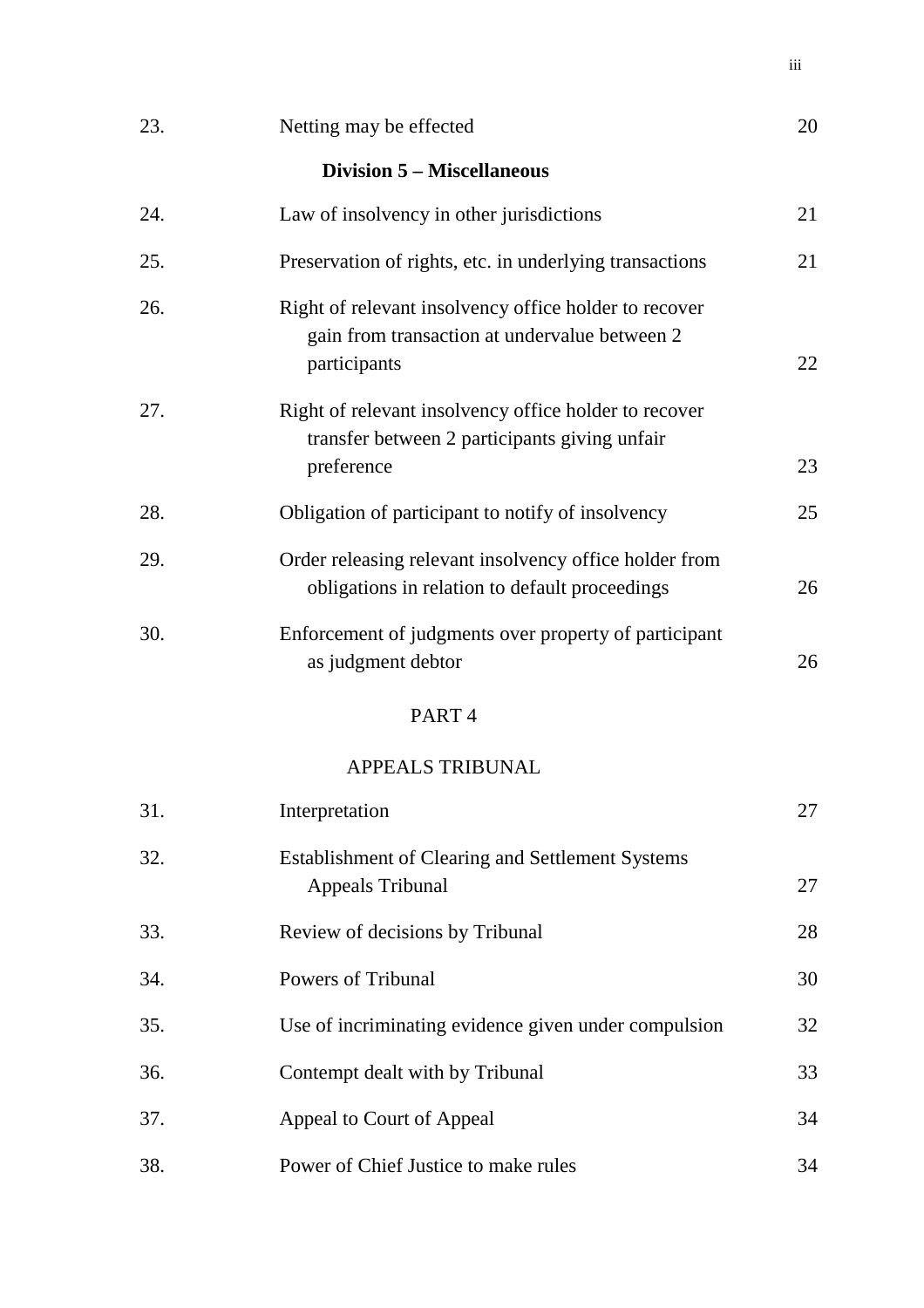## PART 5

## **OFFENCES**

| 39. | Contravention of provisions of Part 2                             | 35 |
|-----|-------------------------------------------------------------------|----|
| 40. | Contravention of provision of Part 3                              | 36 |
| 41. | Contravention of provision of Part 4                              | 36 |
| 42. | Contravention of provisions of Part 6                             | 36 |
| 43. | Giving false information to Monetary Authority                    | 37 |
| 44. | Misrepresentation in respect of designated system                 | 37 |
| 45. | False entry in document                                           | 38 |
| 46. | Personal liability of company officers                            | 39 |
|     | PART <sub>6</sub>                                                 |    |
|     | <b>MISCELLANEOUS</b>                                              |    |
| 47. | Power of Chief Executive to give directions                       | 39 |
| 48. | Power of Monetary Authority to make regulations                   | 40 |
| 49. | Confidentiality                                                   | 41 |
| 50. | Immunity                                                          | 43 |
| 51. | Power of Monetary Authority to require information to<br>be given | 44 |
| 52. | Requirement to give information relating to default               | 44 |
| 53. | Guidelines                                                        | 45 |
| 54. | Systems deemed to have been designated                            | 45 |
| 55. | Service of notices                                                | 46 |
| 56. | Amendment of Schedules                                            | 47 |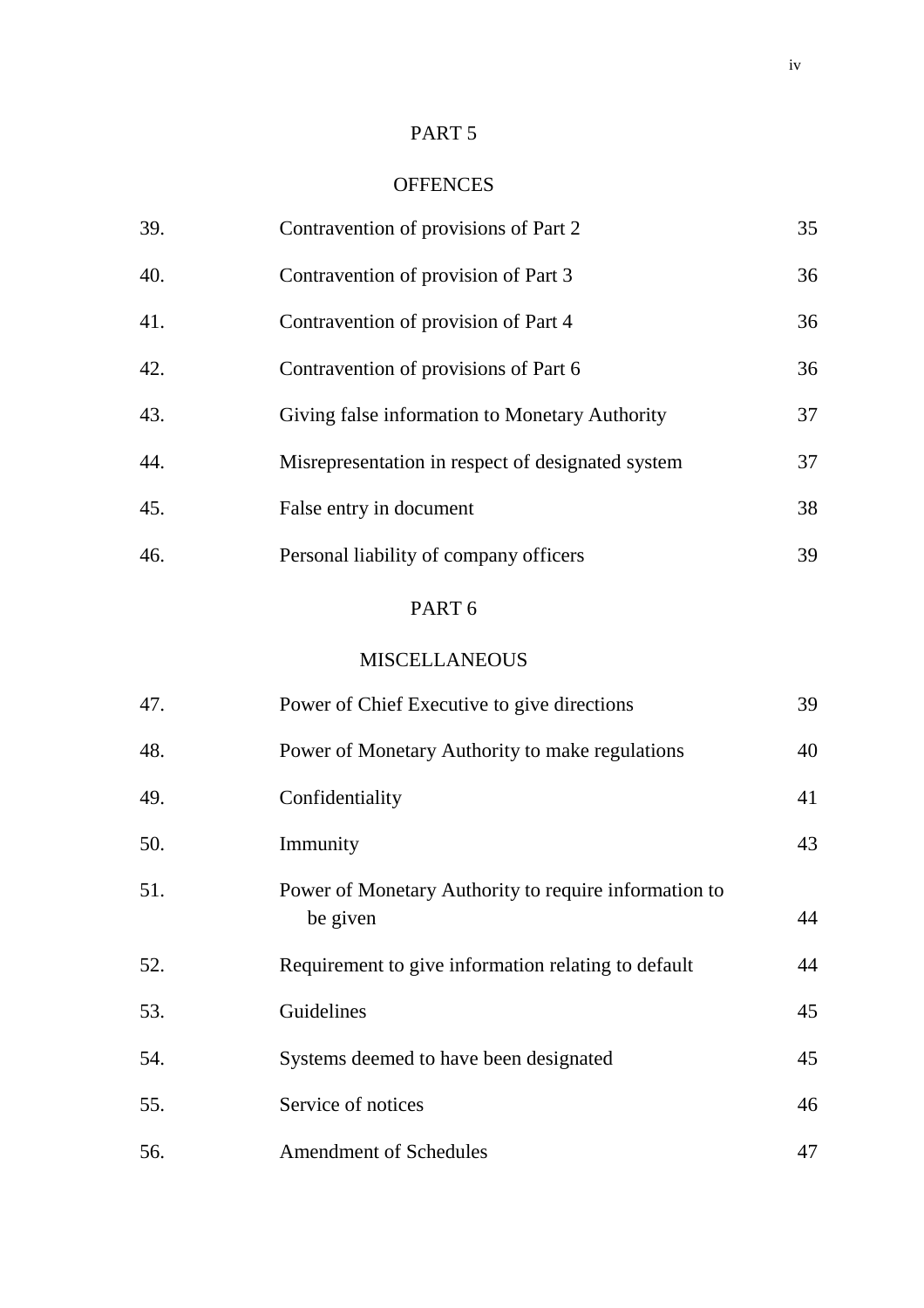| Schedule 1 | Provisions relating to Tribunal                     | 47 |
|------------|-----------------------------------------------------|----|
| Schedule 2 | Clearing and settlement systems deemed to have been |    |
|            | designated                                          | 50 |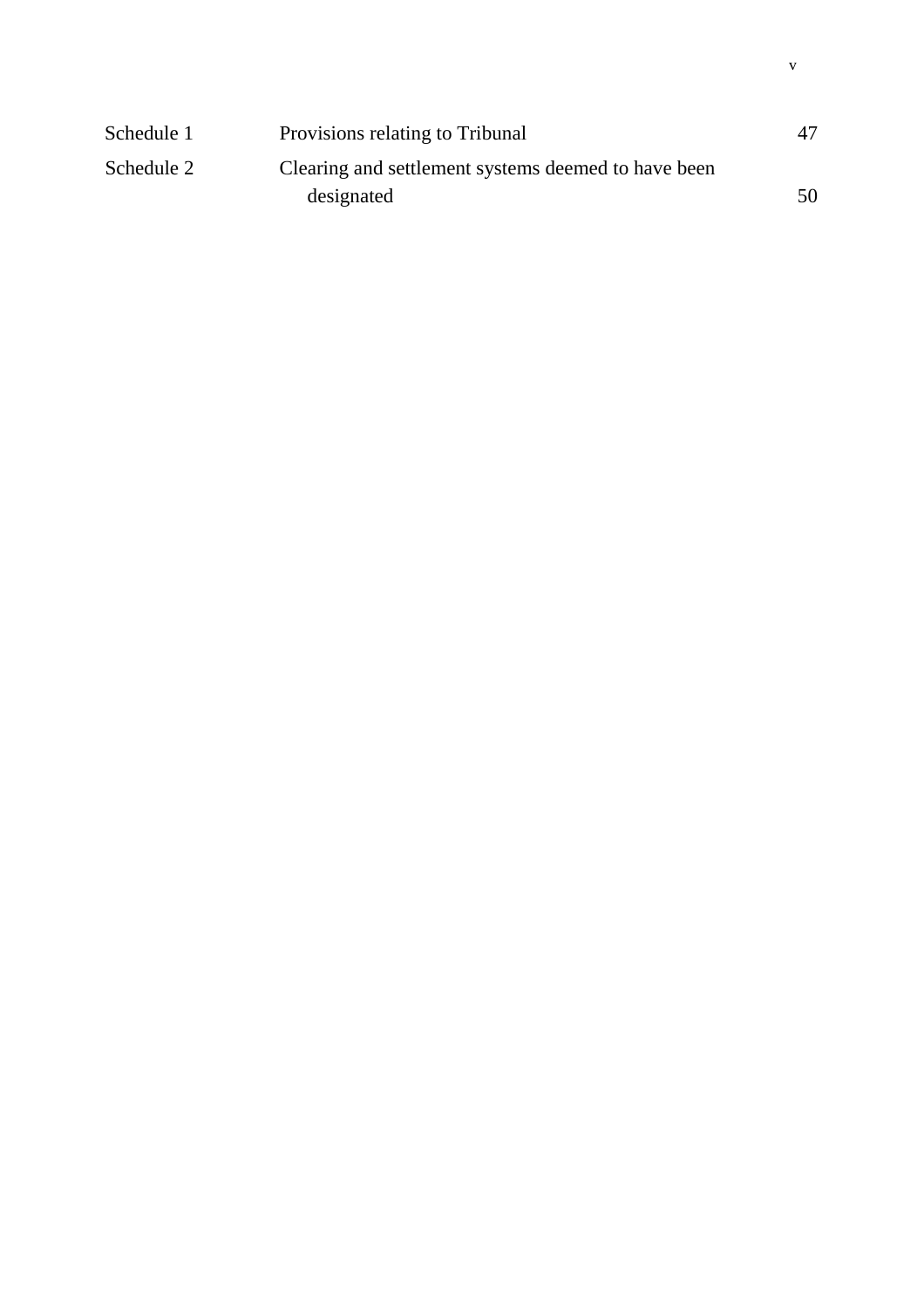### A BILL

To

Provide for certain clearing and settlement systems for funds or securities to be subject to oversight by the Monetary Authority; for the modification of the laws of Hong Kong in their application to transactions effected through and proceedings within such clearing and settlement systems so as to ensure finality as regards those transactions and proceedings; and for related purposes.

Enacted by the Legislative Council.

#### PART 1

#### PRELIMINARY

#### **1. Short title and commencement**

(1) This Ordinance may be cited as the Clearing and Settlement Systems Ordinance.

(2) This Ordinance shall come into operation on a day to be appointed by the Secretary for Financial Services and the Treasury by notice published in the Gazette.

#### **2. Interpretation**

In this Ordinance, unless the context otherwise requires –

"book-entry securities" (記帳證券) means any securities issued under any law

transferable by a book-entry (whether on a register or of any other kind);

"certificate of finality" (終局性證明書) means a certificate issued by the Monetary

Authority under section 14(3);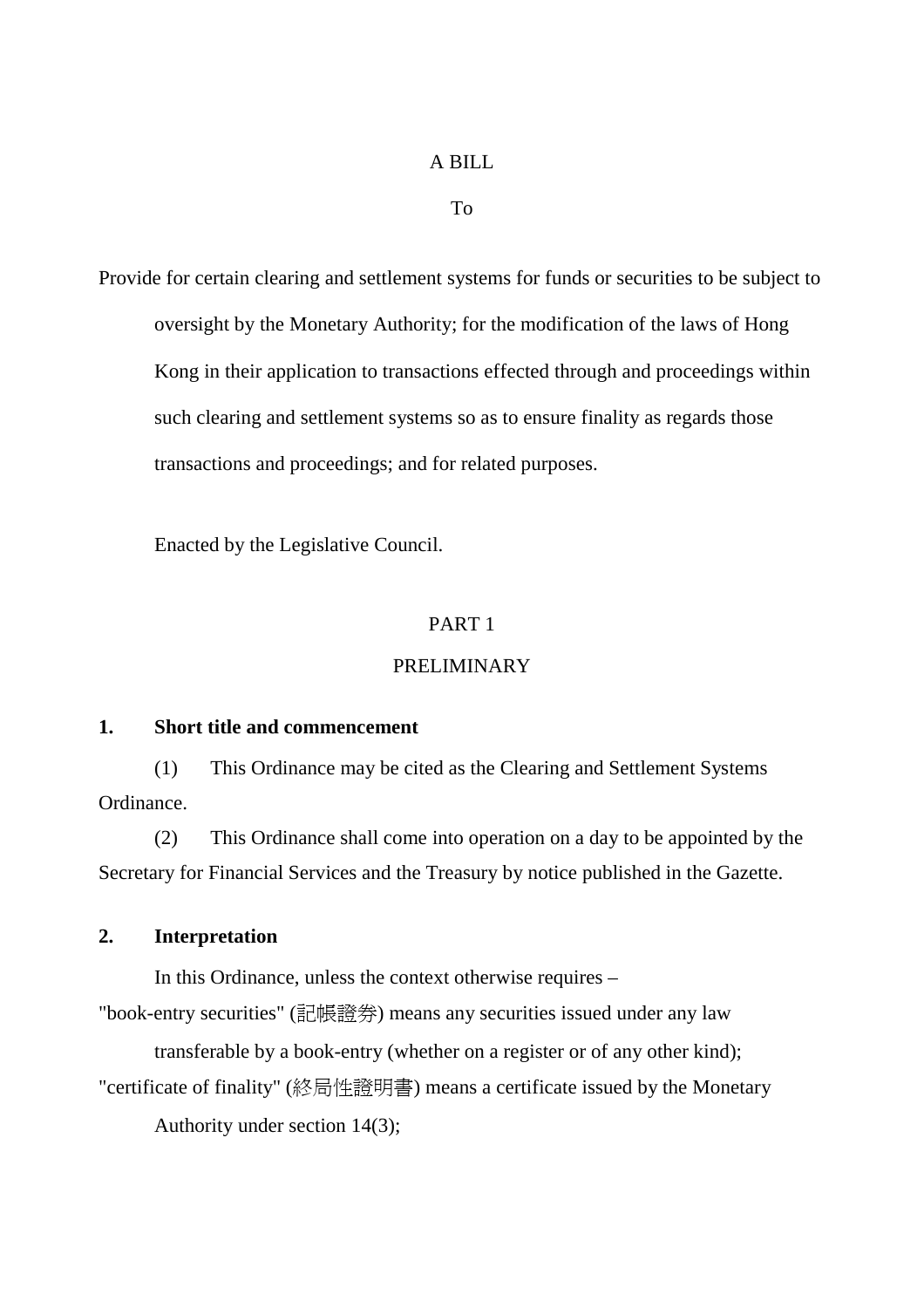"clearing and settlement system" (結算及交收系統) means a system established for –

- (a) the clearing or settlement of payment obligations; or
- (b) the clearing or settlement of obligations for the transfer of bookentry securities, or the transfer of such securities;
- "collateral security" (附屬抵押品), in relation to a clearing and settlement system, means any realizable assets provided, whether under a charge or a re-purchase or similar agreement or otherwise (including money provided under a charge), for the purpose of securing rights and obligations potentially arising in connection with participation in the system;
- "default arrangements" (違責處理安排), in relation to a clearing and settlement system, means the arrangements in place within the system for limiting systemic and other types of risk in the event of a participant appearing to be, or likely to become, unable to meet his obligations in respect of a transfer order; and, without affecting the generality of the foregoing, includes any arrangements for –
	- (a) the netting of obligations owed to or by the participant;
	- (b) the closing out of open positions held by the participant; or
	- (c) the realizing of collateral security securing obligations owed by the participant;
- "defaulting participant" (違責參與者), in relation to a clearing and settlement system, means a participant in respect of whom action has been taken by the system operator under the system's default arrangements;
- "designated system" (指定系統) means a clearing and settlement system that has been designated for the purposes of this Ordinance by the Monetary Authority under section  $3(1)$ ;
- "disposition of property" (財產產權處置), in the context of a disposition made to or by a participant in a designated system, includes a payment made to or by the participant in the designated system or in a clearing and settlement system, wherever located, that is utilized by the designated system to effect payments;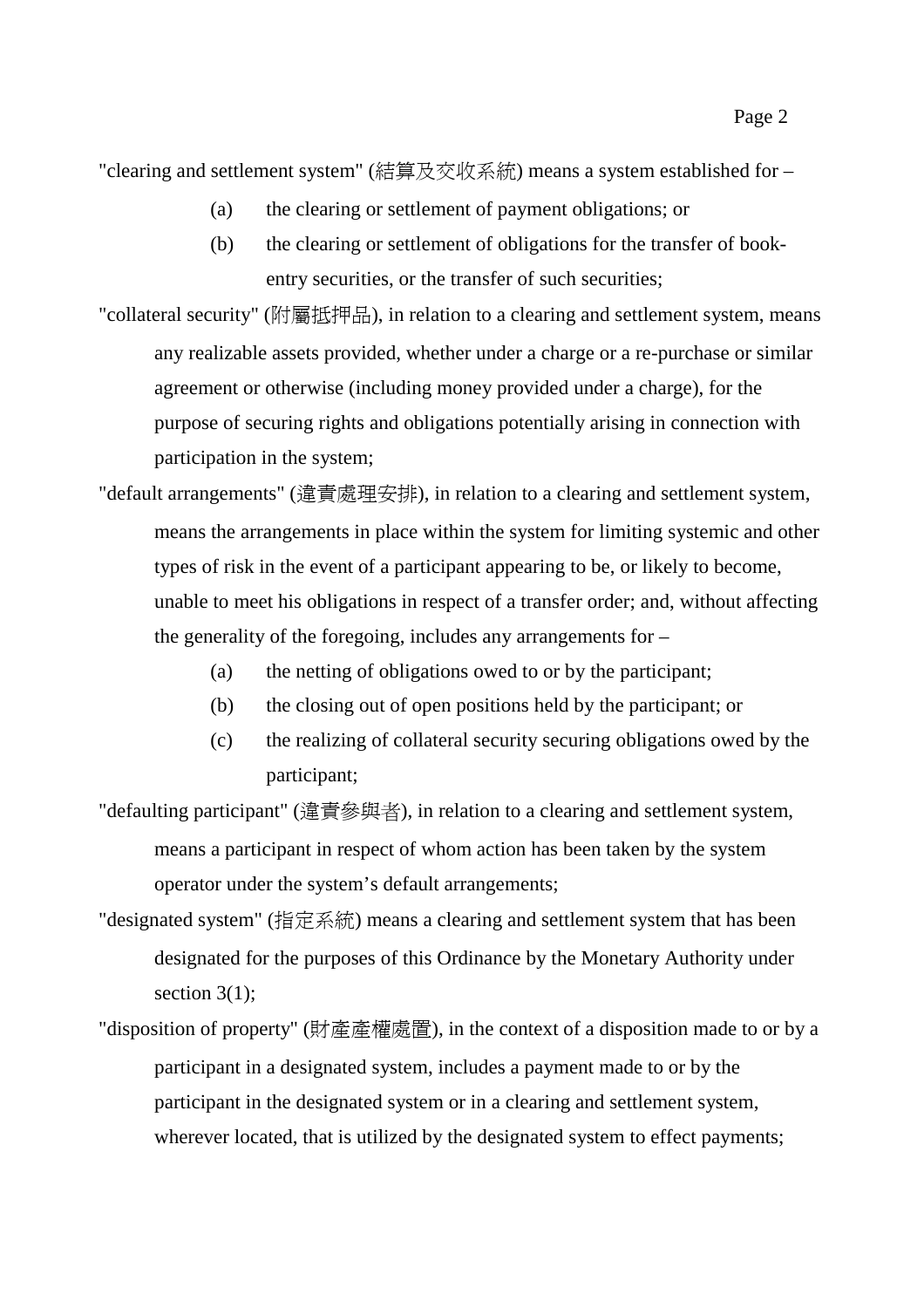Page 3

- "Monetary Authority" (金融管理專員) means the Monetary Authority appointed under section 5A of the Exchange Fund Ordinance (Cap. 66);
- "netting" (淨額計算), in relation to a clearing and settlement system, means the conversion of the various obligations owed to or by a participant, as between that participant and all the other participants in the system, into one net obligation owed to or by the participant;
- "obligations" (義務), in the context of the default arrangements under a clearing and settlement system, means obligations resulting from the issue and receipt of transfer orders between participants, or otherwise resulting from action taken under the operating rules of the system;
- "operating rules" (運作規則), in relation to a clearing and settlement system, means the rules or terms that govern the functioning or operations of the system;
- "participant" (參與者), in relation to a clearing and settlement system, means a person who for the time being is a party to the arrangement by which the system is established;

"relevant insolvency office holder" (有關破產清盤㆟員) means –

- (a) the Official Receiver appointed under section 75 of the Bankruptcy Ordinance (Cap. 6);
- (b) a person acting in relation to a company as its liquidator, provisional liquidator, receiver or manager or an equivalent officer;
- (c) a person acting in relation to an individual as his trustee in bankruptcy or interim receiver of his property or an equivalent officer; or
- (d) a person appointed pursuant to an order for the administration in bankruptcy of an insolvent estate of a deceased person;

"settlement account" (交收帳戶), in relation to a clearing and settlement system, means an account at a settlement institution used to hold funds or securities (or both) and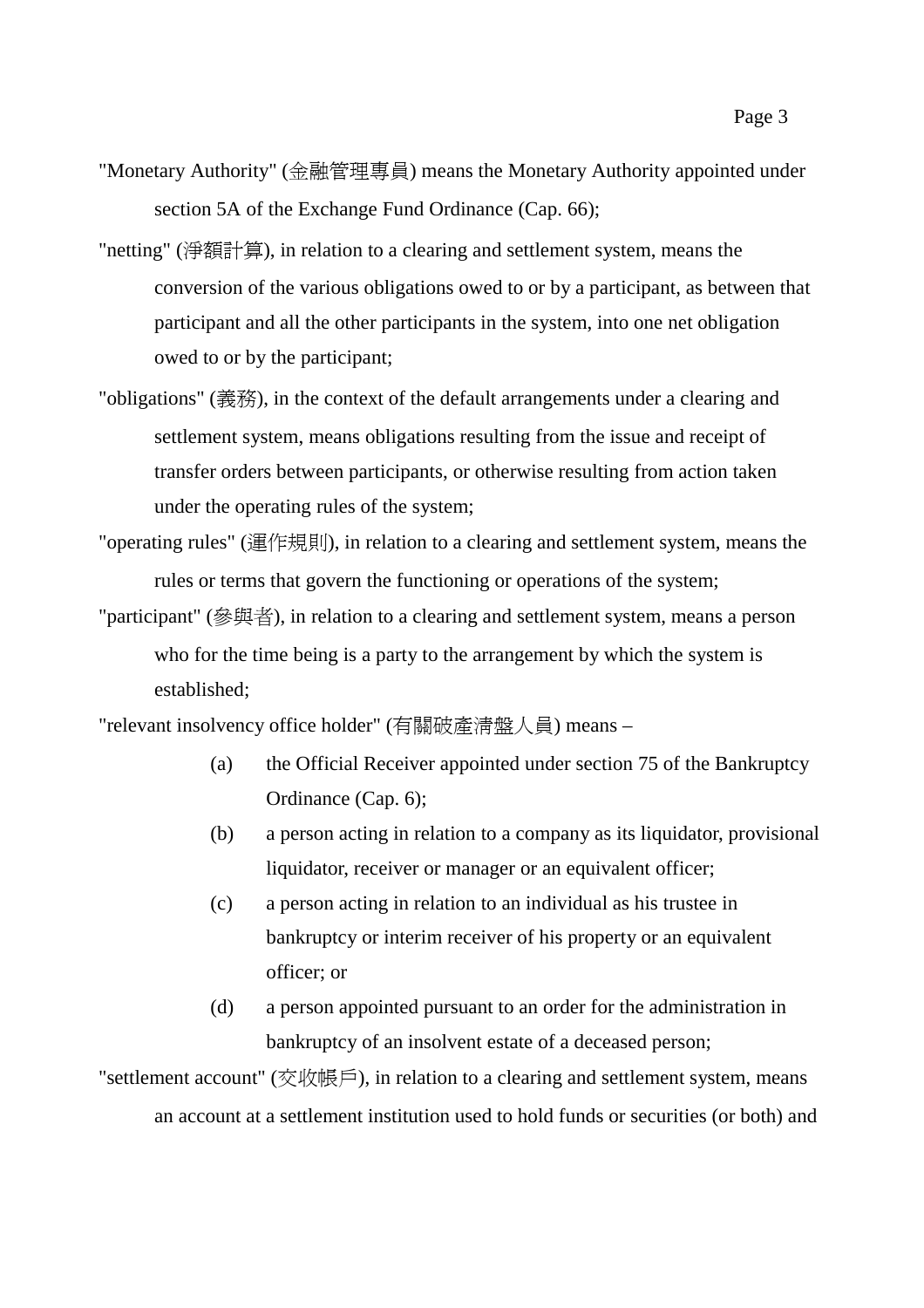to settle transfer orders between participants in the system;

- "settlement institution" (交收機構), in relation to a clearing and settlement system, means a person providing settlement accounts to the participants and to any central counterparty in the system for the settlement of transfer orders within the system and, as the case may be, for extending credit to such participants and any such central counterparty for settlement purposes;
- "system operator" (系統營運者), in relation to a clearing and settlement system, means any person who, for the purposes of the system's operating rules, is responsible for the operation of the clearing or settlement functions of the system;

"transfer order" (轉撥指令), in relation to a clearing and settlement system, means either of the following instructions –

- (a) an instruction
	- (i) by a participant to place at the disposal of another participant an amount of money by means of a book-entry on the accounts of a settlement institution for the system; or
	- (ii) which results in the assumption or discharge of a payment obligation for the purposes of the operating rules of the system; or
- (b) an instruction by a participant either to settle an obligation for the transfer of book-entry securities, or for the transfer of such securities.

#### PART 2

#### DESIGNATION AND OVERSIGHT

#### **Division 1 – Designation**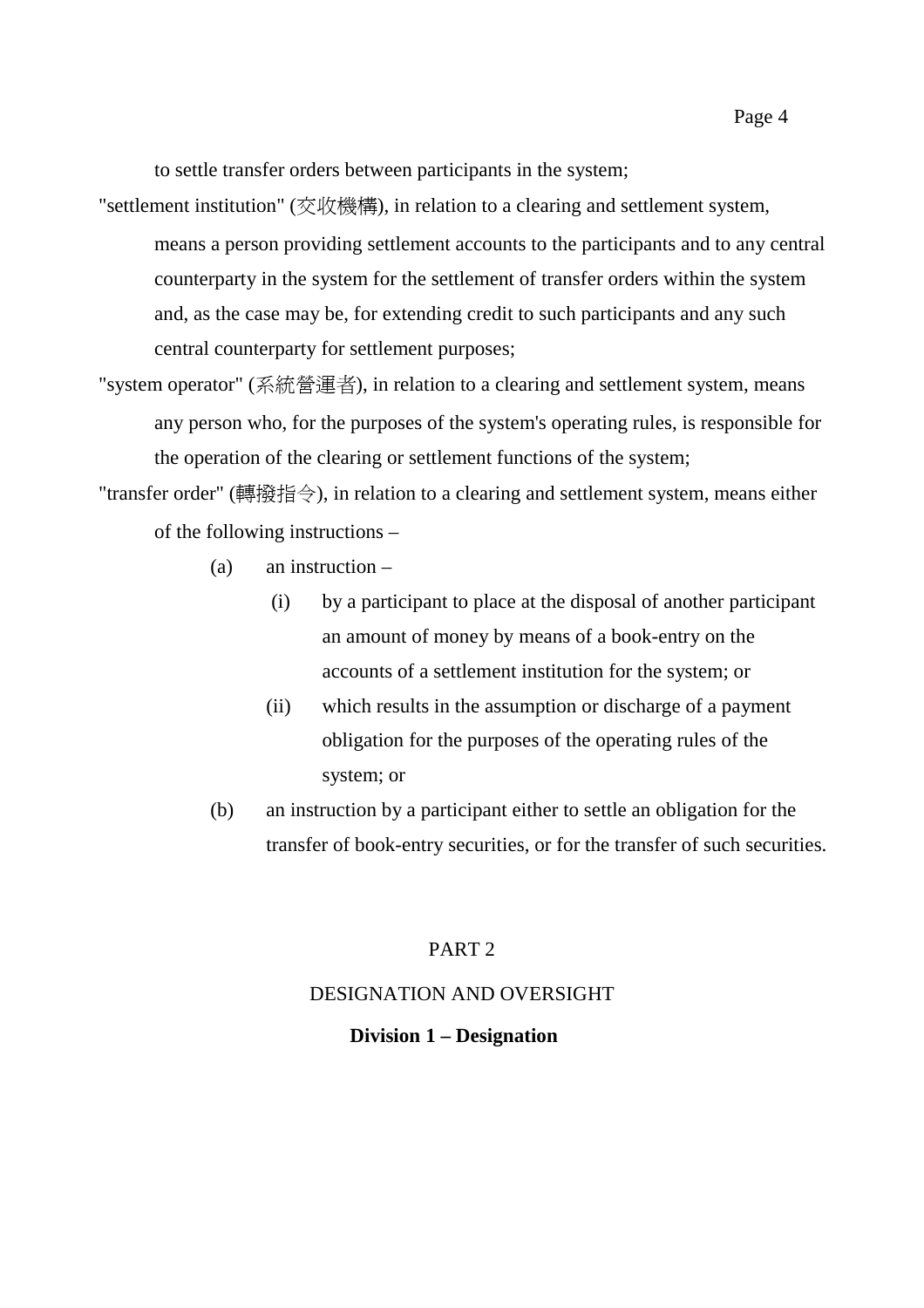### **3. Monetary Authority may designate clearing and settlement systems**

(1) The Monetary Authority may, by notice published in the Gazette, designate for the purposes of this Ordinance any clearing and settlement system described in subsection (2) if, in the opinion of the Monetary Authority, the system is or is likely to become a clearing and settlement system whose proper functioning is material to the monetary or financial stability of Hong Kong or to the functioning of Hong Kong as an international financial centre.

(2) A clearing and settlement system is a system referred to in subsection (1)  $if -$ 

- (a) it is in operation in Hong Kong; or
- (b) it accepts for clearing or settlement transfer orders denominated in Hong Kong dollars,

and if it is not a system that is, or is operated by, a company recognized as a clearing house for the purposes of section 37 of the Securities and Futures Ordinance (Cap. 571).

(3) For the purposes of subsection (1), a clearing and settlement system shall be regarded as a clearing and settlement system whose proper functioning is material to the monetary or financial stability of Hong Kong, or to the functioning of Hong Kong as an international financial centre, if the occurrence of any significant disruption to, or the presence of any significant inefficiency in, the functioning of the system is likely to result in the monetary or financial stability of Hong Kong, or the functioning of Hong Kong as an international financial centre, being adversely affected; and reference in that subsection to a clearing and settlement system that is likely to become a clearing and settlement system whose proper functioning is material to the monetary or financial stability of Hong Kong, or to the functioning of Hong Kong as an international financial centre, shall be construed accordingly.

(4) Without limiting the effect of subsection (1) or (3), the Monetary Authority may, for the purpose of determining whether a clearing and settlement system is or is likely to become a clearing and settlement system whose proper functioning is material to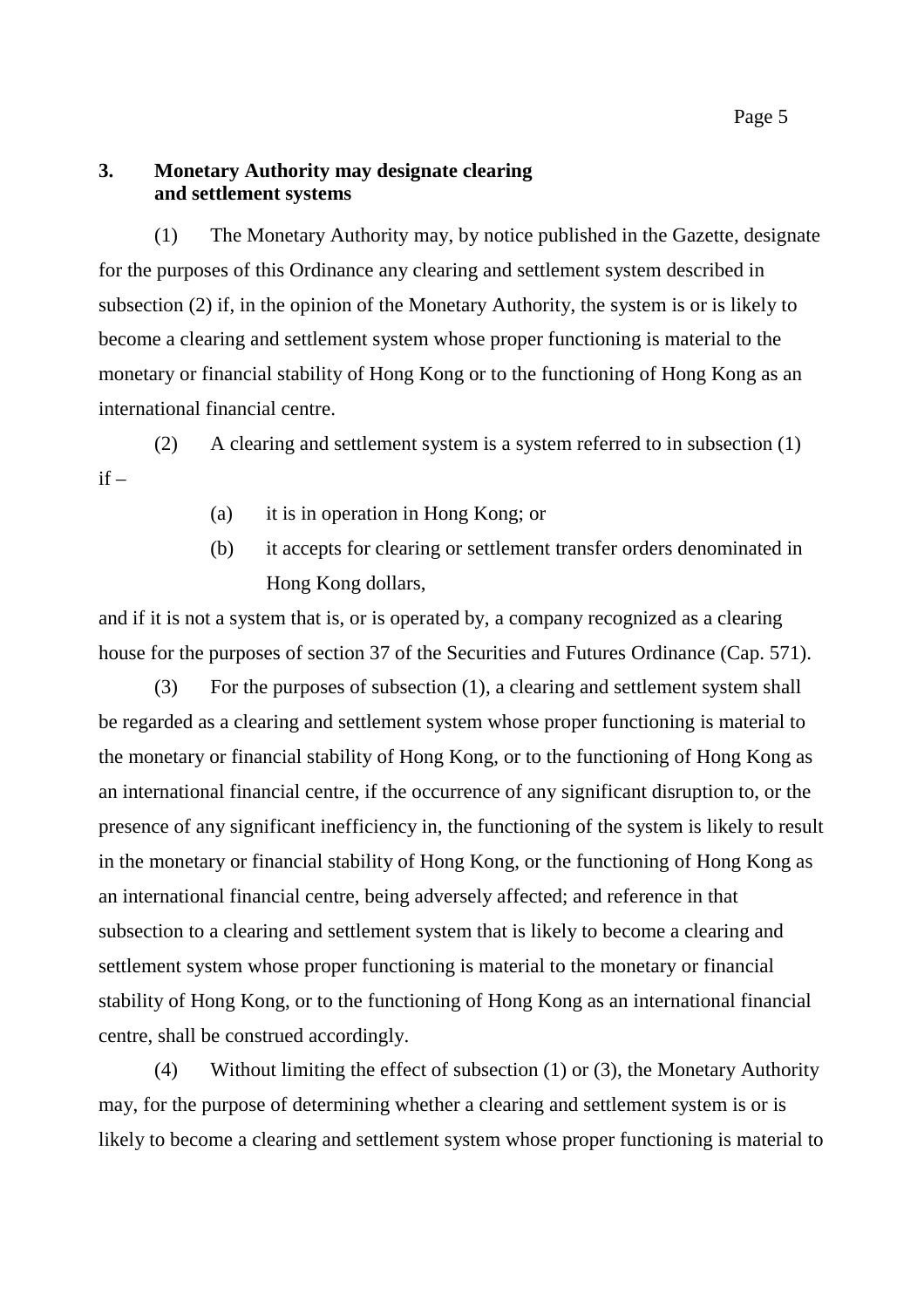the monetary or financial stability of Hong Kong, or to the functioning of Hong Kong as an international financial centre, have regard to any one or more of the following factors as they then apply or appear likely to apply –

- (a) the estimated aggregate value of transfer orders cleared or settled through the system in a normal business day;
- (b) the estimated average value of transfer orders cleared or settled by the system in a normal business day;
- (c) the estimated number of transfer orders cleared or settled by the system in a normal business day;
- (d) the estimated number of participants of the system; and
- (e) whether such system is linked to any designated system or any clearing and settlement system that is or is operated by a company recognized as a clearing house for the purposes of section 37 of the Securities and Futures Ordinance (Cap. 571).

(5) If the Monetary Authority is minded to designate a clearing and settlement system under this section he shall –

- (a) publish in the Gazette notice of his intention to designate the system, stating the grounds on which the designation is to be made; and
- (b) allow such period as is specified in the notice, being a period of not less than 14 days, within which any system operator or settlement institution of the system may be heard, or may make representations, as to why the system should not be designated.

## **4. Revocation of designation**

(1) The Monetary Authority may at any time, by notice published in the Gazette, revoke the designation of a designated system if –

> (a) he is satisfied that the system is not a clearing and settlement system as is described in section 3(2); or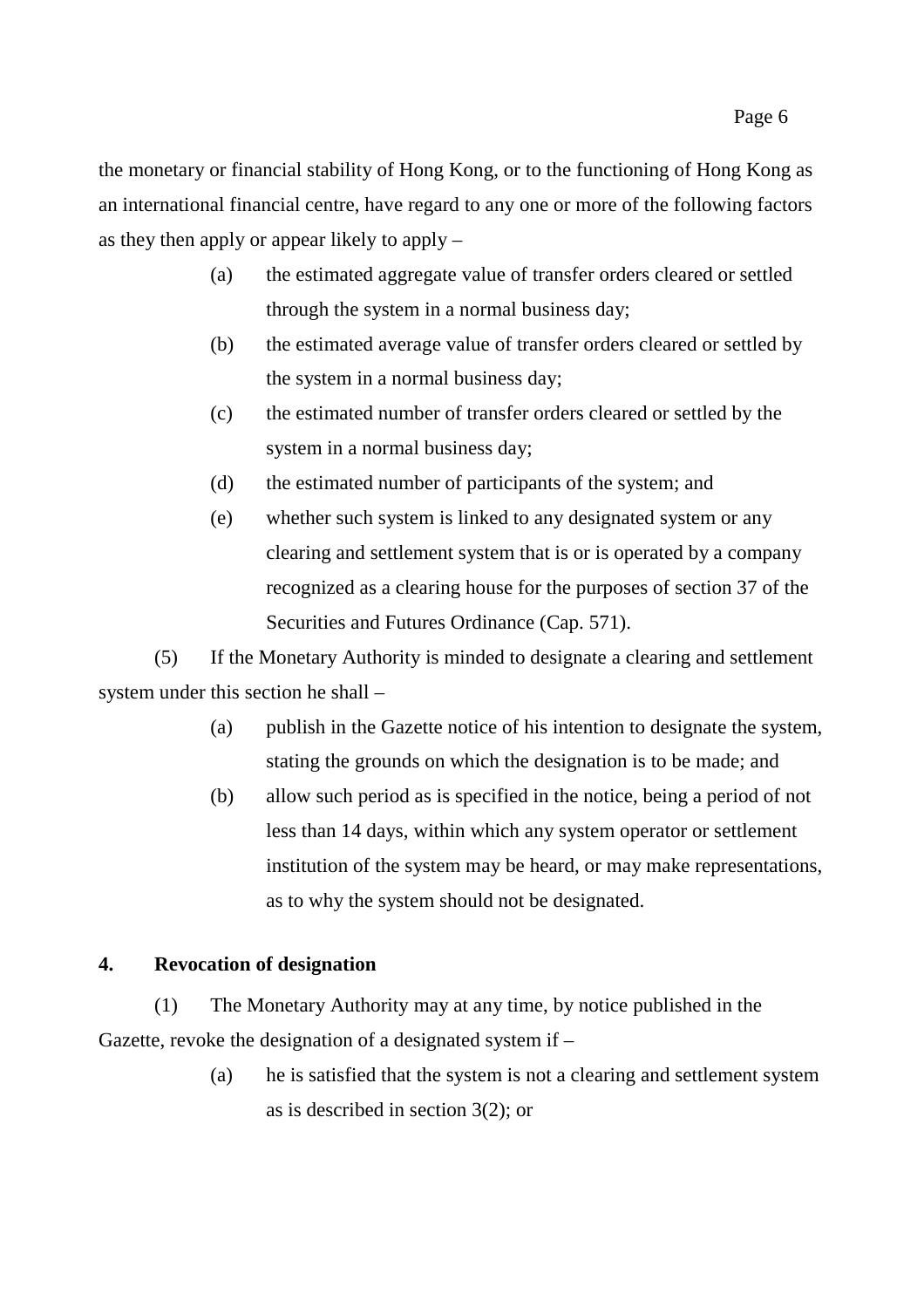(b) the system has ceased to be or to be likely to become, in his opinion, a clearing and settlement system whose proper functioning is material to the monetary or financial stability of Hong Kong, or to the functioning of Hong Kong as an international financial centre, for the purposes of section 3(1).

(2) Not less than 14 days before revoking the designation of a designated system, the Monetary Authority shall by notice published in the Gazette give notice of his intention to revoke the designation and shall specify in the notice the grounds under subsection (1) on which he intends to do so; and any system operator or settlement institution of the designated system who so requests by notice in writing given to the Monetary Authority before the revocation takes effect shall be allowed an opportunity by the Monetary Authority to be heard or to make representations as to why the grounds for revocation specified in the notice given under this subsection have not been made out.

(3) A revocation of the designation of a designated system effected under this section shall not operate so as to affect any settlement of a transfer order effected through the system prior to the revocation taking effect.

#### **Division 2 – Obligations of designated systems**

## **5. Obligation to inform Monetary Authority of name and address, etc.**

(1) Every person who, at the time of designation of a clearing and settlement system under this Ordinance, is a system operator or settlement institution of the system shall, within 3 days of the designation, inform the Monetary Authority in writing of –

- (a) his name, his place of business, a postal address and an electronic mail address;
- (b) the aspects of the management or operations of the system for which he is responsible; and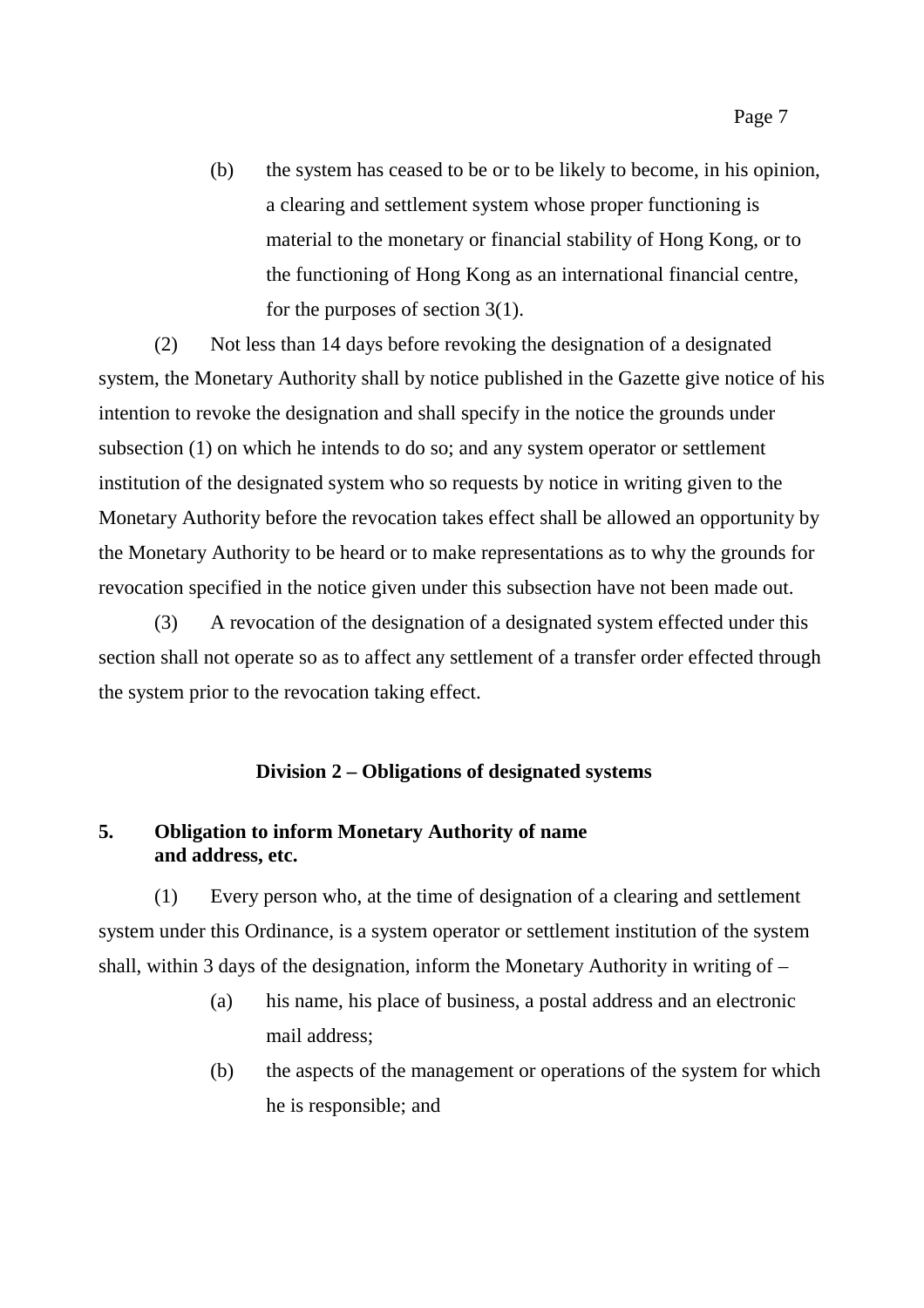(c) where the person is a corporation, the names and particulars of the directors and shareholders of the corporation and the name and particulars of the chief executive (if any) of the corporation.

(2) Where, subsequent to the designation of a clearing and settlement system, there is any change to the particulars given or required to be given to the Monetary Authority under subsection (1) in respect of the system, every person to whom such change relates shall within 3 days of the change taking effect inform the Monetary Authority in writing of the change.

#### **6. Requirements applying to designated systems**

(1) Every system operator and settlement institution of a designated system shall ensure that the following requirements are complied with in relation to the system, namely –

- (a) that the operations of the system are conducted in a safe and efficient manner calculated to minimize the likelihood of any disruption to the functioning of the system;
- (b) that there are in place operating rules that  $-$ 
	- (i) comply with the requirements specified in subsection (2) and with any prescribed requirements relating to the operating rules of a designated system; and
	- (ii) provide for the system to be operated in accordance with this Ordinance as it applies in relation to that system;
- (c) that there are in place adequate arrangements to monitor and enforce compliance with the operating rules of the system, including arrangements regarding the resources available to the system operator;
- (d) that there are available to the system financial resources appropriate for the proper performance of the system's particular functions.
- (2) The operating rules of a designated system shall –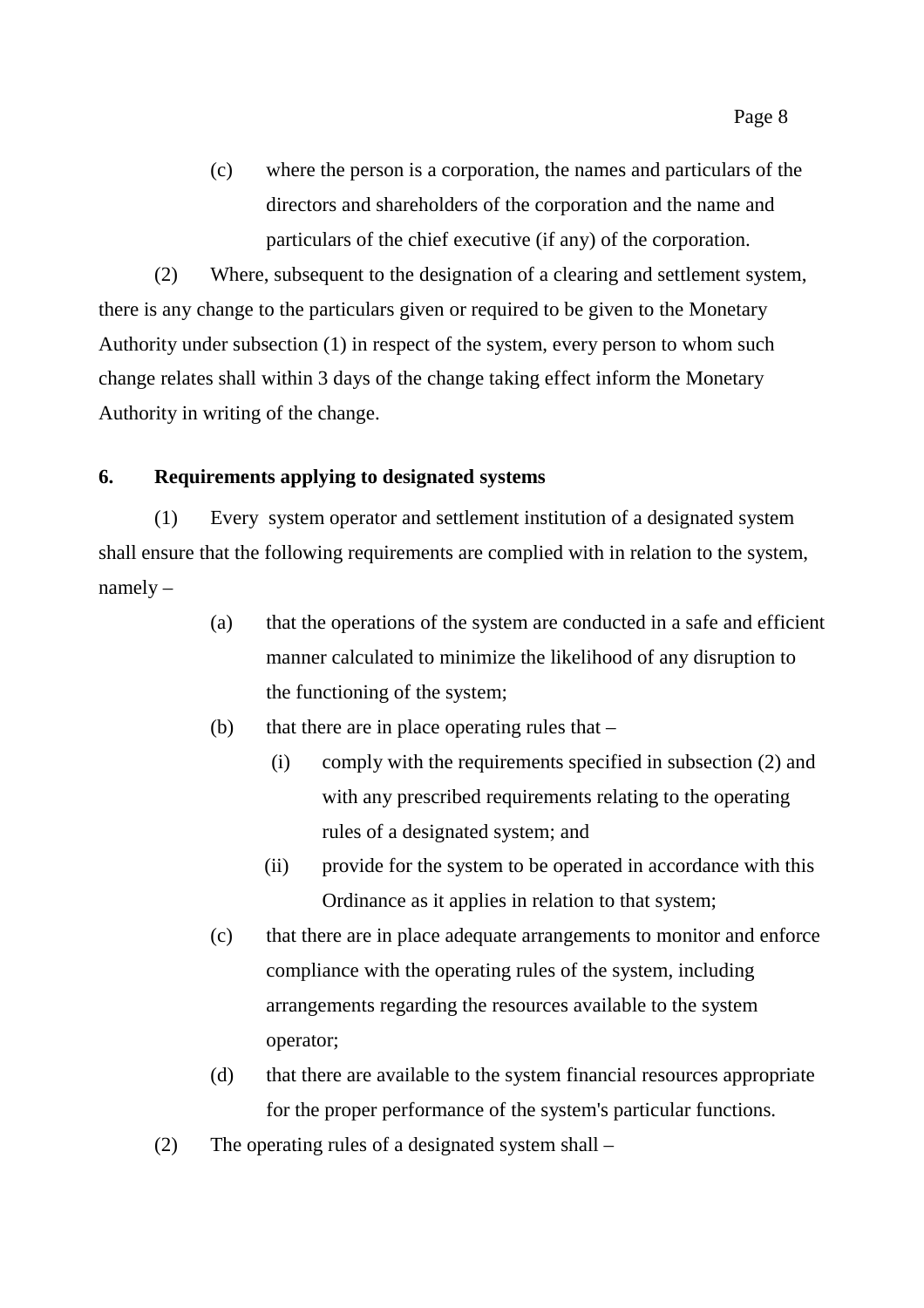- (a) impose on participants requirements that are no less stringent than the requirements imposed on participants under the other provisions of this Ordinance;
- (b) provide that if a participant becomes insolvent he may be suspended from the system; and
- (c) provide for default arrangements which are appropriate and adequate for the system in all circumstances.

(3) No change shall be made to the operating rules of a designated system without the prior approval in writing of the Monetary Authority.

## **7. Safety and efficiency**

(1) In this Ordinance, reference to the safety of a clearing and settlement system includes in particular reference to –

- (a) the extent to which the operating rules of the system provide for certainty as to the circumstances under which transfer orders effected through the system are to be regarded as settled for the purposes of the system;
- (b) the reliability and robustness of operation of the system;
- (c) control over access to the operations of the system; and
- (d) the integrity of information held within the system.

(2) In this Ordinance, reference to the efficiency of a clearing and settlement system includes in particular reference to –

- (a) the speed and efficiency with which operations relating to transfer orders within the system are carried out;
- (b) the overall cost to a participant of his participation in the system, having regard to the services provided by the system to its participants;
- (c) the reasonableness of criteria for admission as a participant in the system; and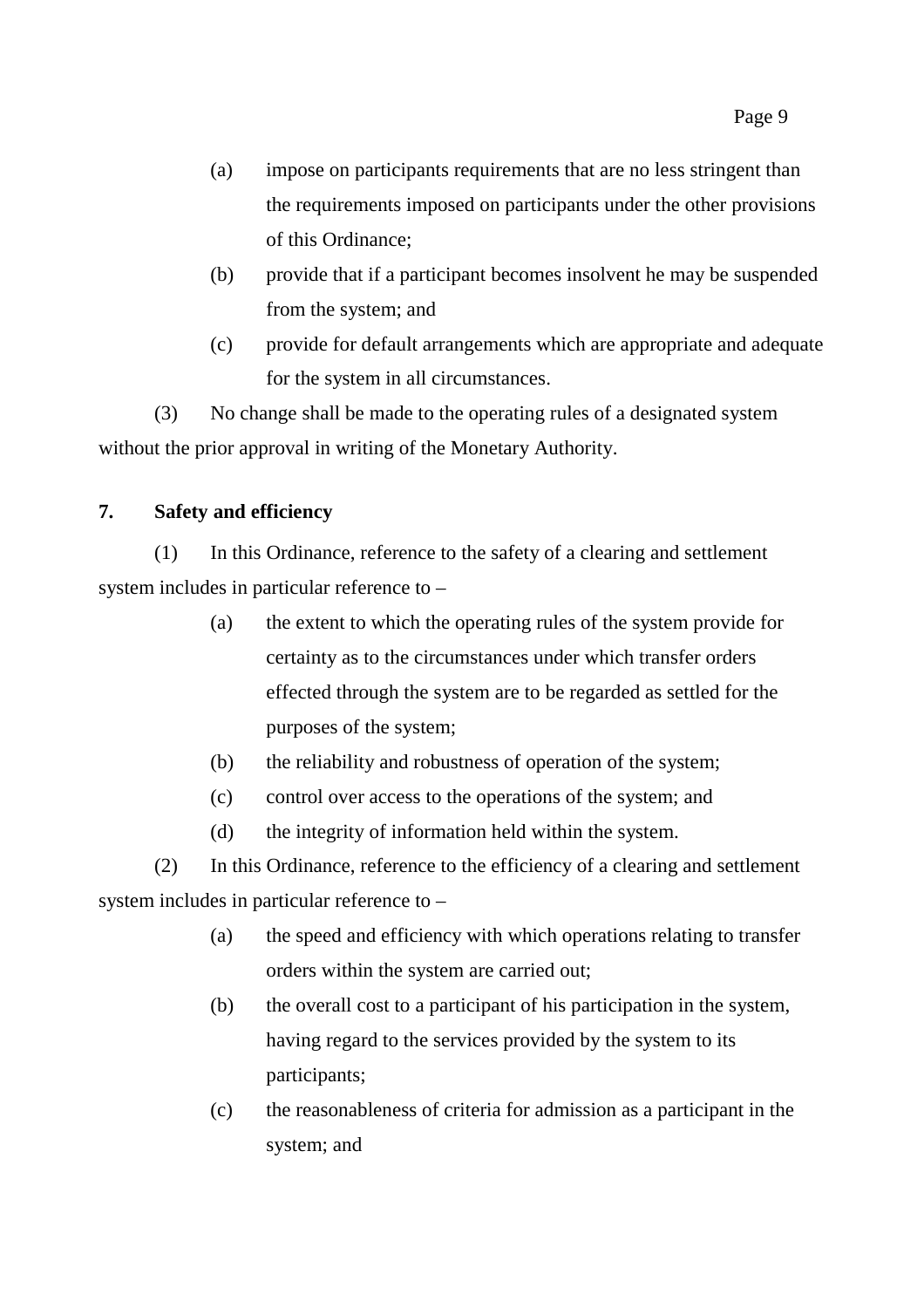(d) generally, the absence of measures having the effect of unfairly limiting, or exploiting the absence of, competition in relation to the functions performed by the system.

### **Division 3 – Functions and powers of Monetary Authority in respect of designated systems**

### **8. Functions of Monetary Authority**

(1) It shall be the function of the Monetary Authority under this Ordinance to monitor compliance with the obligations imposed under this Ordinance in relation to designated systems, and to promote the general safety and efficiency of designated systems.

(2) Without limiting the generality of subsection (1), it shall be the function of the Monetary Authority –

- (a) to take reasonable steps to satisfy himself that every designated system is operated in a safe and efficient manner;
- (b) to promote and encourage proper standards of operation and sound and prudent practices amongst designated systems;
- (c) whenever appropriate, to co-operate with and assist recognized financial services supervisory authorities of Hong Kong or of any place outside Hong Kong in maintaining and promoting safety and efficiency in the operations of designated systems; and
- (d) to consider and propose reforms of the law relating to clearing and settlement systems and the operations of designated systems.

(3) The Monetary Authority may appoint persons as agents or advisers to assist him in the performance of his functions under this Ordinance.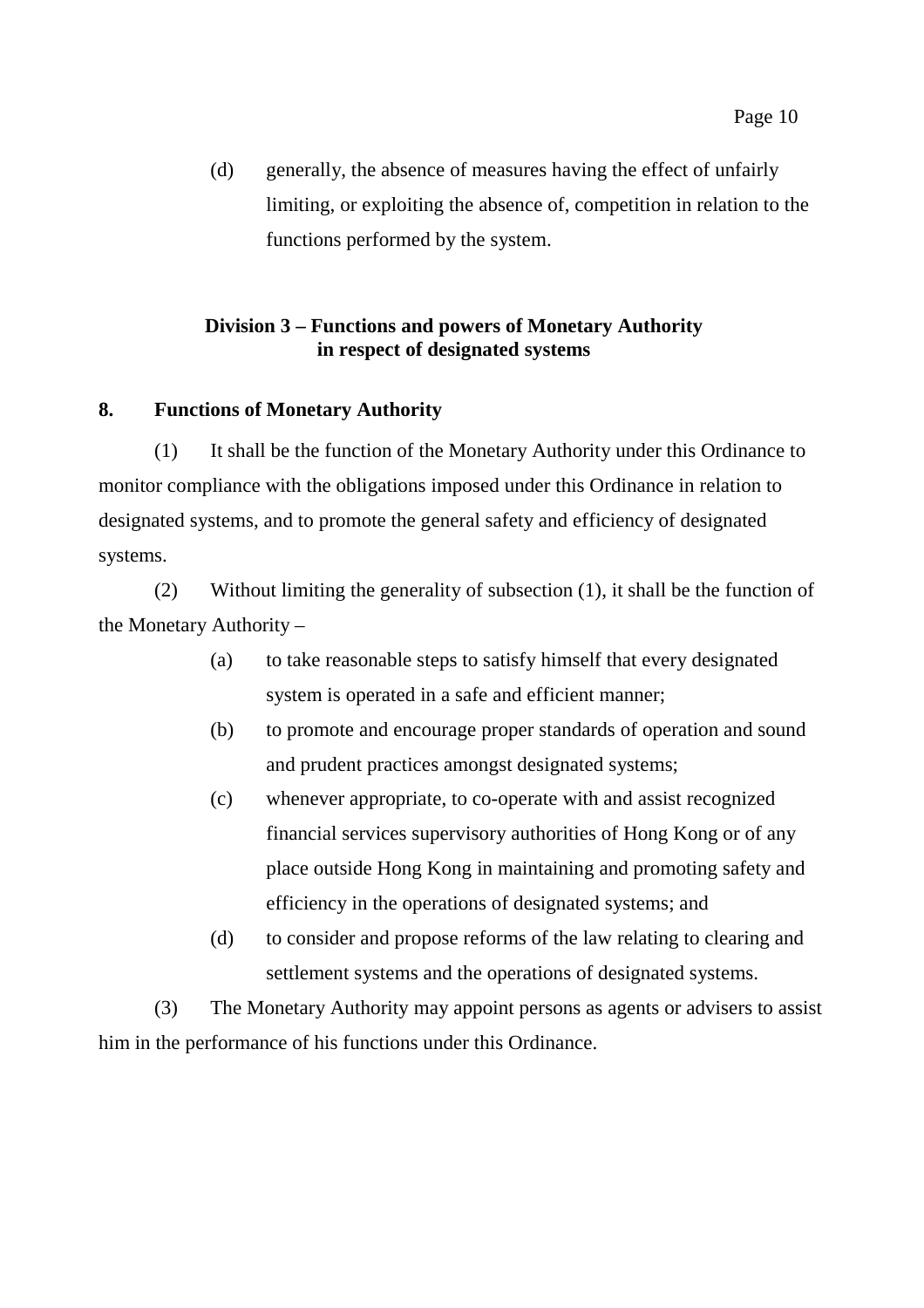### **9. Power of Monetary Authority to exempt**

(1) This section applies to a designated system that is established in a place outside Hong Kong and is under the supervision of an authority exercising functions in that place similar to the functions of the Monetary Authority under this Ordinance.

(2) Where the Monetary Authority is satisfied that the scope and nature of the supervision exercised in relation to any designated system to which this section applies by the authority in the place outside Hong Kong is sufficient to achieve any or all of the objectives of this Part in relation to the system, the Monetary Authority may exempt any person from any or all of the obligations imposed on the person under Divisions 2 and 3 of this Part, or from any obligation arising by virtue of the exercise of any power conferred under those Divisions, in relation to the system.

(3) Where the Monetary Authority has granted (or has varied or withdrawn) an exemption under this section in any case, he shall publish in the Gazette notice of the particulars of that grant (or variation or withdrawal) of exemption.

### **10. Monetary Authority may request information**

(1) For the better carrying out of his functions under this Ordinance, the Monetary Authority may by notice in writing given to a system operator or settlement institution of a designated system request information from that person relating to the system.

- (2) A request made under subsection  $(1)$ 
	- (a) shall specify the information requested; and
	- (b) may specify a period, being a period that is reasonable in the circumstances, within which the request shall be complied with.

(3) For the avoidance of doubt, the power conferred under subsection (1) to request information relating to a designated system includes the power to request such information as the Monetary Authority considers necessary to allow him to determine whether there is or has been compliance with the provisions of this Ordinance in relation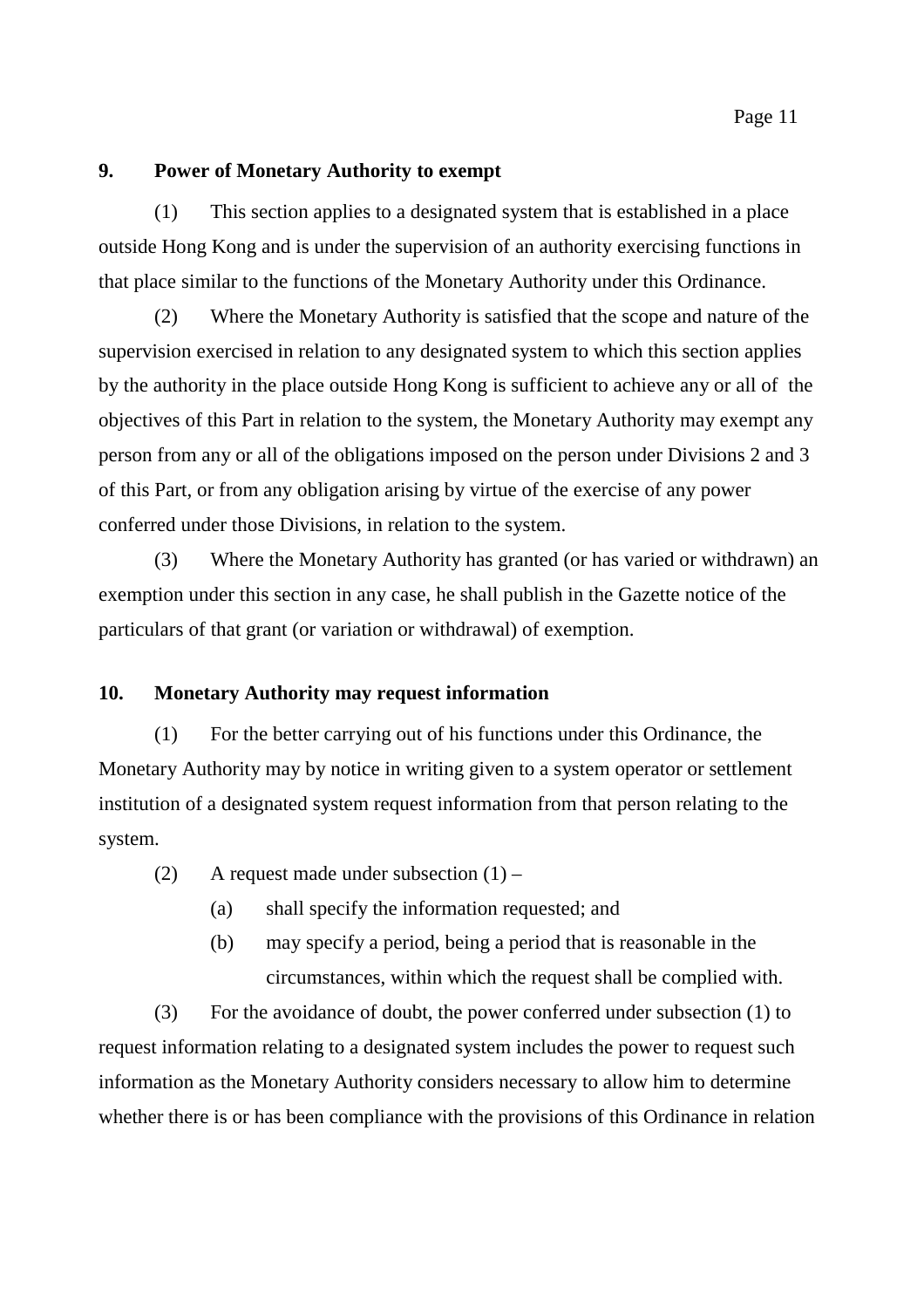to the system and, accordingly, a request made under subsection (1) may specify the giving of information on a periodic basis or at any time and regardless of whether the Monetary Authority has reason to suspect that there is, has been or may be any failure to comply with a provision of this Ordinance as regards the system.

### **11. Monetary Authority may give directions**

(1) The Monetary Authority may by notice in writing given to a system operator or settlement institution of a designated system direct that person to take such action or do such act or thing as the Monetary Authority considers necessary for bringing the designated system into compliance with the requirements set out in section  $6(1)(a)$ , (b), (c) or (d).

- (2) A direction given under subsection  $(1)$ 
	- (a) shall specify the action to be taken or the act or thing to be done;
	- (b) shall include a statement of the respect in which the Monetary Authority considers the designated system not to be in compliance with a requirement set out in section  $6(1)(a)$ , (b), (c) or (d); and
	- (c) may specify a period, being a period that is reasonable in the circumstances, within which the direction shall be complied with.

### **12. Monetary Authority may impose operating rules**

(1) Without affecting the generality of section 11, the Monetary Authority may by notice in writing given to a system operator or settlement institution of a designated system direct that the operating rules of the system be amended in such manner as the Monetary Authority considers necessary to bring the operating rules into compliance with section  $6(1)(b)$ .

- (2) A direction given under subsection  $(1)$ 
	- (a) shall specify the amendment to be effected;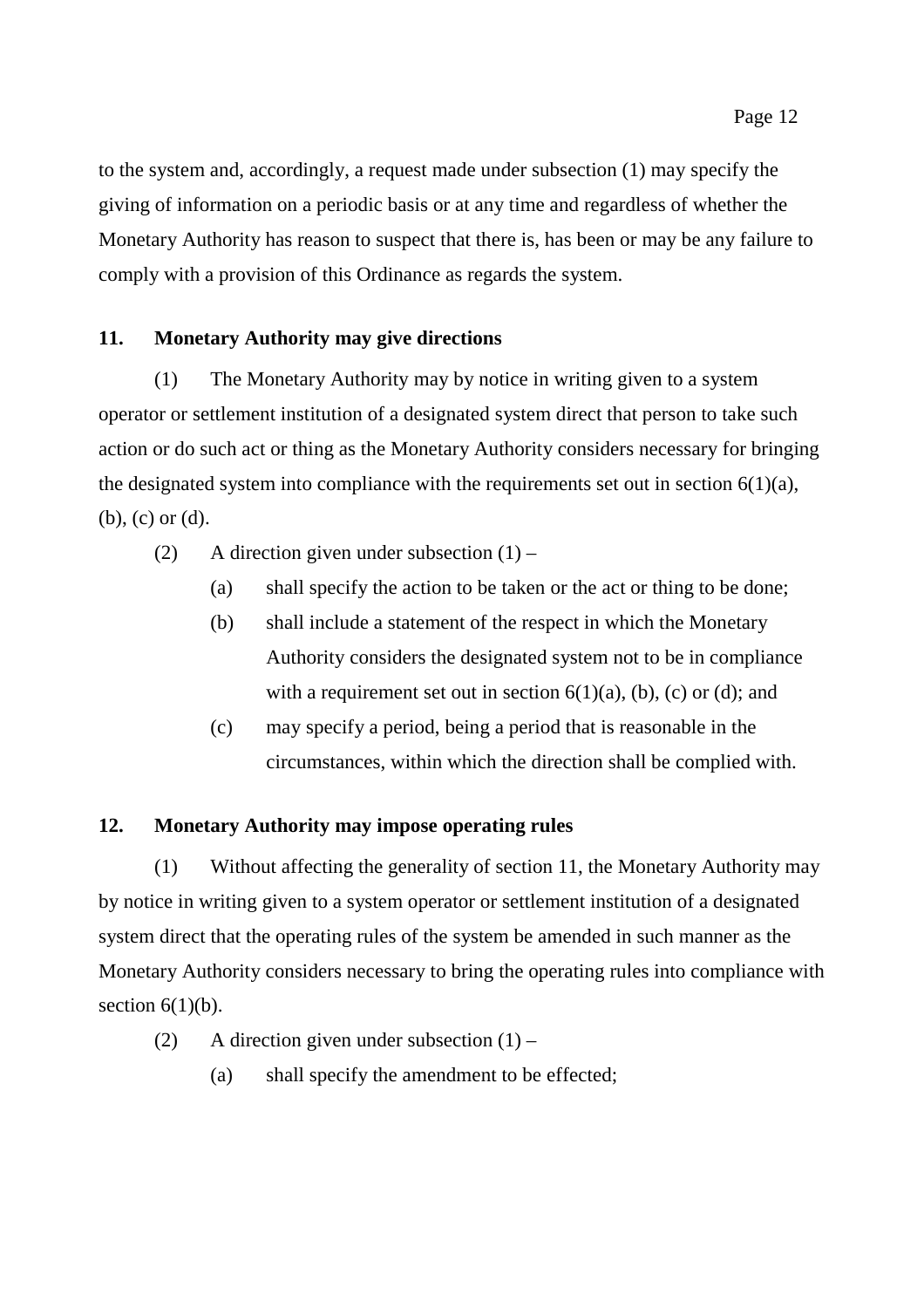- (b) shall include a statement of the respect in which the Monetary Authority considers the operating rules of the system not to be in compliance with section  $6(1)(b)$ ; and
- (c) may specify a period, being a period that is reasonable in the circumstances, within which the amendment shall be effected, and may require that within a further period of 3 days a copy of the relevant part of the operating rules as so amended shall be provided to the Monetary Authority as confirmation of compliance with the direction.

(3) Without affecting the generality of subsection (1), a direction under that subsection to amend a designated system's operating rules may include a direction to amend those rules by –

- (a) adding a rule specified in the direction;
- (b) amending a particular rule in the manner specified in the direction; or
- (c) deleting a rule specified in the direction.

(4) Before giving a direction under subsection (1), the Monetary Authority shall consult the Financial Secretary and the system operator or settlement institution to whom the direction relates.

(5) If there is any failure to comply with a direction given under this section, the Monetary Authority may by notice published in the Gazette declare that the operating rules of the designated system shall be amended in the manner specified in the direction, and the operating rules of the system shall as from the time of publication of such have effect as if they had been so amended.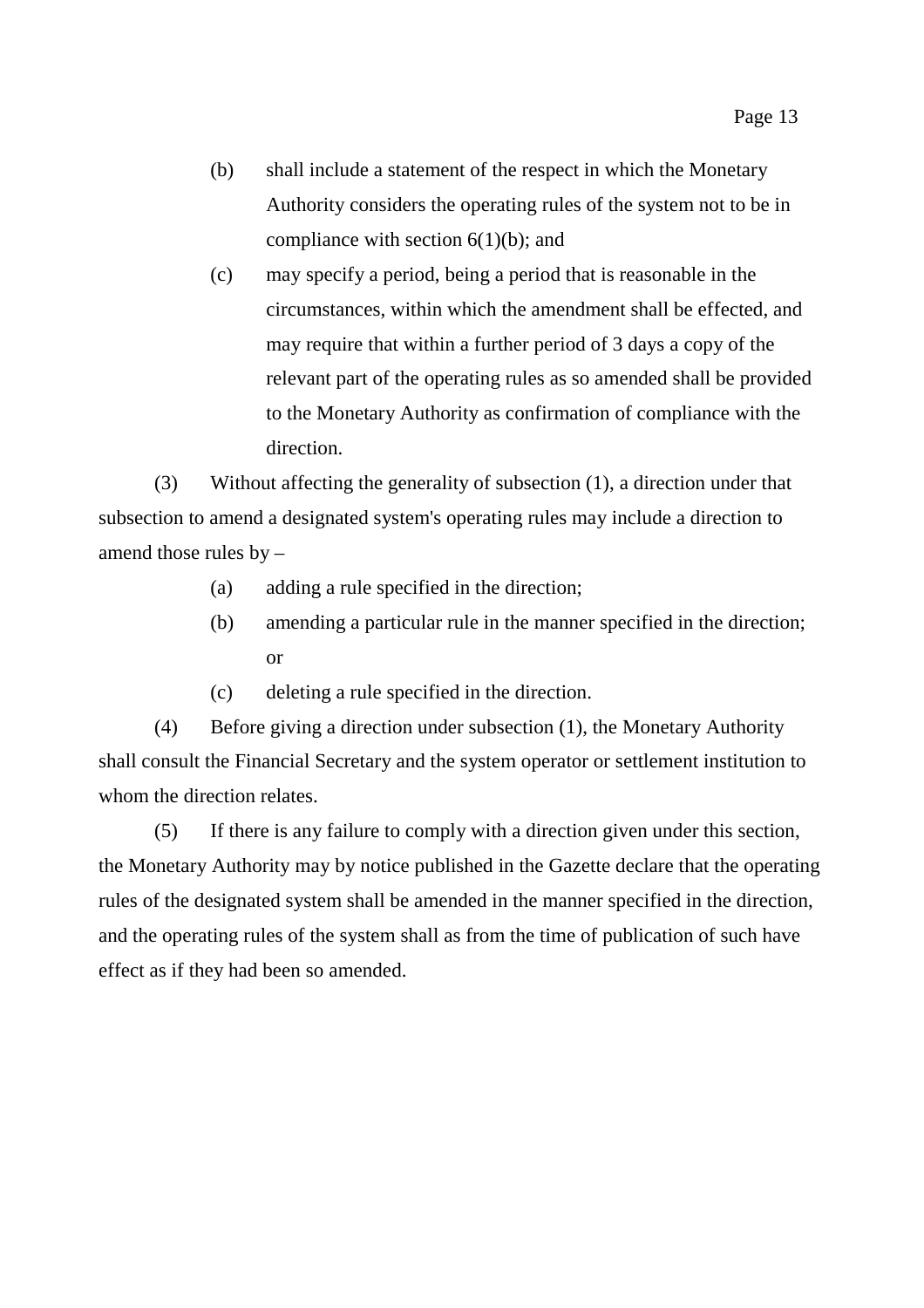#### PART 3

#### FINALITY OF TRANSACTIONS AND PROCEEDINGS

#### **Division 1 – Interpretation**

#### **13. Interpretation**

In this Part, a reference to the law of insolvency shall be construed as a reference  $to -$ 

- (a) the Bankruptcy Ordinance (Cap. 6);
- (b) Parts V, VI and X of the Companies Ordinance (Cap. 32); and
- (c) any other written law or rule of law whether of Hong Kong or a place outside Hong Kong which is concerned with or in any way related to the bankruptcy, winding up or insolvency of a person.

### **Division 2 – Certificate of finality**

### **14. Monetary Authority may issue certificate of finality**

(1) Where a clearing and settlement system has been designated under Part 2, the Monetary Authority shall determine in accordance with subsection (2) whether the following criteria are met as regards that system, namely –

- (a) ultimate settlement of transfer orders is effected within the system itself; and
- (b) there is compliance with the requirements stipulated in section  $6(1)$ .
- (2) In making a determination under subsection (1) the Monetary Authority
	- (a) shall have regard to such information relating to the system as may be submitted to him by the system operator for the purposes of this section; and
	- (b) may in addition have regard to such other information in his possession relating to the system as he considers relevant,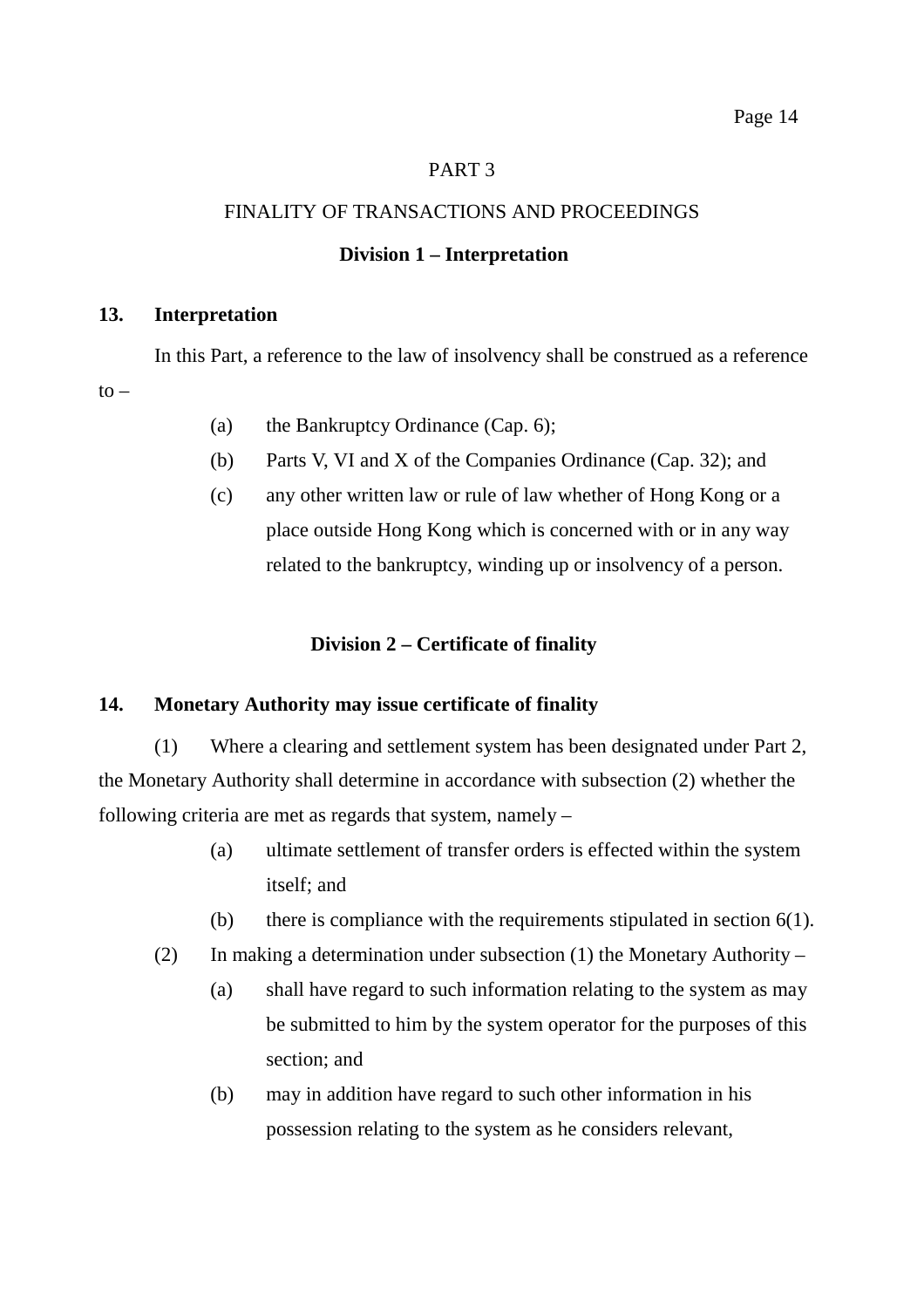but the Monetary Authority shall not be under any obligation to undertake any enquiries for the purpose of making the determination.

(3) If the Monetary Authority determines that the criteria specified in subsection (1) have been met as regards a designated system, he shall issue in respect of the system a certificate certifying to that effect ("certificate of finality").

(4) If the Monetary Authority finds himself unable to make a determination in the terms mentioned in subsection (3) as regards a designated system, he shall inform the system operator in writing accordingly giving particulars of the respect in which any of the criteria specified in subsection (1) have not been met or of the further information he requires in order to make a determination in relation to such criteria.

(5) Except for the period of any suspension under section 15(1), a certificate of finality in respect of a designated system remains in effect until it is revoked or until the designation of the system for the purposes of this Ordinance has been revoked.

(6) Except as otherwise provided, the following provisions of this Part apply to and in relation to any designated system in respect of which a certificate of finality is in effect; and in Divisions 3, 4 and 5 of this Part, a reference to a designated system is a reference to such a designated system.

#### **15. Suspension or revocation of certificate of finality**

(1) The Monetary Authority may at any time suspend or revoke a certificate of finality in respect of a designated system if he is of the opinion that, as regards that system –

- (a) any one or more of the criteria specified in section  $14(1)(a)$  or (b) are no longer met; or
- (b) there has been any contravention of section  $5(2)$ ,  $6(3)$ ,  $10$ ,  $11$ ,  $12$ ,  $43$ or 52(4).

(2) Before suspending or revoking a certificate of finality under this section the Monetary Authority shall –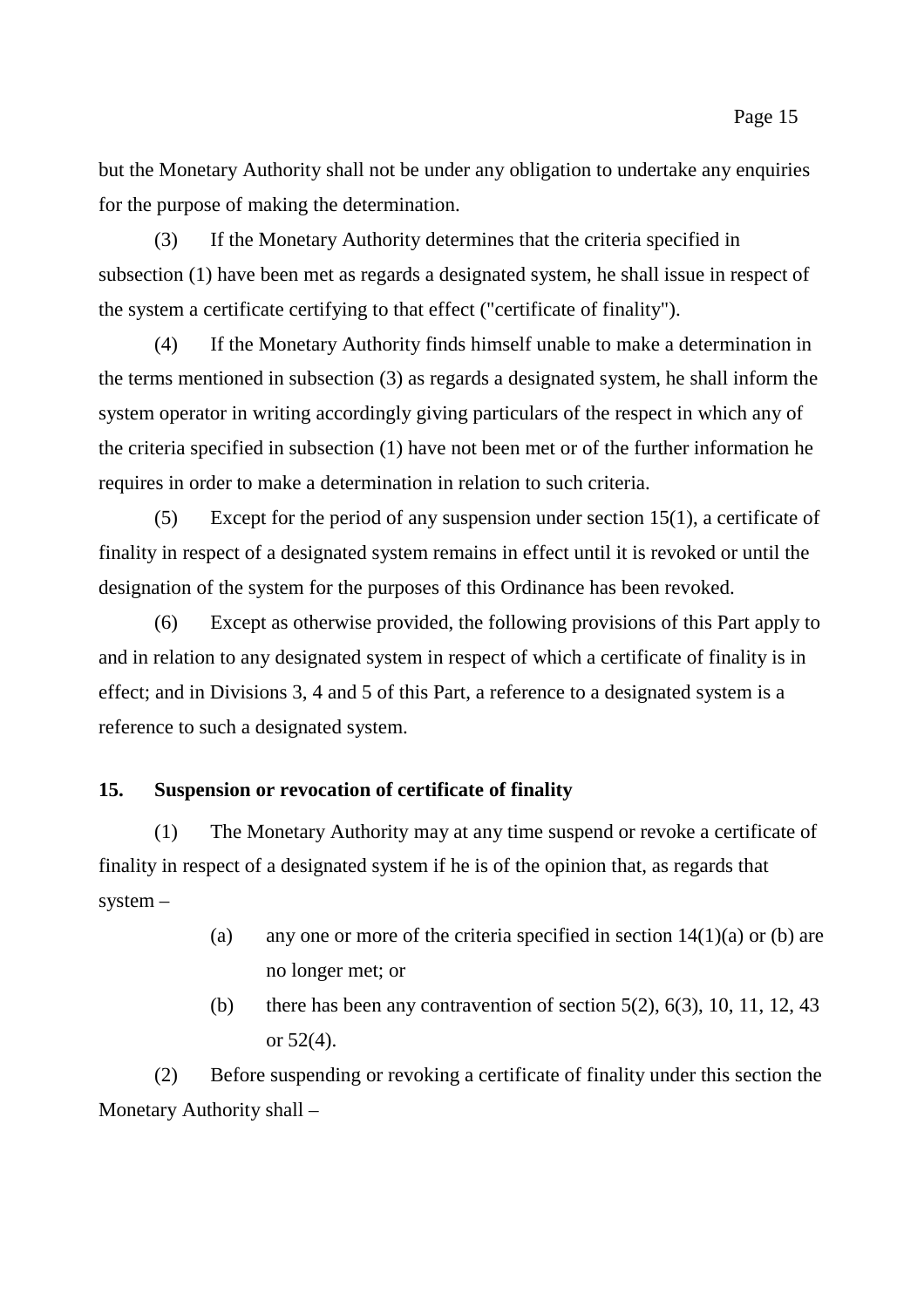- (a) notify in writing the system operator and settlement institution of his intention to suspend or revoke the certificate of finality and the grounds on which the suspension or revocation is to be made; and
- (b) allow such period as is specified in the notice, being a period of not less than 14 days, within which the system operator or settlement institution may be heard or may make representations as to why the certificate of finality should not be suspended or revoked.

### **Division 3 – Finality of transactions and proceedings within designated systems**

### **16. Scope of modification of law of insolvency under this Division**

- (1) The general law of insolvency shall have effect in relation to  $-$ 
	- (a) transfer orders effected through a designated system;
	- (b) action taken under the operating rules of a designated system with respect to such orders; and
	- (c) collateral security,

subject to the provisions of this Division.

(2) This Division shall apply in relation to bankruptcy and winding up proceedings in respect of a participant, but shall not apply in relation to bankruptcy and winding up proceedings in respect of any person who is not a participant.

(3) For the avoidance of doubt, notwithstanding that rights or liabilities arising from transfer orders as mentioned in subsection  $(1)(a)$  are or may be dealt with in bankruptcy and winding up proceedings, this Division shall not apply to such proceedings if they are in respect of any person who is not a participant.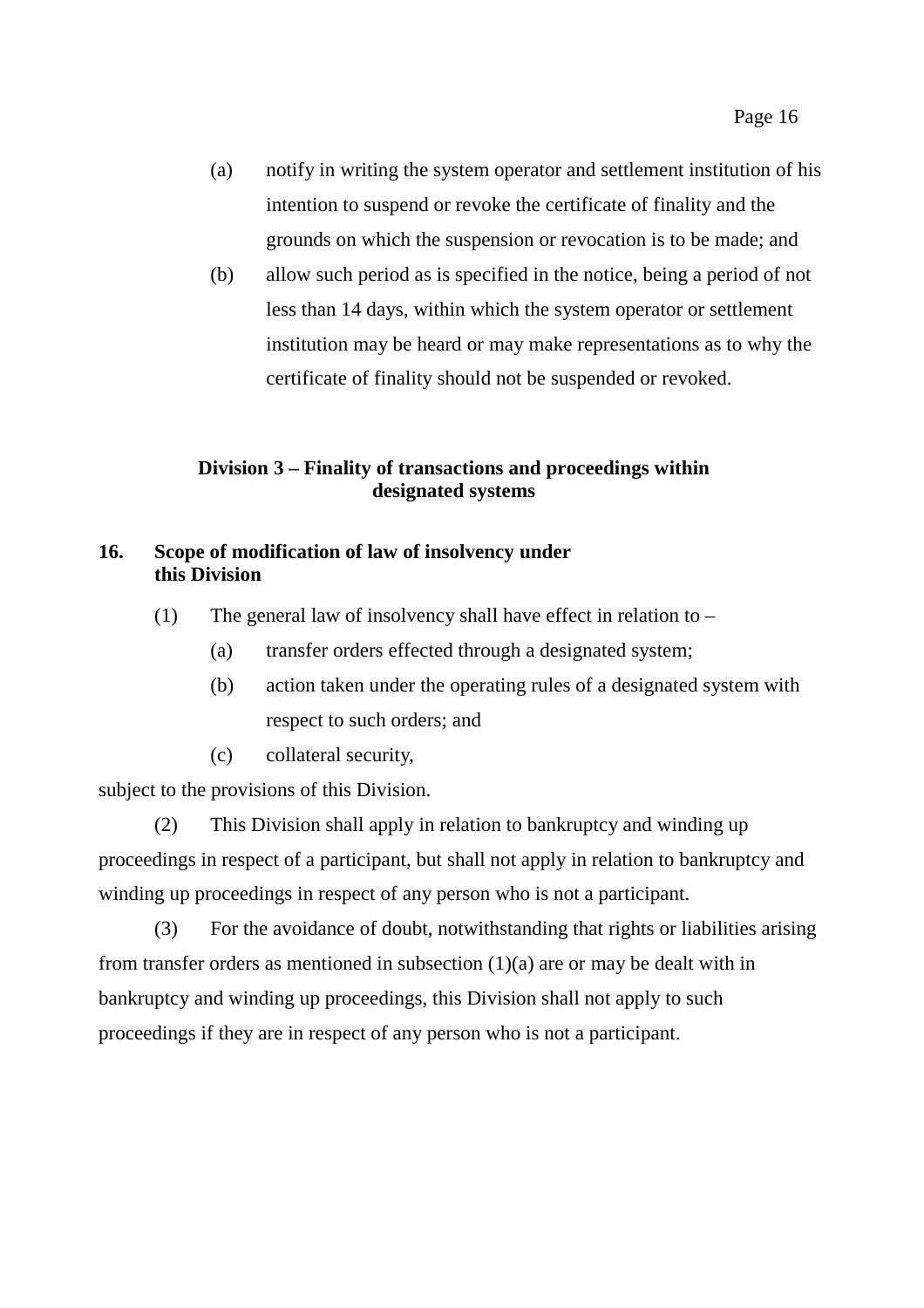## **17. Transfers and settlements within designated systems are final**

(1) This section applies to any transfer or settlement of the following description that is effected through a designated system the operating rules of which provide that such a transfer or settlement is final and irrevocable –

- (a) a transfer of funds into or out of an account of a participant;
- (b) a settlement of a payment obligation; or
- (c) a settlement of an obligation for the transfer of book-entry securities, or the transfer of such securities.

(2) Notwithstanding anything to the contrary in any written law or rule of law, a transfer or settlement to which this section applies shall not be liable –

- (a) to be reversed, repaid or set aside; or
- (b) to an order made by a court for the rectification or stay of such transfer or settlement.

## **18. Proceedings of designated systems take precedence over law of insolvency**

(1) None of the following shall be regarded as to any extent invalid on the ground of inconsistency with the law of insolvency regarding distribution of the assets of a person on bankruptcy or winding up, or on the appointment of a liquidator, trustee in bankruptcy or equivalent officer over any of the assets of a person –

- (a) a transfer order;
- (b) any disposition of property in pursuance of a transfer order;
- (c) the default arrangements of a designated system;
- (d) the operating rules of a designated system as to the settlement of transfer orders not dealt with under its default arrangements; or
- (e) a contract for the purpose of realizing collateral security in connection with participation in a designated system otherwise than pursuant to its default arrangements.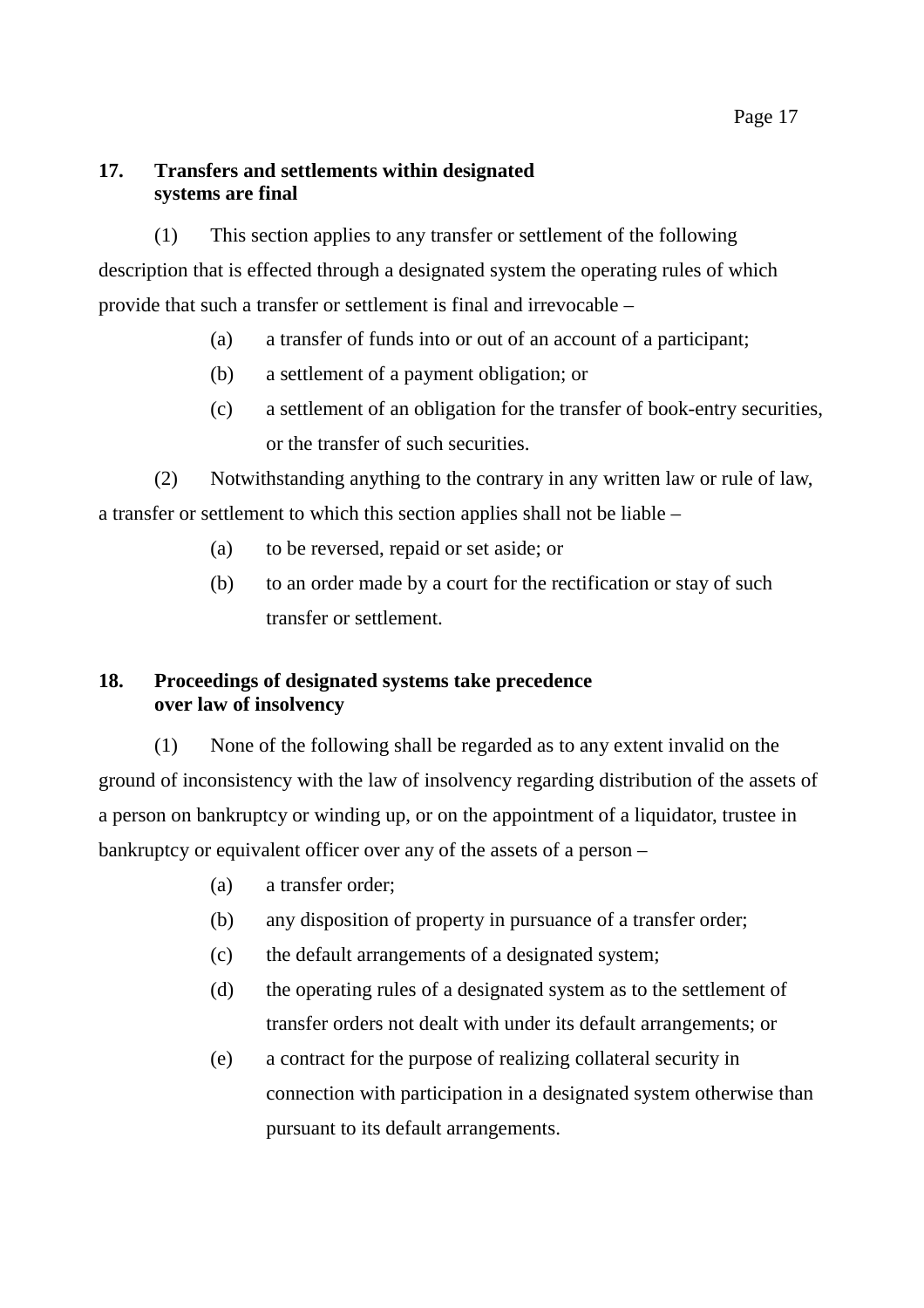(2) The powers of a relevant insolvency office holder in his capacity as such and the powers of a court under the law of insolvency, shall not be exercised in such a way as to prevent or interfere with –

- (a) the settlement of a transfer order in accordance with the operating rules of a designated system not dealt with under its default arrangements;
- (b) any action taken under the default arrangements of a designated system; or
- (c) any action taken to realize collateral security in connection with participation in a designated system otherwise than pursuant to its default arrangements.

(3) A debt or other liability arising out of a transfer order which is the subject of action taken under default arrangements may not be proved in a bankruptcy or winding up until the completion of the action taken under default arrangements.

(4) A debt or other liability which by virtue of subsection (3) may not be proved shall not be taken into account for the purposes of any set-off until the completion of the action taken under default arrangements.

## **19. Abrogation of statutory provisions relating to disclaimer of property, restriction on dispositions of property, etc.**

Without prejudice to the generality of section 18 –

- (a) section 59 of the Bankruptcy Ordinance (Cap. 6) and section 268 of the Companies Ordinance (Cap. 32) shall not apply to a transfer order; and
- (b) section 42 of the Bankruptcy Ordinance (Cap. 6) and section 182 of the Companies Ordinance (Cap. 32) shall not apply to a transfer order or any disposition of property in pursuance of such an order.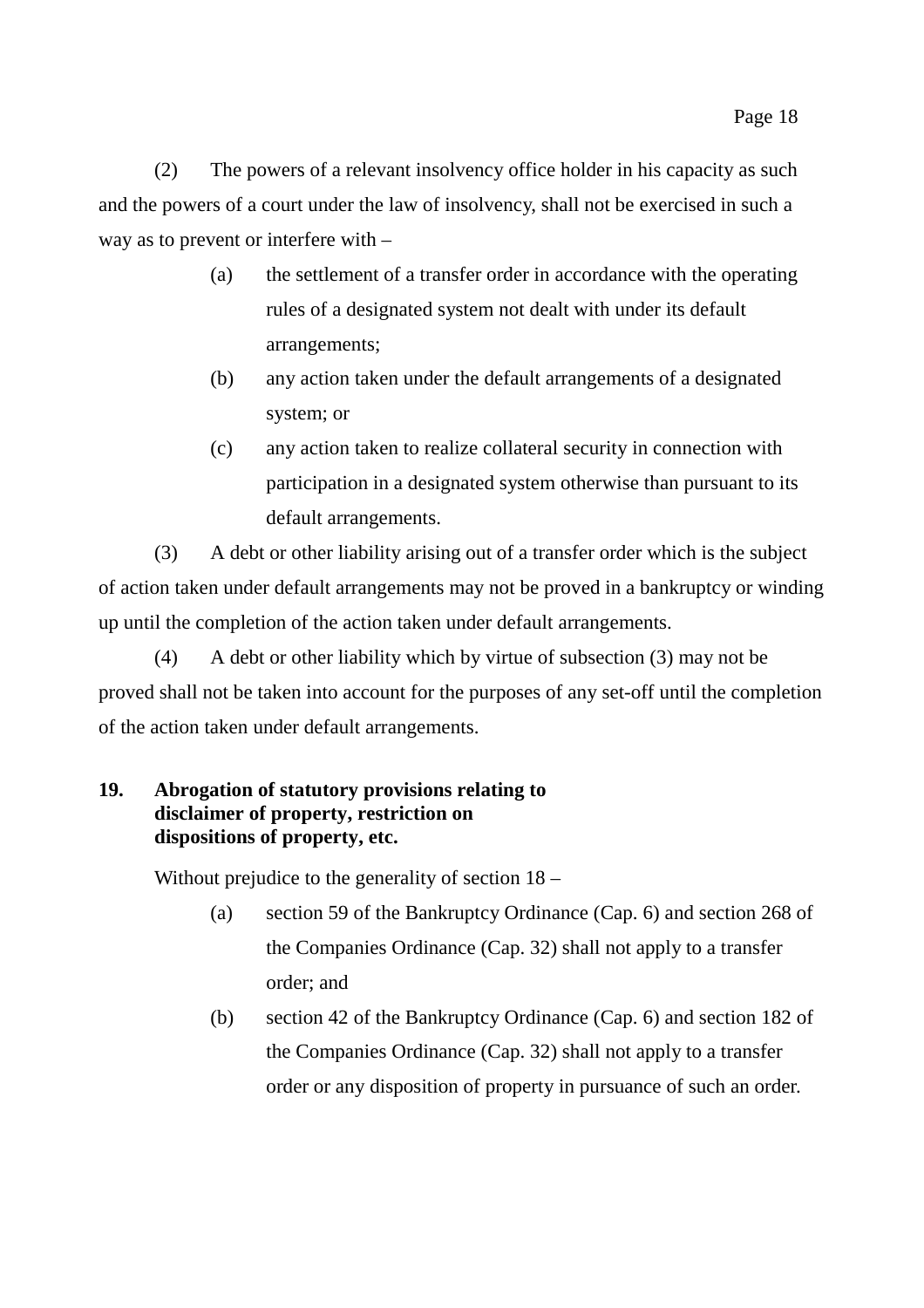### **20. Abrogation of statutory powers relating to adjustment of prior transactions**

Without prejudice to the generality of section 18, no order shall be made by a court under any of the following provisions in relation to a transfer order or any disposition of property in pursuance of such an order –

- (a) section 49 or 50 of the Bankruptcy Ordinance (Cap. 6);
- (b) section 266 of the Companies Ordinance (Cap. 32);
- (c) section 60 of the Conveyancing and Property Ordinance (Cap. 219).

## **21. Net sum payable on completion of default arrangements provable in insolvency proceedings**

(1) This section shall apply with respect to any net sum owed by or to a defaulting participant on the completion of the action taken under default arrangements.

(2) Where a court has made an order for bankruptcy or winding up of a participant or a resolution for the voluntary winding up of a participant has been passed, the net sum referred to in subsection  $(1)$  shall be –

- (a) provable in the bankruptcy or winding up or, as the case may be, payable to the relevant insolvency office holder; and
- (b) taken into account, where appropriate, under section 35 of the Bankruptcy Ordinance (Cap. 6) or that section as applied in the case of a winding-up order under the Companies Ordinance (Cap. 32).

(3) Subsection (2) applies notwithstanding section 34 or 35 of the Bankruptcy Ordinance (Cap. 6) and section 264 of the Companies Ordinance (Cap. 32).

## **22. Transfer orders entered into designated system after insolvency not affected**

(1) This Division shall not apply in relation to any transfer order given by a participant which is entered into a designated system after the occurrence of either of the following, whichever first occurs –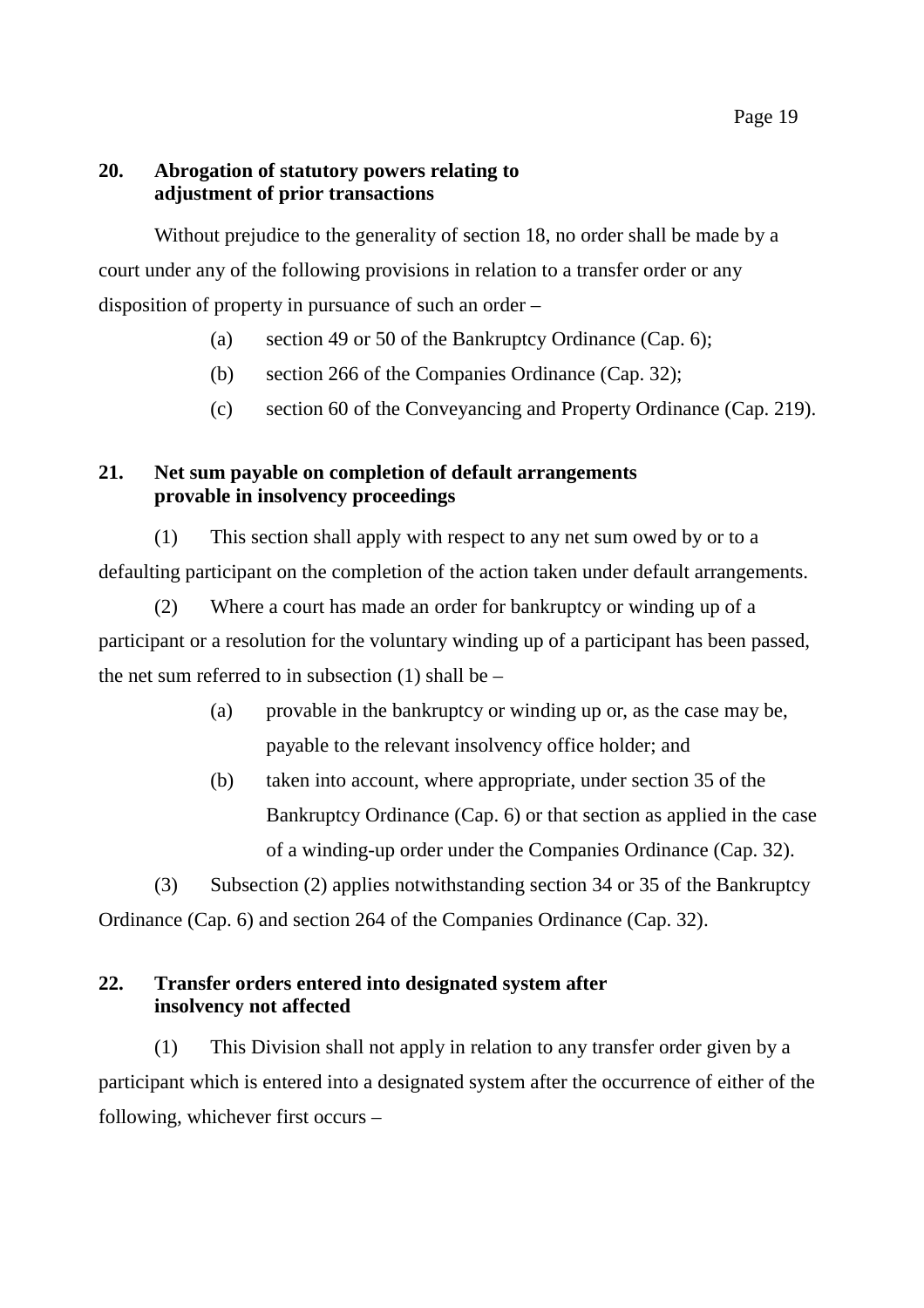- (a) the expiry of the day on which
	- (i) a court has made an order for bankruptcy or winding up in respect of the participant; or
	- (ii) a resolution for the voluntary winding up of the participant has been passed; or
- (b) the receipt by the system operator of notice of the making of an order or the passing of a resolution as is mentioned in paragraph (a).

(2) Where the designated system is established in a place other than Hong Kong, being a place in which local time is behind local time in Hong Kong, reference in subsection  $(l)(a)$  to the expiry of a day on which an event mentioned in that paragraph occurred is a reference to the expiry of the same calendar day in that place as the calendar day in Hong Kong on which the event occurred.

(3) For the purposes of subsection  $(1)(b)$ , a system operator shall be taken to have received notice of an event mentioned in subsection (1)(a) if he deliberately failed to make enquiries as to that matter in circumstances in which a reasonable and honest person would have done so.

#### **Division 4 – Netting of obligations of insolvent participants**

### **23. Netting may be effected**

(1) Where a court has made an order for bankruptcy or the winding up of a participant in a designated system, or a resolution for the voluntary winding up of such participant has been passed, then, notwithstanding any provision of the law of insolvency, the system operator of the designated system may effect the netting of all obligations owed to or by the participant incurred up to the time of the occurrence that applies for the purposes of section 22(1).

(2) Where any netting has been effected as provided in subsection (1), then –

(a) the obligations that are netted shall be disregarded in the bankruptcy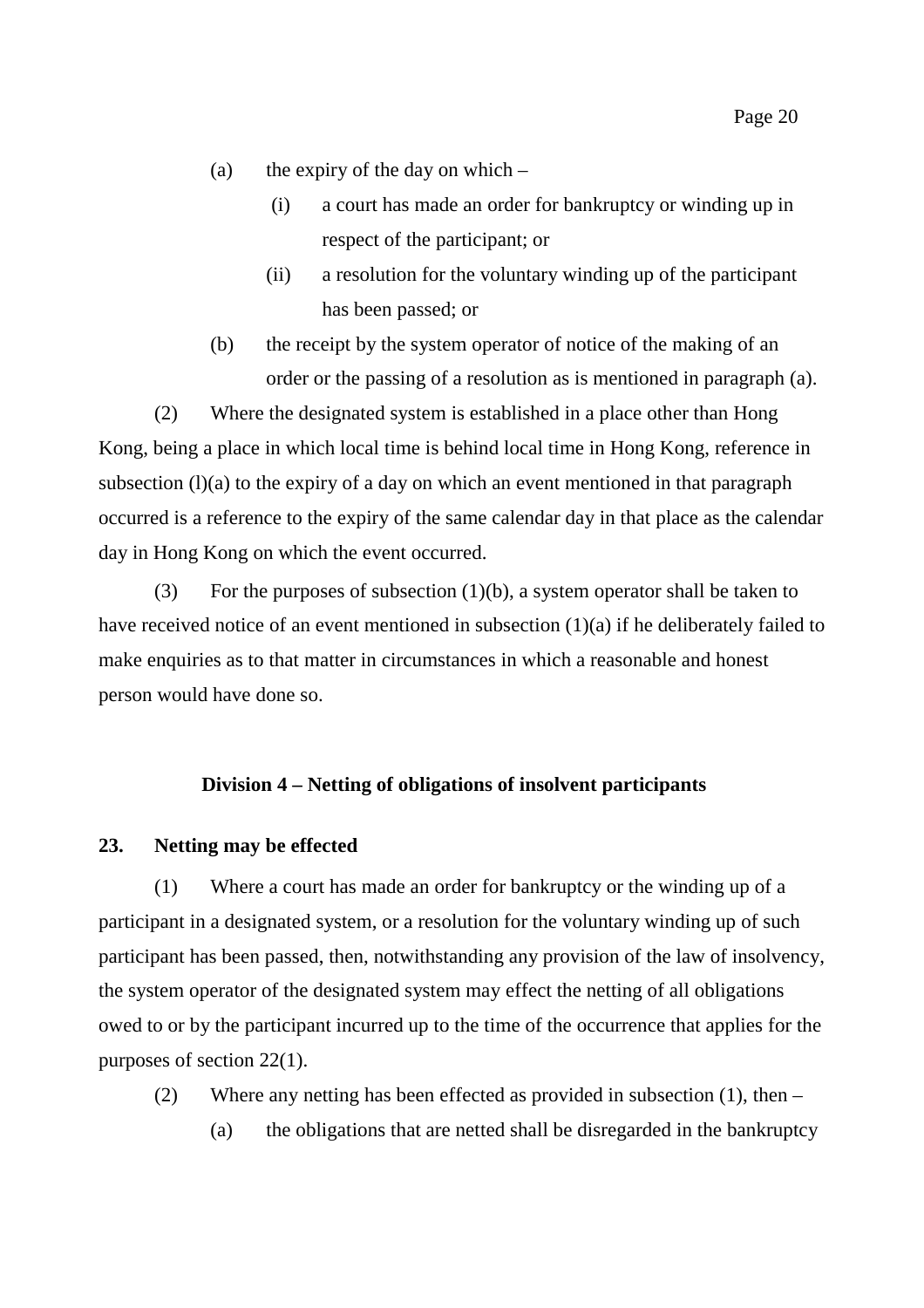or winding up proceedings; and

- (b) any net obligation owed to or by the participant that has not been discharged –
	- (i) is payable to the participant and may be recovered for the benefit of his creditors; or
	- (ii) is provable in the bankruptcy or winding up, as the case may be.

(3) A netting effected as provided in subsection (1) and any payment made by a participant as provided in subsection (2) shall not be voidable in the bankruptcy or winding up proceedings.

### **Division 5 – Miscellaneous**

#### **24. Law of insolvency in other jurisdictions**

Notwithstanding any law to the contrary, a court shall not recognize or give effect

 $to -$ 

- (a) an order of a court exercising jurisdiction under the law of insolvency in a place outside Hong Kong; or
- (b) an act of a person appointed in a place outside Hong Kong to perform a function under the law of insolvency there,

in so far as the making of the order or doing of the act would be prohibited under this Part for a court in Hong Kong or a relevant insolvency office holder.

### **25. Preservation of rights, etc. in underlying transactions**

(1) Except to the extent that it expressly provides, this Part shall not operate to limit, restrict or otherwise affect –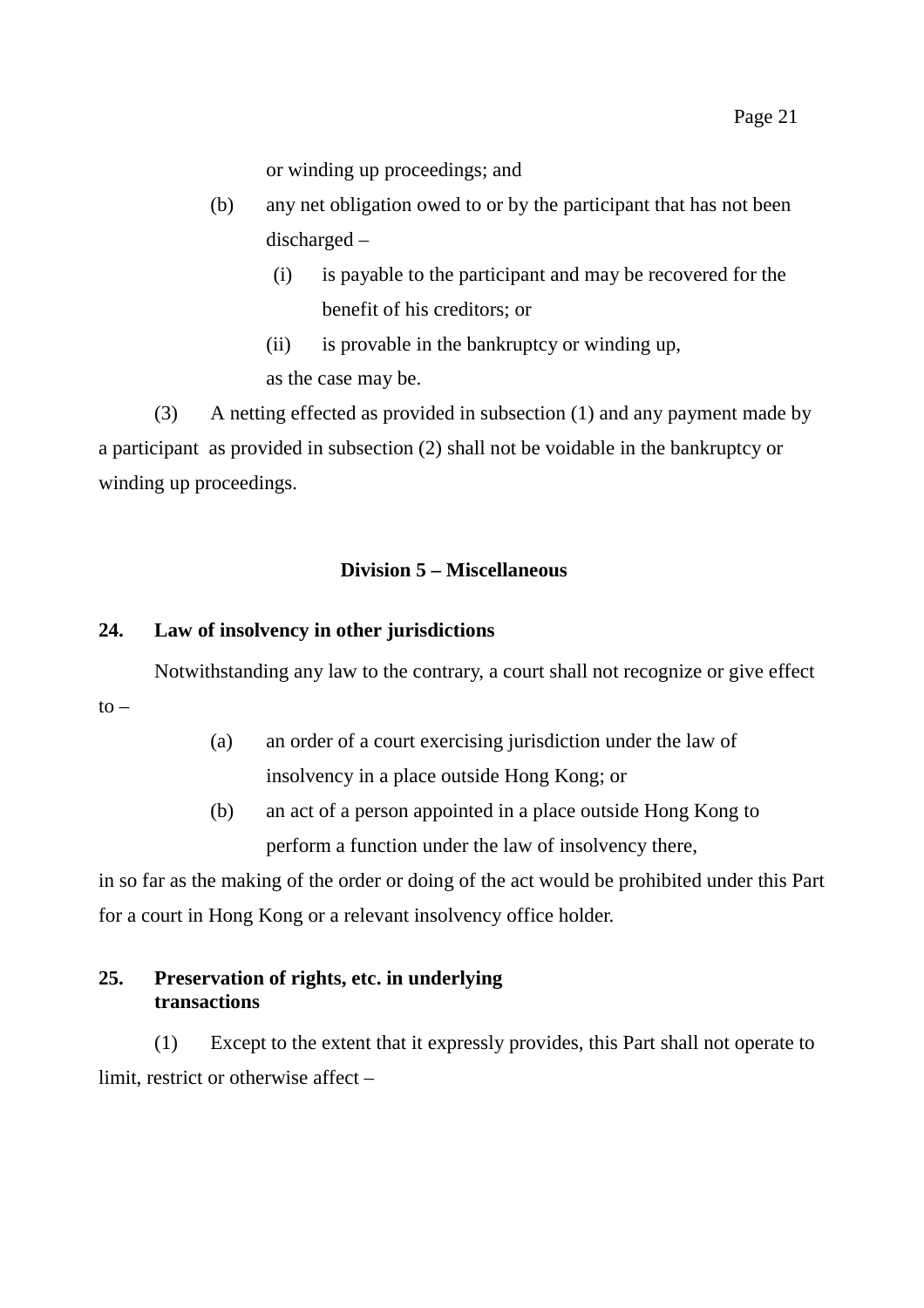- (a) any right, title, interest, privilege, obligation or liability of a person resulting from the underlying transaction in respect of a transfer order which has been entered into a designated system; or
- (b) any investigation, legal proceedings or remedy in respect of any such right, title, interest, privilege, obligation or liability.
- (2) Nothing in subsection (1) shall be construed to require
	- (a) the unwinding of any netting effected by the system operator of a designated system, whether pursuant to its default arrangements or otherwise;
	- (b) the revocation of any transfer order given by a participant which is entered into a designated system; or
	- (c) the reversal of a payment or settlement made under the operating rules of a designated system.

### **26. Right of relevant insolvency office holder to recover gain from transaction at undervalue between 2 participants**

(1) This section applies to any transaction between 2 participants in a designated system that –

- (a) is entered into at an undervalue to the gain of one of the participants ("first participant"); and
- (b) was entered into at any time during the period of 6 months ending with  $-$ 
	- (i) the presentation of a petition for the bankruptcy or winding up of the other participant ("second participant") or his principal; or
	- (ii) the passing of a resolution of a creditors' voluntary winding up of the second participant or his principal.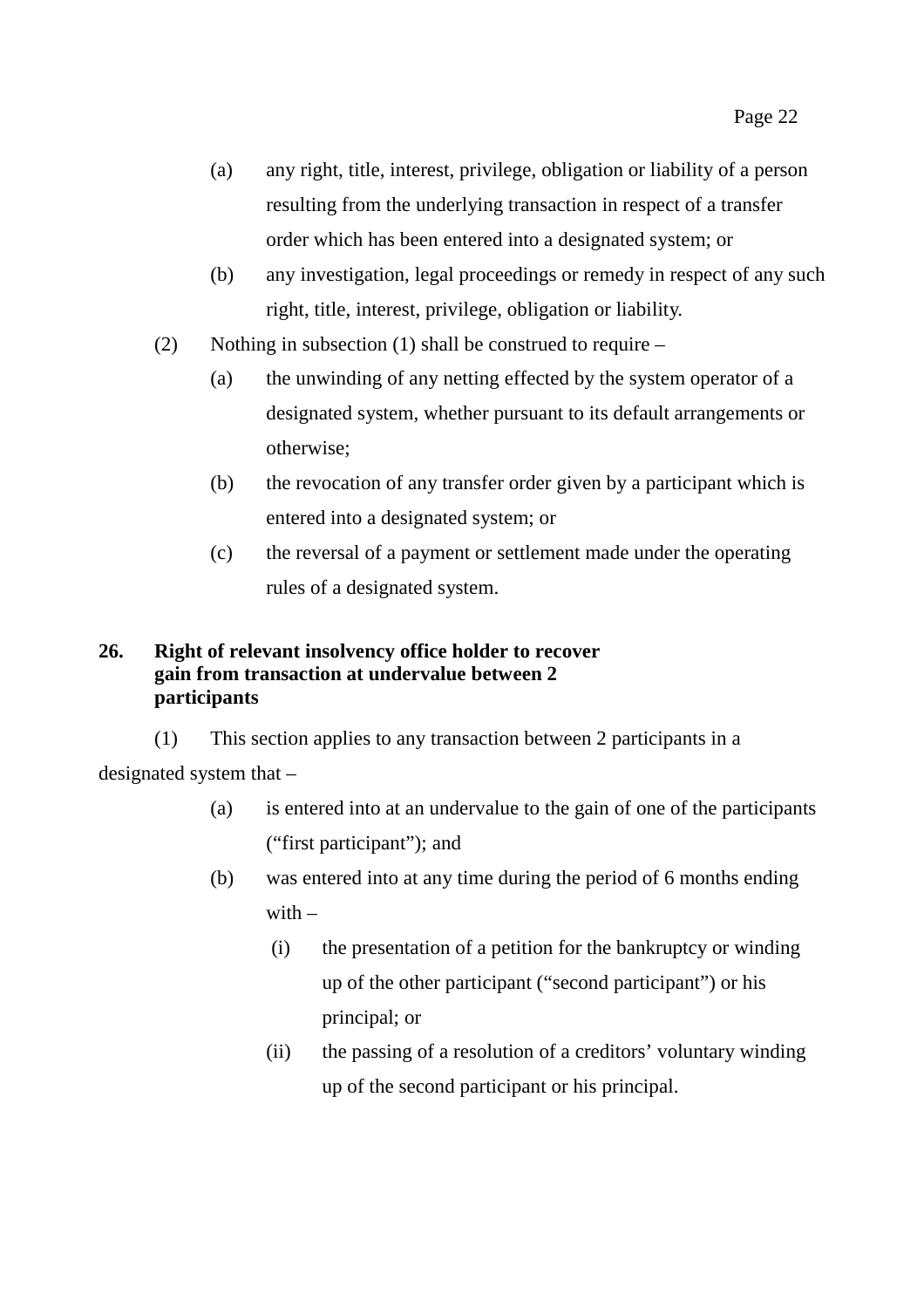(2) A relevant insolvency office holder acting in respect of the second participant to a transaction to which this section applies or his principal is hereby entitled to recover from the first participant to the transaction an amount equivalent to the gain made from the transaction.

(3) For the purposes of this section, a transaction is entered into at an undervalue if it is entered into –

- (a) on terms that provide for the second participant or his principal to receive no consideration; or
- (b) for a consideration the value of which, in money or money's worth, is significantly less than the value, in money or money's worth, of the consideration provided by the second participant or his principal.

(4) At the request of a system operator or settlement institution of a designated system the Monetary Authority may, by notice published in the Gazette, exempt the system operator or settlement institution from the application of this section; and where such an exemption is in effect this section shall not apply in respect of any transaction entered into by the system operator or settlement institution (as the case may be) as first participant in his capacity as such system operator or settlement institution.

(5) For the avoidance of doubt, nothing in this section has the effect of derogating from section 18(2) or 20.

## **27. Right of relevant insolvency office holder to recover transfer between 2 participants giving unfair preference**

(1) This section applies to any transfer of funds or securities from one participant in a designated system to another, being –

- (a) a transfer to which section 17 applies (other than a transfer that forms part of a transaction to which section 26 applies);
- (b) a transfer by which the participant who is the recipient of the transfer ("first participant") is given an unfair preference by the participant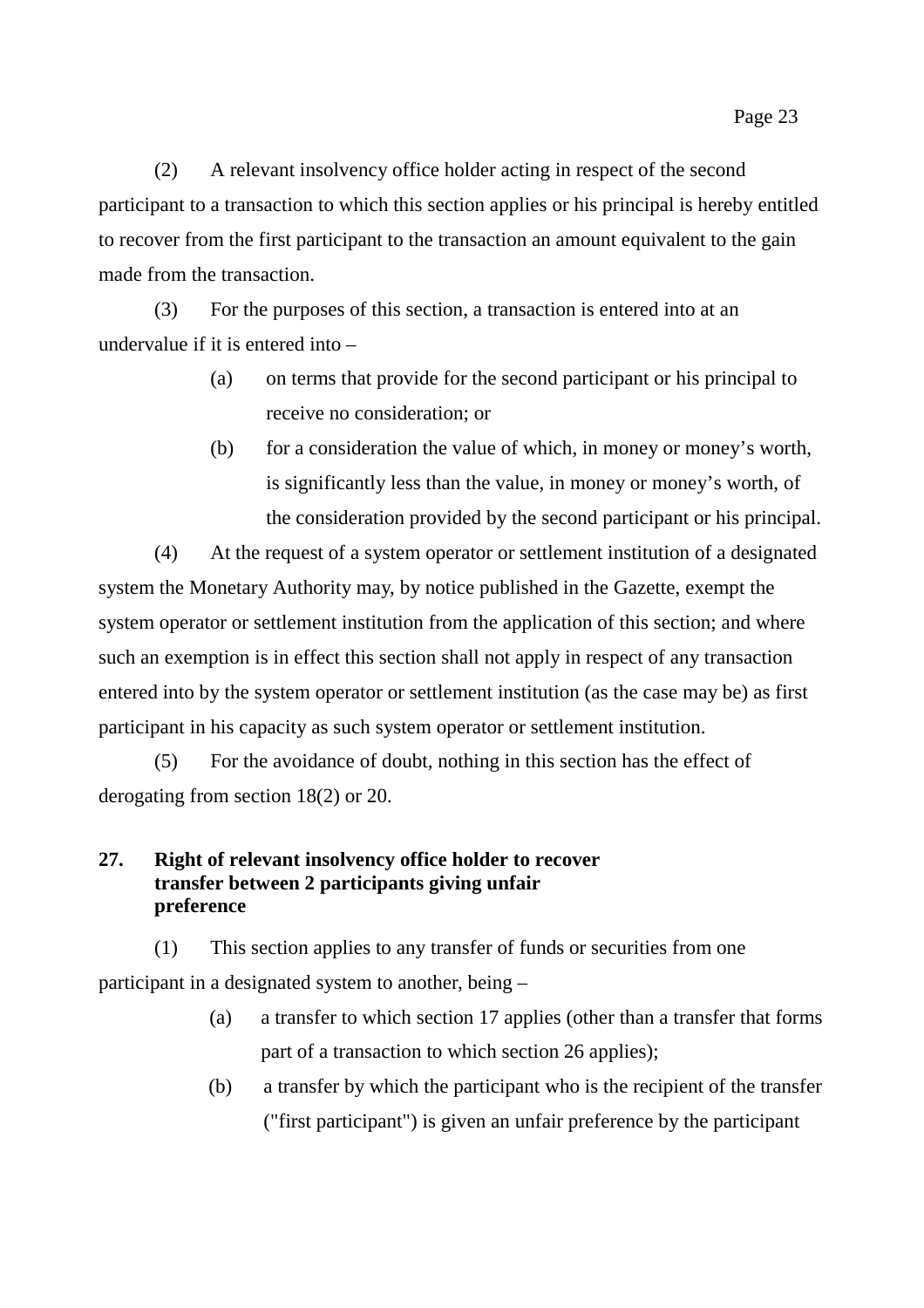making the transfer ("second participant") or by the principal of the second participant acting through the second participant; and

- (c) a transfer that is effected at any time during the period of 6 months ending with –
	- (i) the presentation of a petition for the bankruptcy or winding up of the second participant or his principal; or
	- (ii) the passing of a resolution of a creditors' voluntary winding up of the second participant or his principal.

(2) A relevant insolvency office holder acting in respect of the second participant to a transfer to which this section applies or his principal is hereby entitled to recover from the first participant to the transfer an amount equivalent to the value of the transfer.

(3) For the purposes of this section, a transfer is a transfer as described in subsection  $(1)(b)$  if  $-$ 

- (a) the first participant is a creditor of, or is a surety or guarantor for any debts or liabilities of, the second participant or his principal;
- (b) the transfer has the effect of putting the first participant into a position which, in the event of the bankruptcy or winding up of the second participant or his principal, will be a better position than the position he would have been in if the transfer had not been made; and
- (c) the second participant in making the transfer, or the second participant's principal in deciding to cause him to make the transfer, is influenced by a desire to produce in relation to the first participant, the effect described in paragraph (b).

(4) At the request of a system operator or settlement institution of a designated system the Monetary Authority may, by notice published in the Gazette, exempt the system operator or settlement institution from the application of this section; and where such an exemption is in effect this section shall not apply in respect of any transfer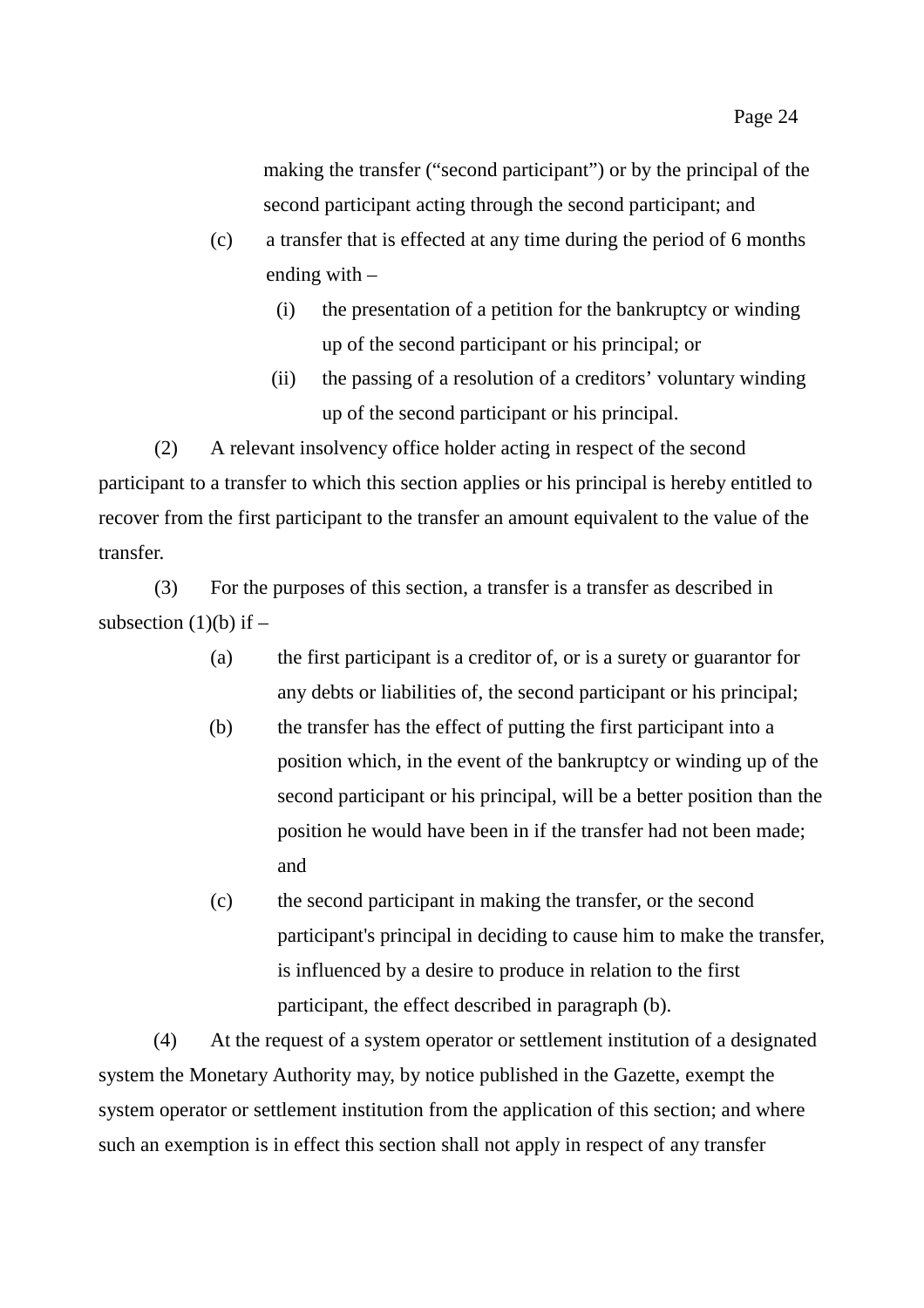effected by the system operator or settlement institution (as the case may be) as first participant in his capacity as such system operator or settlement institution.

(5) For the avoidance of doubt, nothing in this section has the effect of derogating from section 18(2) or 20.

## **28. Obligation of participant to notify of insolvency**

(1) A participant in a designated system shall notify any system operator of the system and the Monetary Authority forthwith if there comes to his knowledge any of the following circumstances occurring in Hong Kong, or any analogous circumstances occurring outside Hong Kong, namely –

- (a) any indication in writing by a creditor of the participant of his intention to pass a creditor's voluntary winding-up resolution in respect of the participant;
- (b) the presentation of a petition for the bankruptcy or winding up of the participant;
- (c) the making of an order for bankruptcy or winding up of the participant;
- (d) the passing of a resolution for the voluntary winding up of the participant; or
- (e) the making of a statutory declaration as under section 228A(1) of the Companies Ordinance (Cap. 32) by a director of the participant.

(2) A failure by a participant to notify a system operator or the Monetary Authority of a relevant event referred to in subsection (1) within the time required under that subsection is not a contravention of that subsection if the system operator or Monetary Authority (as the case may be) was already aware of the relevant event by that time.

(3) An exemption granted under section 9 in respect of a designated system may in addition exempt the participants in the system from compliance with subsection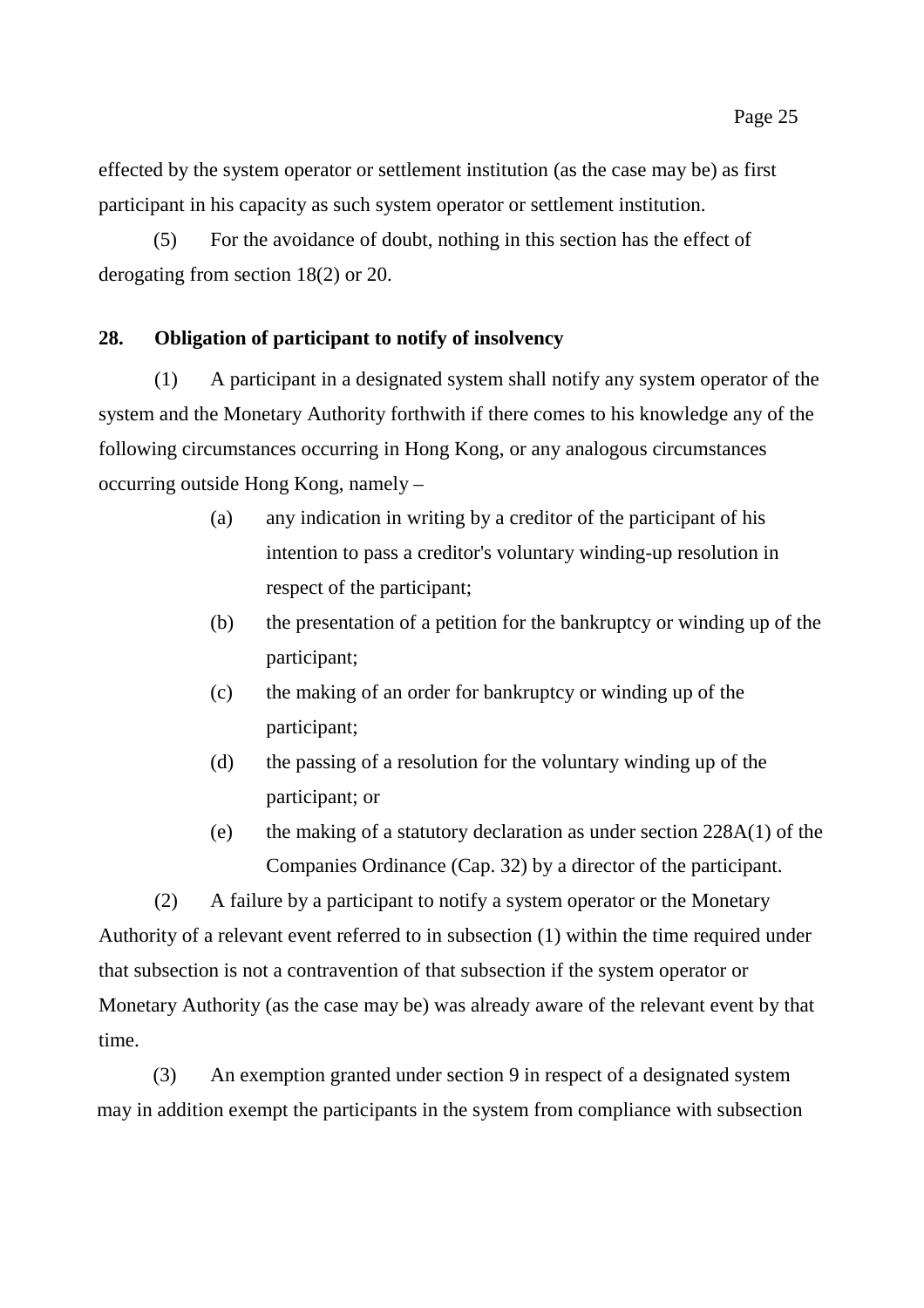(1); and where such an exemption is in effect that subsection shall not apply in relation to such participants.

## **29. Order releasing relevant insolvency office holder from obligations in relation to default proceedings**

A court may, on an application by a relevant insolvency office holder, make such order as it considers appropriate altering or releasing him from compliance with the functions of his office to the extent that those functions are affected by the fact that action under default arrangements is being or could be taken, or has been or could have been taken.

## **30. Enforcement of judgments over property of participant as judgment debtor**

(1) This section applies to any property of a participant in a designated system that –

- (a) has been provided as collateral security in favour of a system operator or settlement institution of the system; and
- (b) is held by or deposited with that system operator or settlement institution for the purpose of securing liabilities arising directly in connection with the clearing or settlement of those transfer orders issued by the participant.

(2) Except with the consent of the system operator or settlement institution mentioned in subsection  $(1)$  –

- (a) no execution or other legal process for the enforcement of a judgment or order shall be commenced or continued; and
- (b) no distress shall be levied,

in respect of property to which this section applies; but this subsection does not apply to a person seeking to enforce any interest in or security over the property.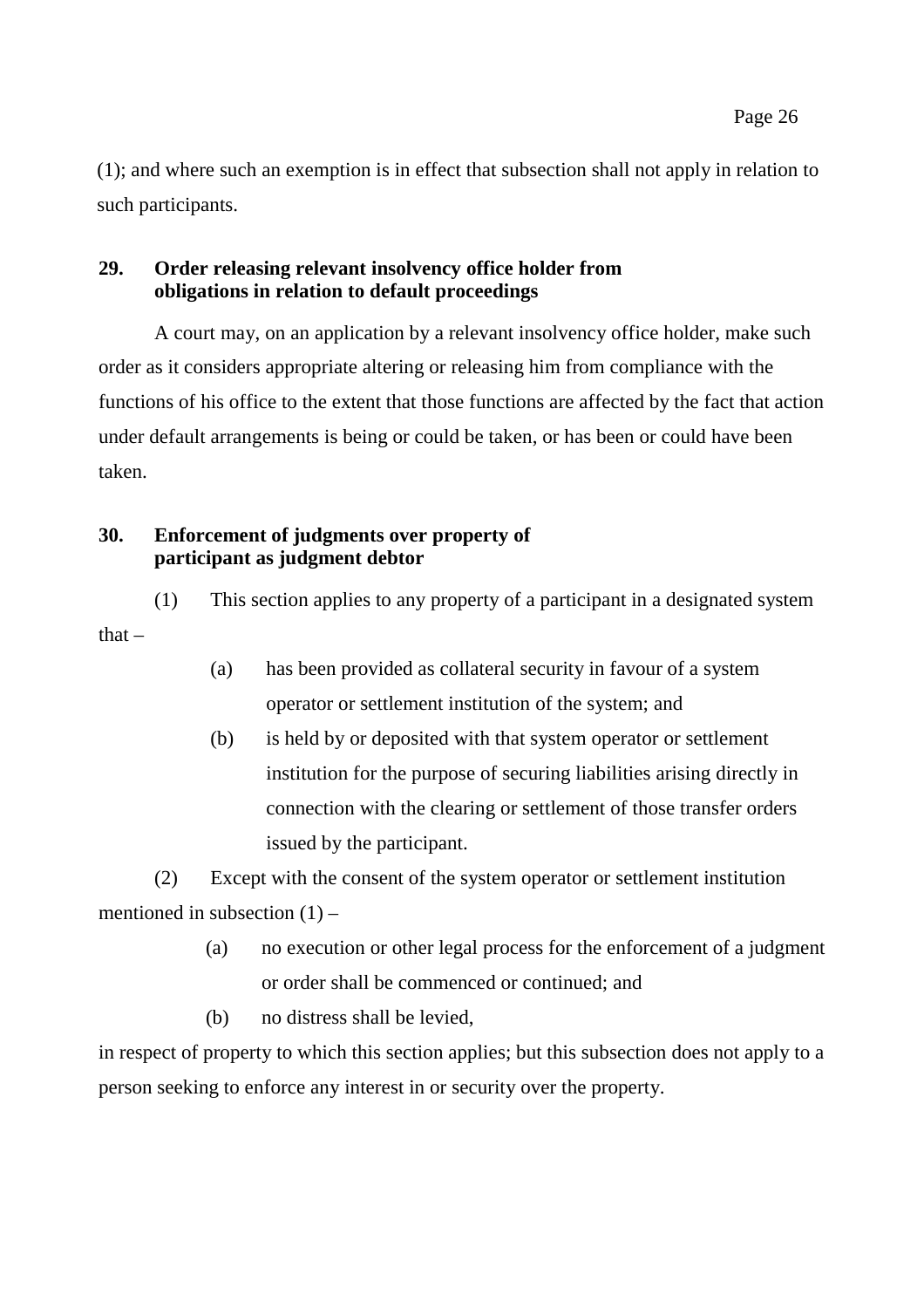(3) Where by virtue of subsection (2) a person would not be entitled to enforce a judgment or order against any property, any injunction or other remedy granted with a view to facilitating the enforcement of any such judgment or order shall not extend to that property.

## PART 4

## APPEALS TRIBUNAL

## **31. Interpretation**

In this Part, unless the context otherwise requires –

- "applicant" (申請人), in relation to any proceedings under this Part, means the person who refers a decision to the Tribunal for review under section 33(1):
- "Chairman of the Tribunal" (審裁處主席) means the person appointed as such under section 32(3);

"Tribunal" (審裁處) means the Tribunal established under section 32(1).

## **32. Establishment of Clearing and Settlement Systems Appeals Tribunal**

(1) There is established by this section a tribunal to be known as the "Clearing and Settlement Systems Appeals Tribunal" in English and "結算及交收系統上訴審裁處" in Chinese.

(2) For the purpose of reviewing any decision referred to the Tribunal under this Part, the Tribunal is to consist of –

- (a) the Chairman of the Tribunal; and
- (b) such number of persons, not being fewer than 2, from the panel referred to in subsection (4) as the Financial Secretary may, on the recommendation of the Chairman of the Tribunal, appoint for that purpose.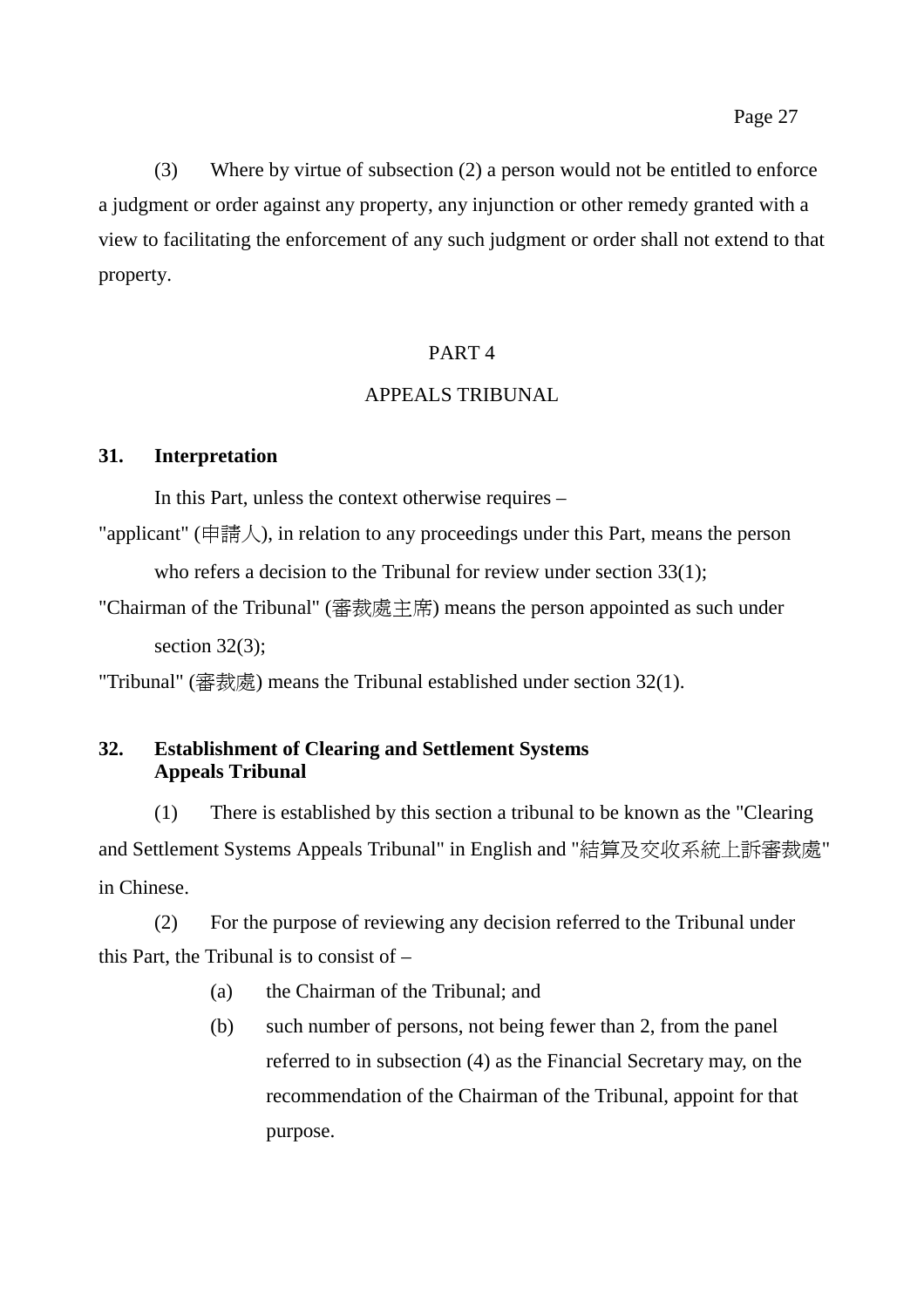(3) The Chief Executive shall, on the recommendation of the Chief Justice, appoint to be the Chairman of the Tribunal a person who is –

- (a) a judge, or a deputy judge, of the Court of First Instance;
- (b) a former Justice of Appeal of the Court of Appeal; or
- (c) a former judge, or a former deputy judge, of the Court of First Instance.

(4) The Chief Executive shall appoint a panel of persons, not being public officers, whom he considers suitable for appointment as members of the Tribunal.

(5) The Chairman of the Tribunal (except where the Chairman is a judge, or a deputy judge, of the Court of First Instance), and members, of the Tribunal may be paid, as a fee for their services, such amount as the Chief Executive considers appropriate. Those amounts payable to the Chairman of the Tribunal shall be a charge on the general revenue, and those amounts payable to the members shall be a charge on the Exchange Fund.

(6) Schedule 1 has effect with respect to the Tribunal.

(7) Subject to this section and Schedule 1 and to rules made under section 38, the Chairman of the Tribunal may determine the procedures and practice of the Tribunal.

## **33. Review of decisions by Tribunal**

(1) Any person who is aggrieved by a decision of the Monetary Authority under section 3(1), 4(1), 14(1) or 15(1) may refer the decision to the Tribunal for review.

- (2) A reference to the Tribunal under subsection (1) by a person aggrieved is  $-$ 
	- (a) to be made in writing;
	- (b) to be made  $-$ 
		- (i) if the reference relates to a decision of the Monetary Authority under section  $3(1)$  or  $4(1)$ , within 30 days after publication in the Gazette of the notice referred to in that section;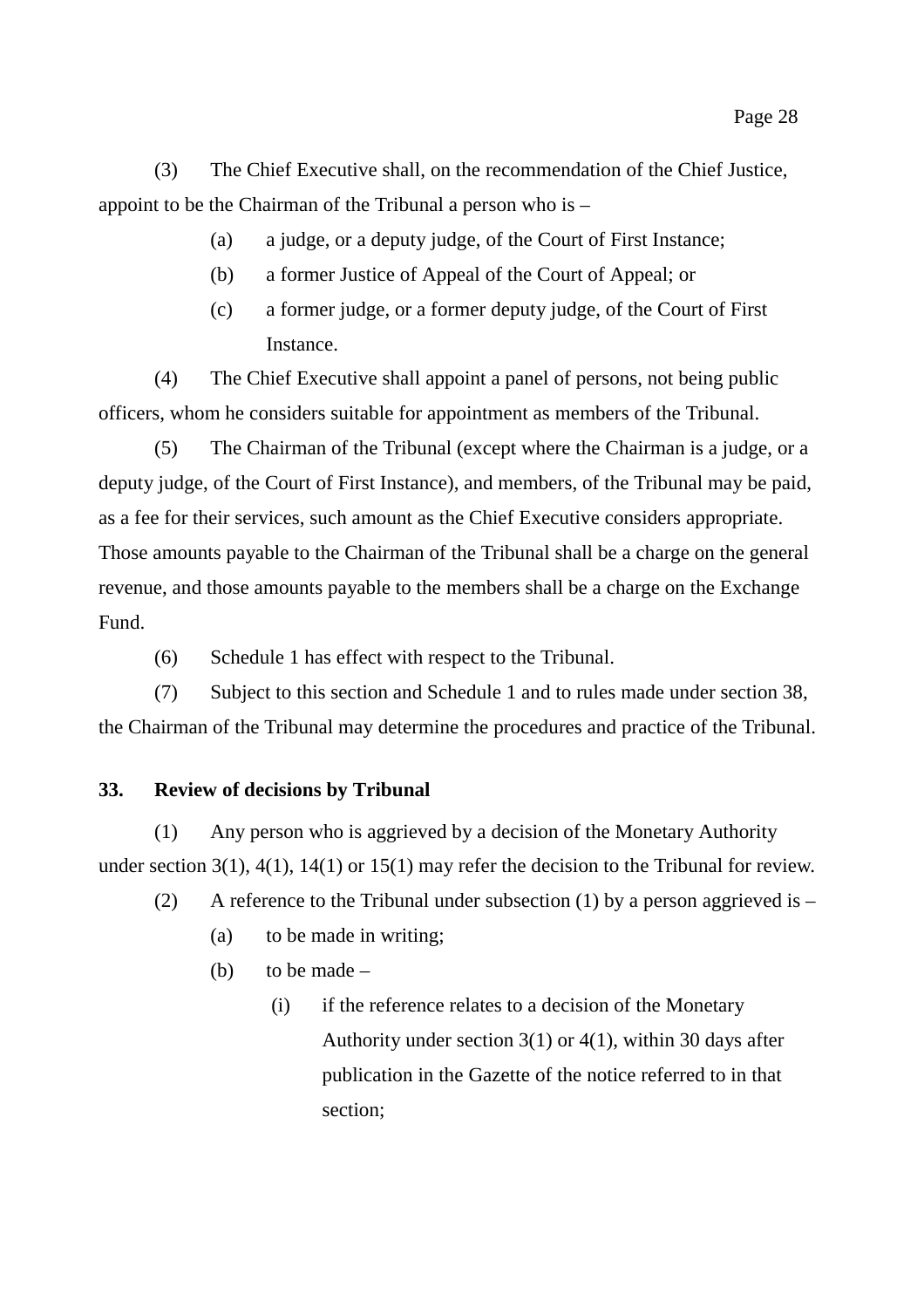(ii) if the reference relates to a decision of the Monetary Authority under section 14(1) or 15(1), within 30 days after receiving notice in writing given by the Monetary Authority informing him of the decision,

or within a further time that the Monetary Authority may, in the circumstances of any particular case, think fit; and

(c) to state the grounds for the review.

(3) The Tribunal shall deliver to the Monetary Authority a copy of any reference under subsection (1) that it has received.

(4) A reference under subsection (1) does not suspend the decision to which the reference relates.

(5) As soon as practicable after receipt of a copy of a reference delivered under subsection (3), the Monetary Authority shall forward a copy of the decision to which the reference relates together with all other relevant papers in his possession to the Tribunal.

(6) On receipt of the copy of the decision, and of the papers, forwarded under subsection (5), the Tribunal shall review the decision in question and, after taking into account the stated grounds for the review, may make its determination to –

- (a) confirm, vary or set aside the decision; or
- (b) remit the matter to the Monetary Authority with any direction that it considers appropriate.

(7) In reviewing a decision of the Monetary Authority, the Tribunal –

- (a) shall afford both the applicant and the Monetary Authority an opportunity of being heard; and
- (b) may determine that any matter of fact has been established if it has been established on the balance of probabilities.

(8) As soon as practicable after completing the review, the Tribunal shall deliver its determination made under subsection (6), with the reasons for its determination.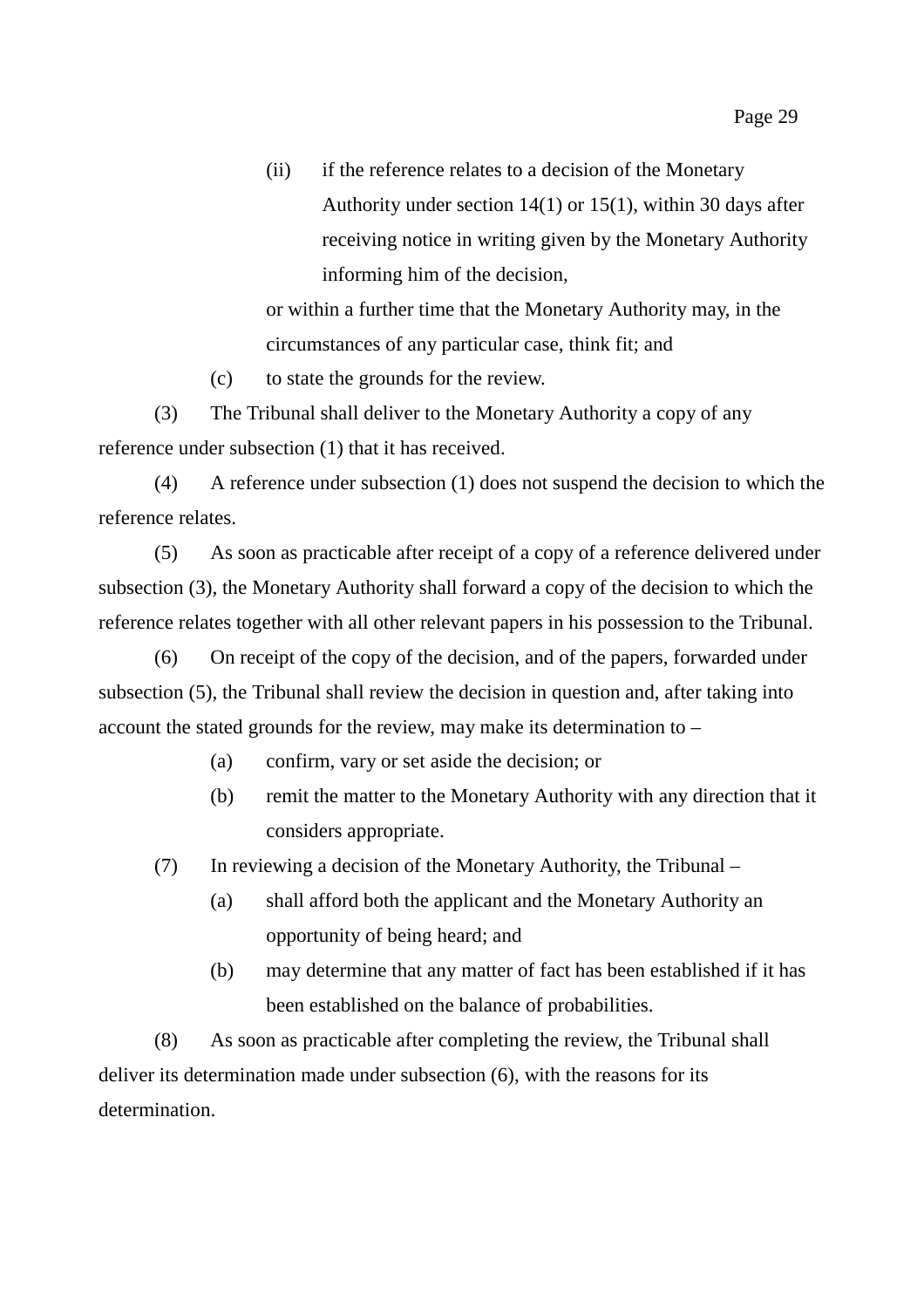(9) A determination made by the Tribunal shall be recorded in writing and signed by the Chairman of the Tribunal, and shall then be registered in the Court of First Instance; and a determination so registered shall be deemed to be an order of the Court.

(10) The determination of the Tribunal is final and is not subject to appeal except on a point of law.

(11) For the purposes of any proceedings in a court of law, a document purporting to be a determination of the Tribunal that is signed by the Chairman of the Tribunal shall, in the absence of evidence to the contrary, be regarded as a determination of the Tribunal duly made, without proof of its making, or proof of signature, or proof that the person signing the determination was in fact the Chairman of the Tribunal.

#### **34. Powers of Tribunal**

(1) In relation to a review of a decision of the Monetary Authority under this Ordinance, the Tribunal may –

- (a) receive and consider any material by way of oral evidence, written statements or documents, whether or not the material would be admissible in a court of law;
- (b) determine the manner in which any such material is received;
- (c) by notice in writing signed by the Chairman of the Tribunal, require a person to attend before it and, subject to subsection (2), to give evidence and produce any article, record or document in his possession or control relating to the subject matter of the review;
- (d) administer oaths;
- (e) examine or cause to be examined on oath or otherwise a person attending before it and require the person to answer truthfully any question which the Tribunal considers appropriate for the purpose of the review;
- (f) order a witness to provide evidence for the purpose of the review by affidavit;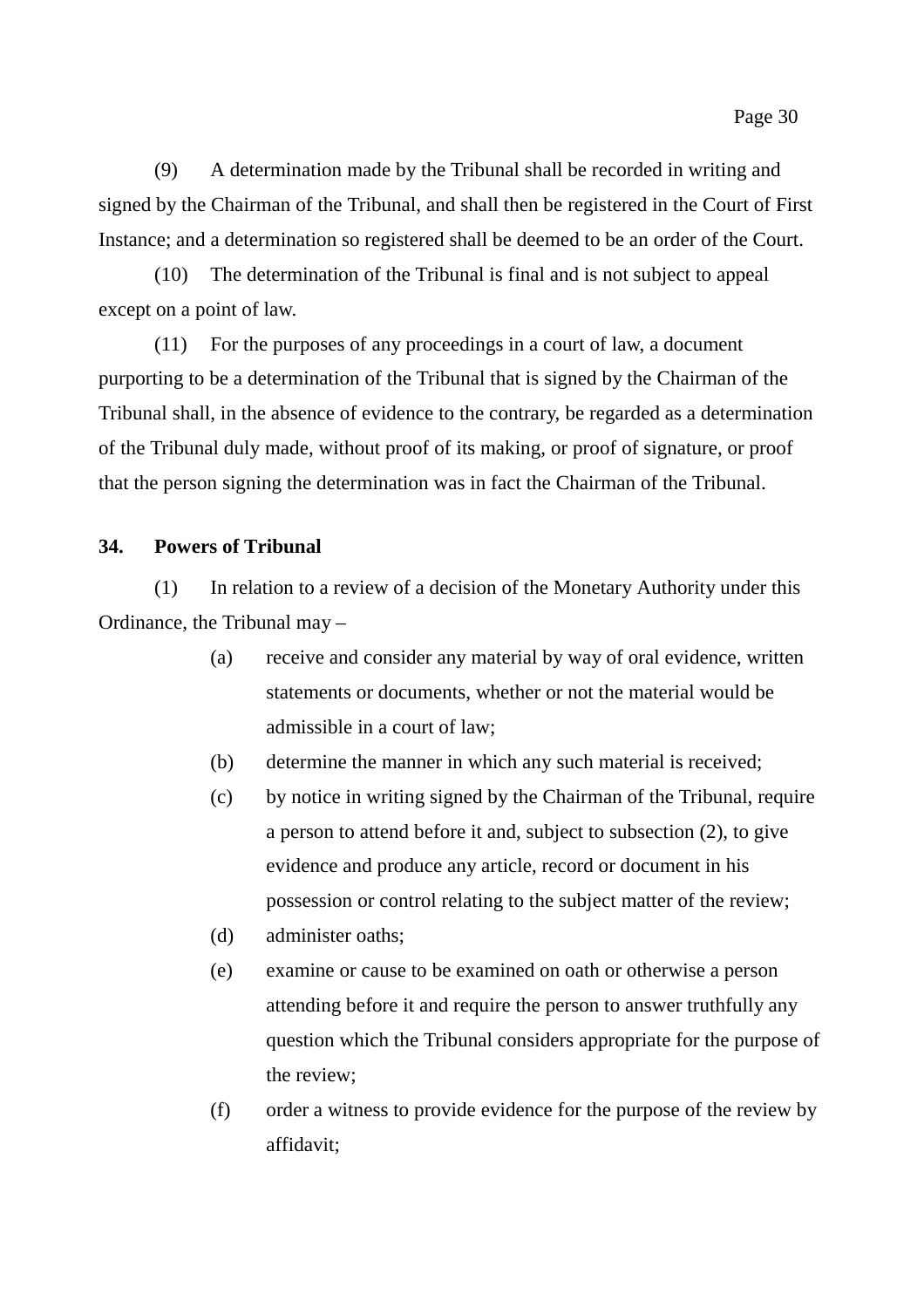- (g) order a person not to publish or otherwise disclose any material produced to the Tribunal;
- (h) prohibit the publication or disclosure of any material the Tribunal receives at any sitting, or any part of a sitting, that is held in camera;
- (i) stay any of the proceedings in the review on such grounds and on such terms and conditions as it considers appropriate having regard to the interests of justice;
- (j) determine the procedure to be followed in connection with the review;
- (k) order that costs be paid to any party to the review or any person who is required to attend before it for the purpose of the review;
- (l) hear an application for stay of proceedings for a review at any time before its determination is made; and
- (m) exercise such other powers or make such other orders as may be necessary for or ancillary to the conduct of the review or the performance of its functions.
- (2) Subsection (1)(c) does not empower the Tribunal to require
	- (a) the banker or financial adviser of an applicant to disclose any information relating to the affairs of any person other than the applicant; or
	- (b) a solicitor or counsel to disclose any privileged communication, whether oral or written, made to or by him in that capacity.
- (3) No person shall
	- (a) fail to comply with an order, notice, prohibition or requirement of the Tribunal made or given under or pursuant to subsection (1);
	- (b) disrupt any sitting of the Tribunal or otherwise misbehaves during any such sitting;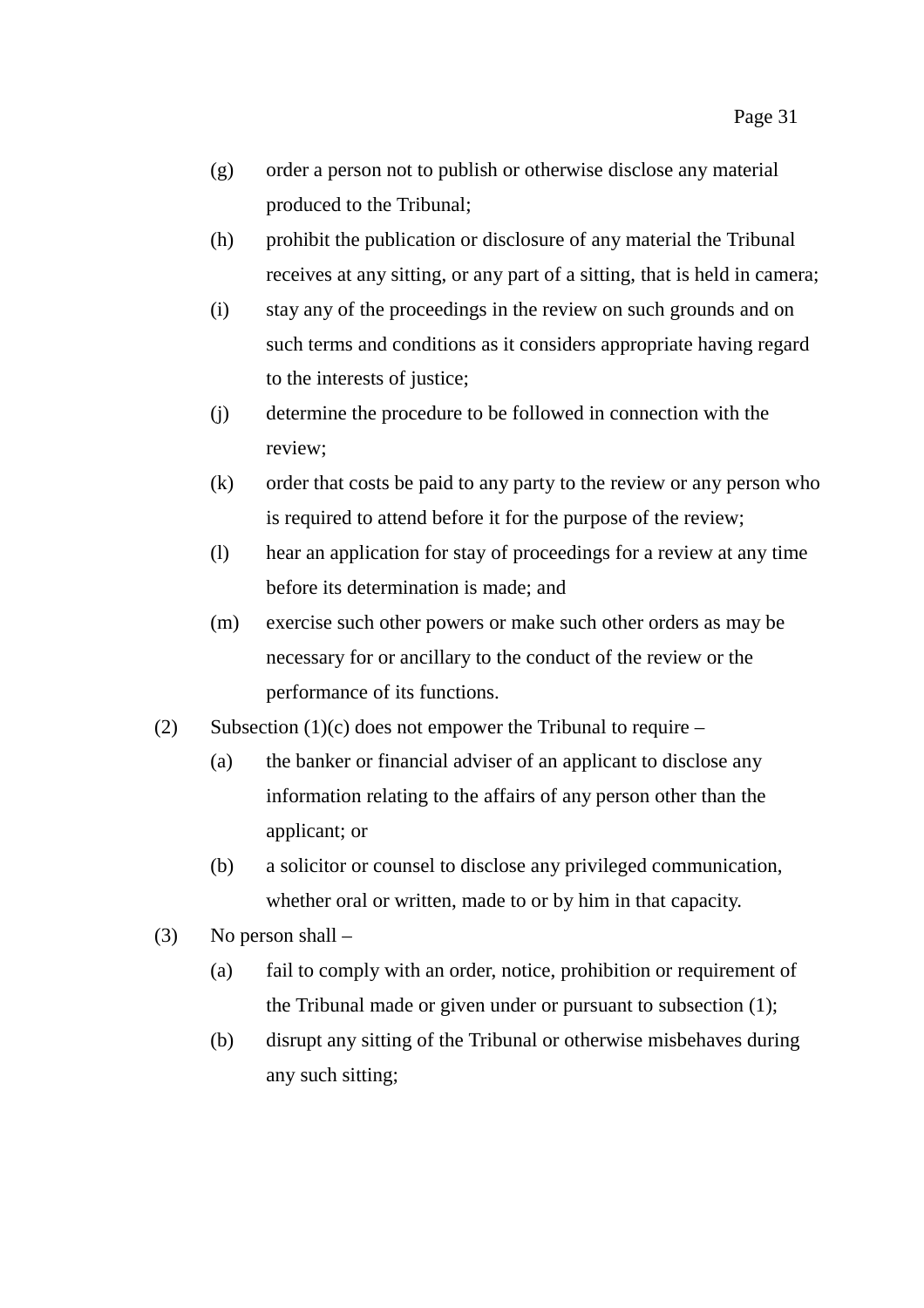- (c) having been required by the Tribunal under subsection (1) to attend before the Tribunal, leave the place where his attendance is so required without the permission of the Tribunal;
- (d) hinder or deter any person from attending before the Tribunal, giving evidence or producing any article, record or document, for the purpose of a review;
- (e) threaten, insult or cause any loss to be suffered by any person who has attended before the Tribunal, on account of such attendance; or
- (f) threaten, insult or cause any loss to be suffered by the Chairman, or any member, of the Tribunal at any time on account of the performance of his functions in that capacity.

(4) A person is not excused from complying with an order, notice, prohibition or requirement of the Tribunal made or given under or pursuant to subsection (1) only on the ground that to do so might tend to incriminate the person.

## **35. Use of incriminating evidence given under compulsion**

Notwithstanding any other provisions of this Ordinance, where the Tribunal –

- (a) requires a person to give evidence under section  $34(1)(c)$ ;
- (b) requires a person to answer any question under section  $34(1)(e)$ ;
- (c) orders a person to provide evidence under section  $34(1)(f)$ ; or
- (d) otherwise requires or orders a person to provide any information under section 34(1)(m),

and the evidence, answer or information might tend to incriminate the person, then the requirement or order as well as the evidence, the question and answer, or the information shall not be admissible in evidence against the person in criminal proceedings in a court of law other than those in which the person is charged with an offence under section 34(3)(a), or under Part V of the Crimes Ordinance (Cap. 200), or for perjury, in respect of the evidence, answer or information.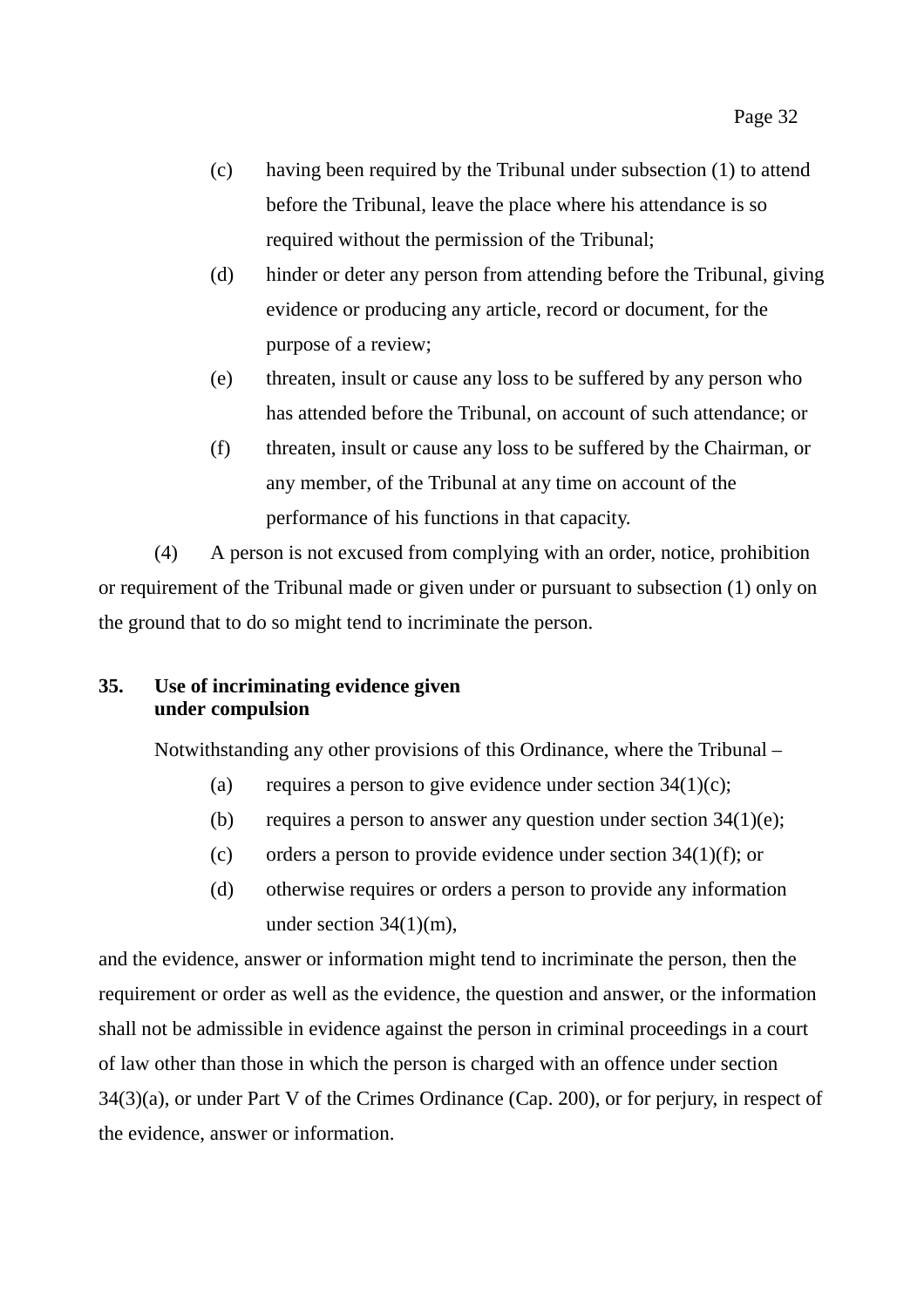#### **36. Contempt dealt with by Tribunal**

(1) The Tribunal has the same powers as the Court of First Instance to punish for contempt.

(2) Without limiting the generality of the powers of the Tribunal under subsection (1), the Tribunal has the same powers as the Court of First Instance to punish for contempt, as if it were contempt of court, a person who, without reasonable excuse, commits any conduct falling within section 34(3).

(3) The Tribunal shall, in the exercise of its powers to punish for contempt under this section, adopt the same standard of proof as the Court of First Instance in the exercise of the same powers to punish for contempt.

(4) Notwithstanding anything in this section or any other provision of this Ordinance, no power may be exercised under or pursuant to this section to determine whether to punish any person for contempt in respect of any conduct in the following case, namely –

- (a) if criminal proceedings have previously been instituted against the person under section 34(3) in respect of the same conduct; and
- (b) if  $-$ 
	- (i) those criminal proceedings remain pending; or
	- (ii) by reason of the previous institution of those criminal proceedings, no criminal proceedings may again be lawfully instituted against that person under that section in respect of the same conduct.

(5) Notwithstanding anything in this section or any other provision of this Ordinance, no criminal proceedings may be instituted against any person under section  $34(3)$  in respect of any conduct in the following case, namely –

> (a) if any power has previously been exercised under or pursuant to this section to determine whether to punish the person for contempt in respect of the same conduct; and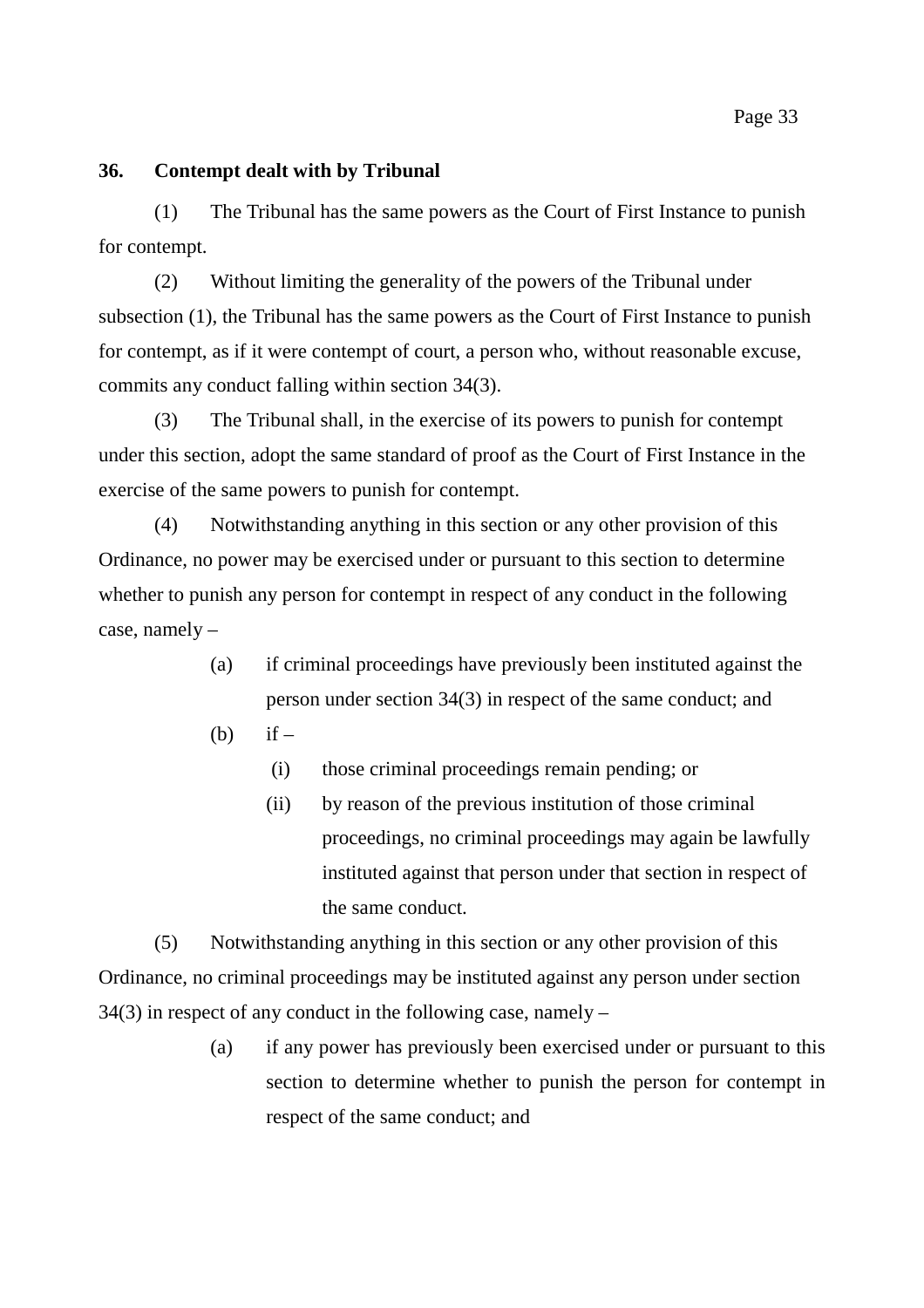- $(b)$  if
	- (i) proceedings arising from the exercise of such power remain pending; or
	- (ii) by reason of the previous exercise of such power, no power may again be lawfully exercised under or pursuant to this section to determine whether to punish the person for contempt in respect of the same conduct.

## **37. Appeal to Court of Appeal**

(1) An applicant or the Monetary Authority may, if dissatisfied with a determination delivered under section 33(8), appeal to the Court of Appeal against the determination on a point of law.

(2) The Court of Appeal may affirm, reverse or vary the determination appealed against.

(3) The Rules of the High Court (Cap. 4 sub. leg. A) apply in relation to such an appeal to the extent that those Rules are not inconsistent with this Ordinance.

(4) In an appeal under this section, the Court of Appeal may make such order for payment of costs as it considers appropriate.

## **38. Power of Chief Justice to make rules**

The Chief Justice may make rules –

- (a) providing for matters of procedure, or other matters, relating to requests for review, or reviews, under this Part, which are not provided for in this Part or section 4 of Schedule 1;
- (b) providing for the issue or service of any document (however described) for the purposes of this Part or section 4 of Schedule 1; or
- (c) prescribing anything required to be prescribed under this Part or section 4 of Schedule 1.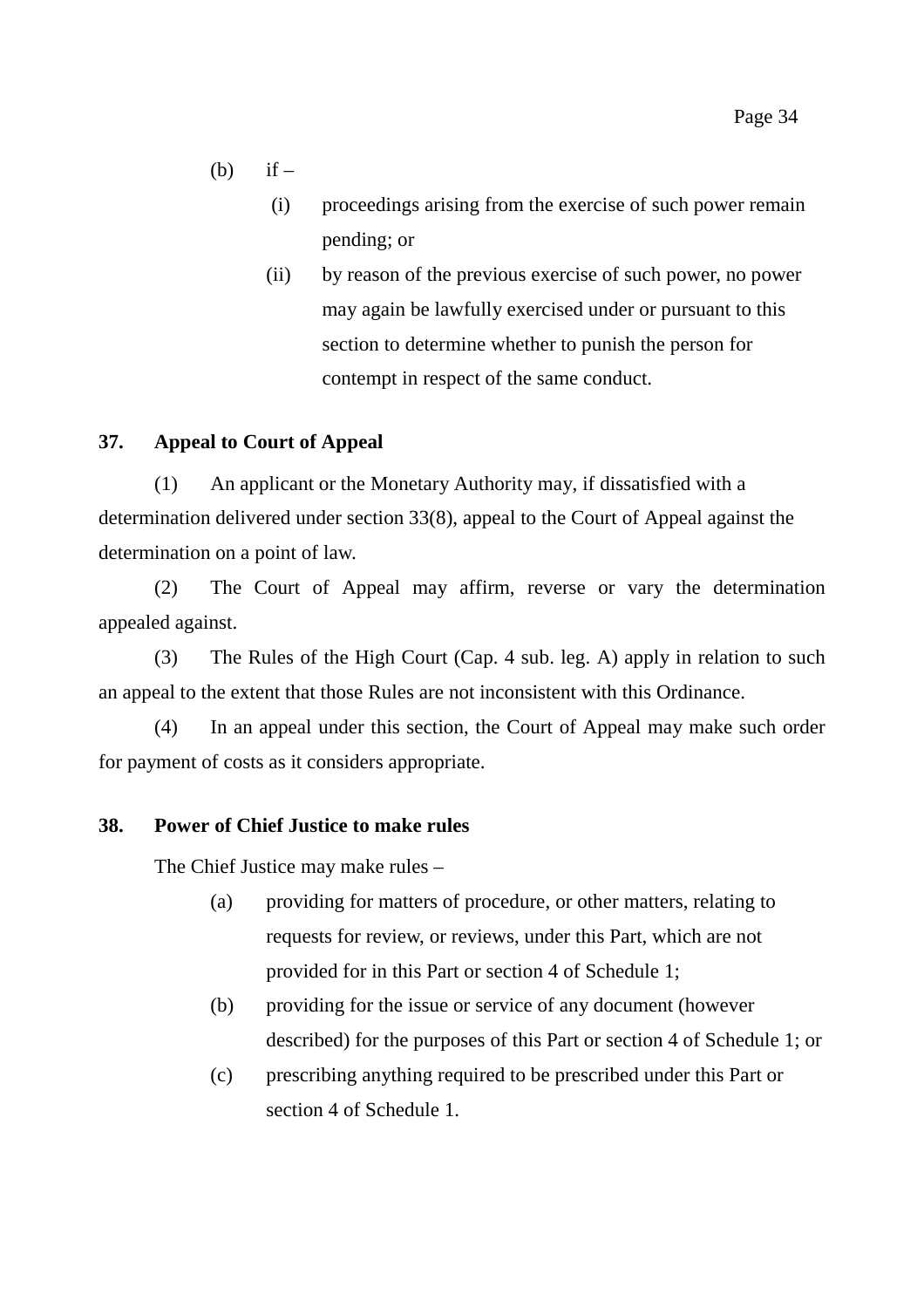## PART 5

## **OFFENCES**

## **39. Contravention of provisions of Part 2**

(1) A person who, without reasonable excuse, contravenes section  $5(1)$  or  $(2)$ commits an offence and is liable –

- (a) on conviction upon indictment, to a fine of \$400,000 and to imprisonment for 2 years; and
- (b) in the case of a continuing offence, to a further fine of \$10,000 for every day during which the offence continues.

(2) Where there is a contravention of a requirement set out in section  $6(1)$  as regards any designated system, every system operator and settlement institution of the system commits an offence and is liable on conviction upon indictment to a fine of \$400,000.

(3) A person who contravenes section 6(3) commits an offence and is liable on conviction upon indictment to a fine of \$400,000.

(4) A person who fails to comply with a request made under section  $10(1)$ commits an offence and is liable –

- (a) on conviction upon indictment, to a fine of \$400,000 and to imprisonment for 2 years; and
- (b) in the case of a continuing offence, to a further fine of \$10,000 for every day during which the offence continues.

(5) A person who fails to comply with a direction given under section 11(1) commits an offence and is liable –

- (a) on conviction upon indictment, to a fine of \$400,000 and to imprisonment for 2 years; and
- (b) in the case of a continuing offence, to a further fine of \$10,000 for every day during which the offence continues.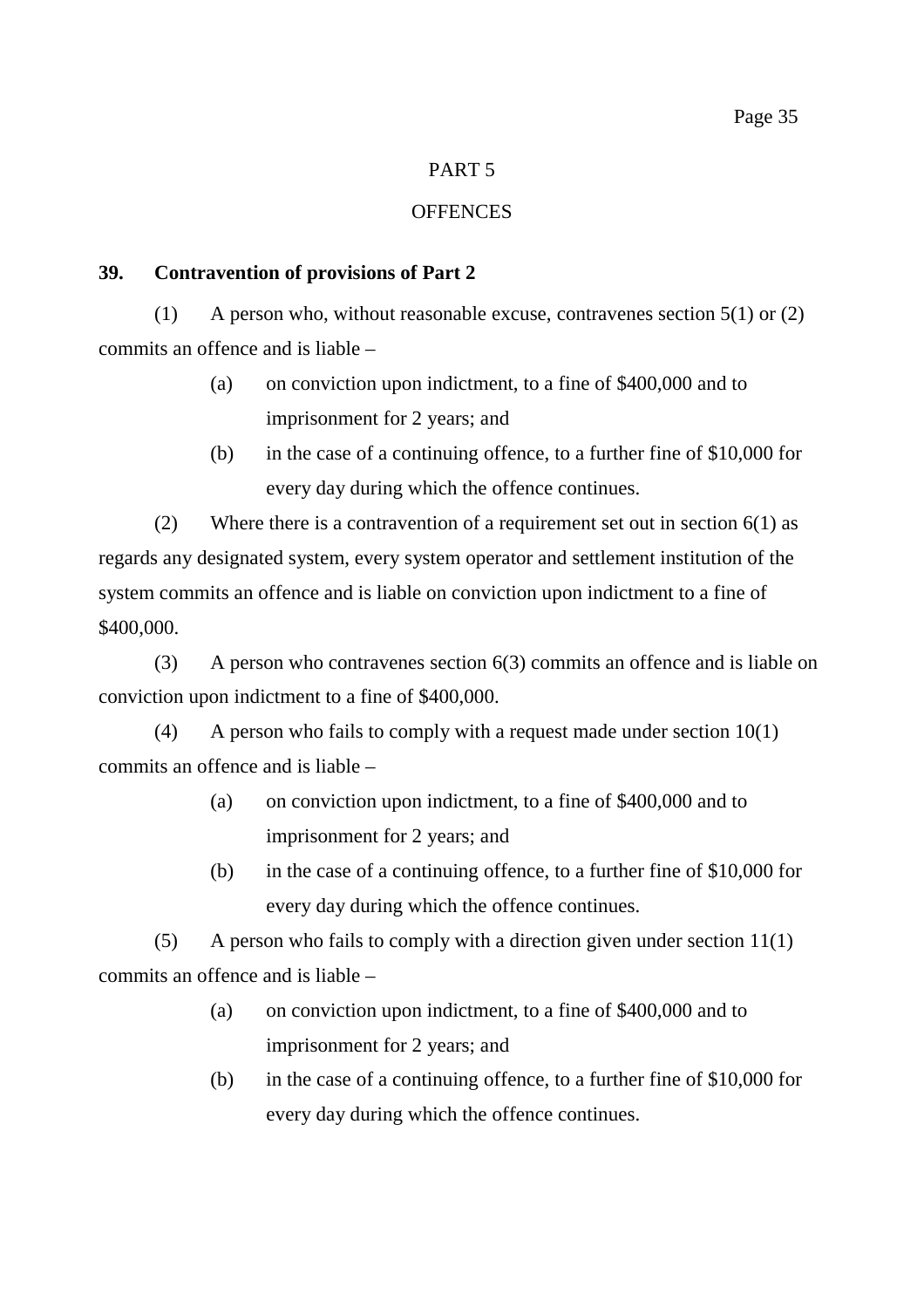(6) It is a defence for a person charged with an offence under subsection  $(2)$ ,  $(4)$ or  $(5)$  to prove that  $-$ 

- (a) the requirement, request or direction (as the case may be) to which the charge relates concerns an aspect of the management or operations of the designated system other than an aspect for which the person is responsible; or
- (b) he took all reasonable steps to ensure that the requirement, request or direction (as the case may be) to which the charge relates was complied with.

## **40. Contravention of provision of Part 3**

A person who contravenes section 28 commits an offence and is liable on conviction upon indictment to a fine of \$400,000 and to imprisonment for 2 years.

#### **41. Contravention of provision of Part 4**

A person who, without reasonable excuse, contravenes section 34(3) commits an offence and is liable on conviction upon indictment to a fine of \$1,000,000 and to imprisonment for 2 years.

#### **42. Contravention of provisions of Part 6**

(1) A person who contravenes section 49(1) commits an offence and is liable on conviction upon indictment to a fine of \$1,000,000 and to imprisonment for 2 years.

(2) A person who, knowing that a condition referred to in section 49(5) has been attached to a disclosure of information made pursuant to section 49(3) or (4), contravenes, or aids, abets, counsels or procures any person to contravene, that condition commits an offence and is liable on conviction upon indictment to a fine of \$1,000,000 and to imprisonment for 2 years.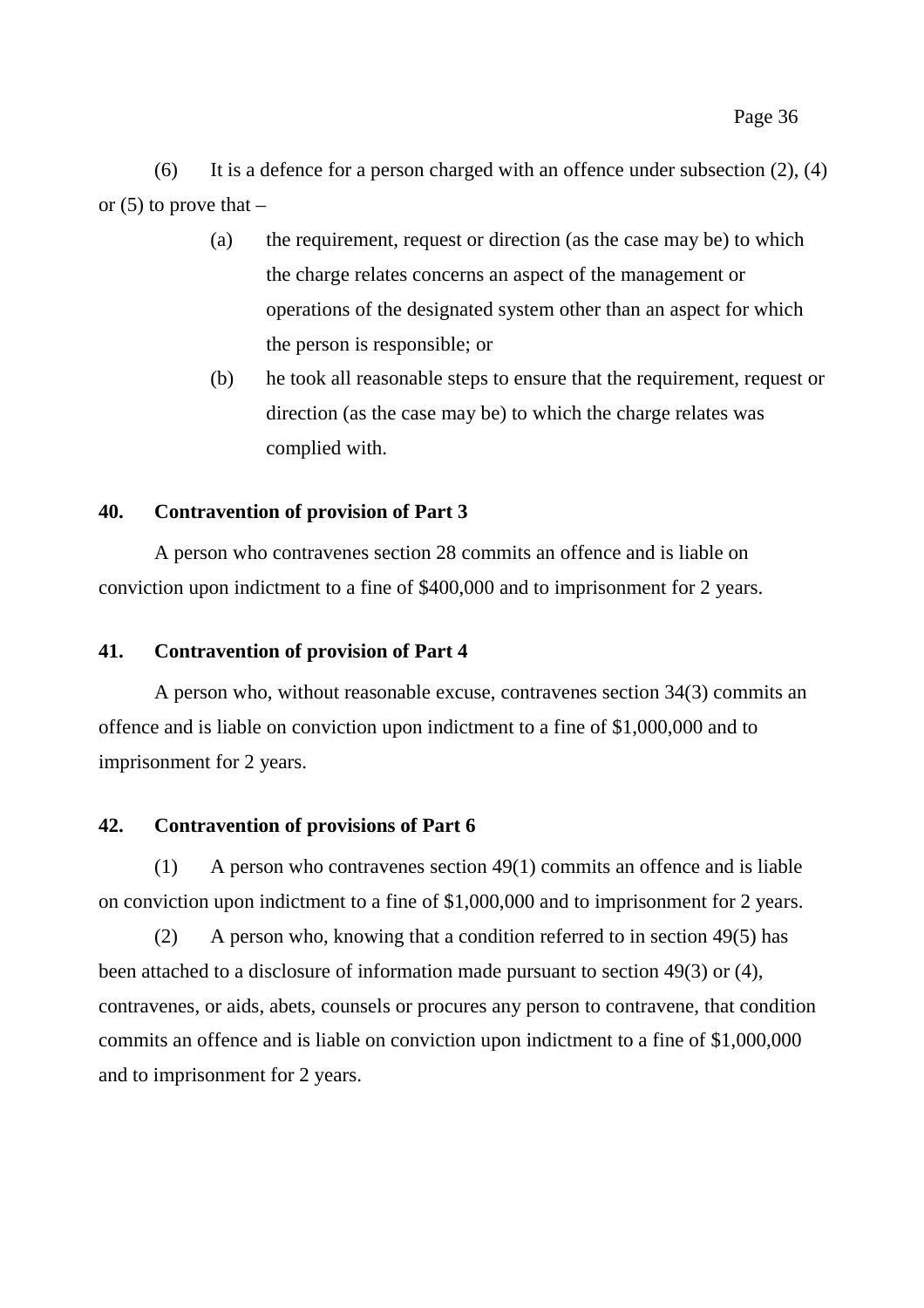(3) A person who, without reasonable excuse, fails to comply with a request made under section 51(1) commits an offence and is liable on conviction upon indictment to a fine of \$200,000 and to imprisonment for 1 year.

## **43. Giving false information to Monetary Authority**

A person who, in giving information to the Monetary Authority in pursuance of an obligation under Part 2 or section 28 –

- (a) gives information that is false or misleading in a material particular; and
- (b) knows or ought to know that the information being given is false or misleading,

commits an offence and is liable on conviction upon indictment to a fine of \$400,000 and to imprisonment for 2 years.

#### **44. Misrepresentation in respect of designated system**

(1) A person shall not describe or otherwise make any representation in respect of a clearing and settlement system that is not a designated system in a manner that indicates, or that could reasonably be construed as indicating, that the system is a designated system.

(2) It is a defence for a person charged with an offence under subsection (1) to prove that he reasonably believed that the system was a designated system.

(3) A person shall not describe or otherwise make any representation in respect of a clearing and settlement system in respect of which a certificate of finality is not in effect in a manner that indicates, or that could reasonably be construed as indicating, that a certificate of finality is in effect in respect of the system.

(4) It is a defence for a person charged with an offence under subsection (3) to prove that he reasonably believed that a certificate of finality was in effect in respect of the system.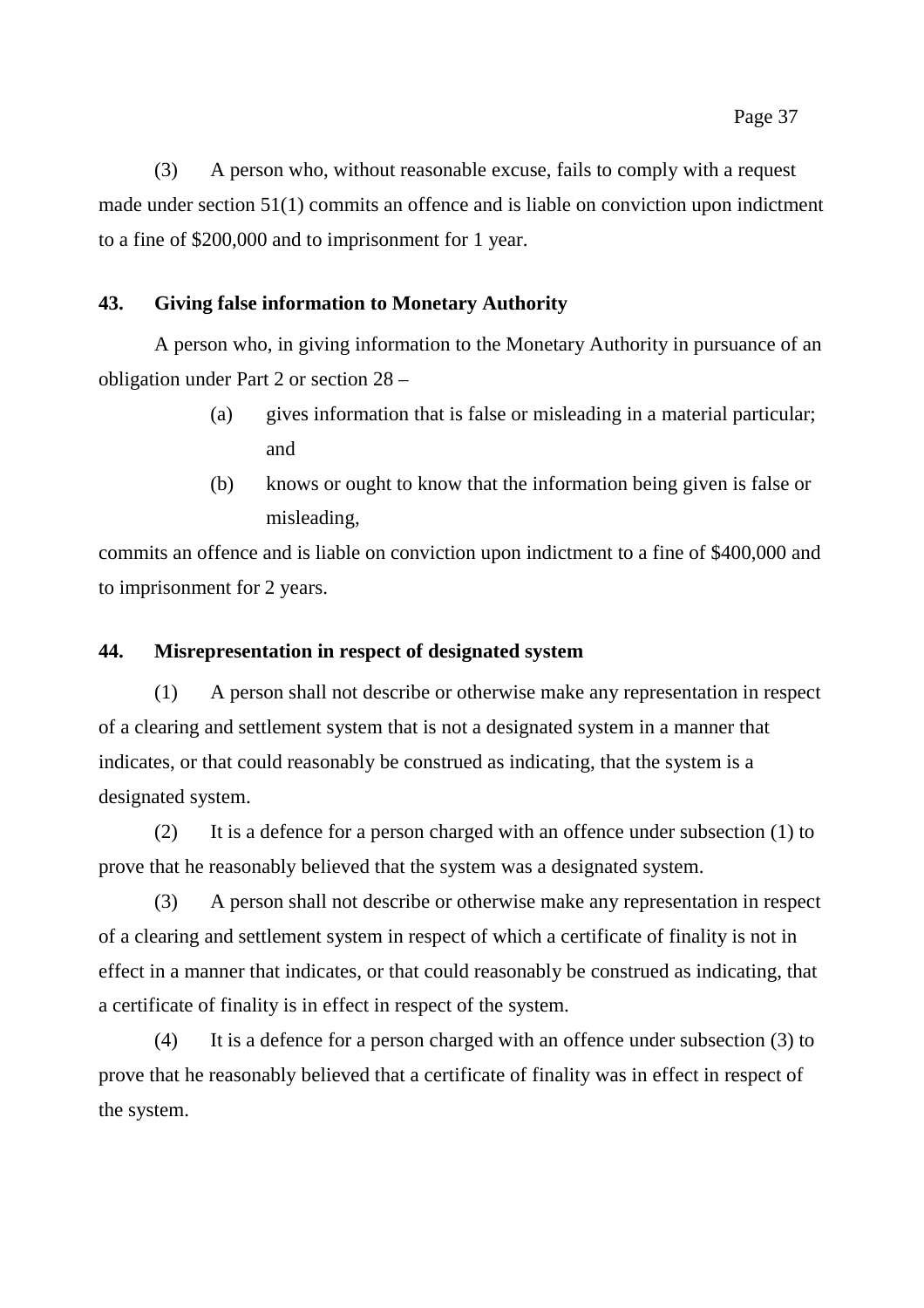(5) Subsections (1) and (3) do not apply in relation to any description or representation contained in information submitted to the Monetary Authority under this Ordinance.

(6) Any person who contravenes subsection (1) or (3) commits an offence and is liable on conviction upon indictment to a fine of \$400,000 and to imprisonment for 2 years.

#### **45. False entry in document**

(1) A person commits an offence if, wilfully and with intent to deceive, he does any act mentioned in subsection (2) and that act results in any information contained in the book of record or relevant document in question being incorrect or misleading in a material respect.

(2) A person does an act referred to in subsection (1) if he –

- (a) makes, or causes to be made, an entry that he knows or ought reasonably to know to be false in any book of record or in any relevant document relating to a designated system;
- (b) omits to make an entry in any book of record or in any relevant document relating to a designated system; or
- (c) alters, abstracts, conceals or destroys an entry in any book of record or in any relevant document relating to a designated system, or causes any such entry to be altered, abstracted, concealed or destroyed.

(3) A person who commits an offence under subsection (1) is liable on conviction upon indictment to a fine of \$1,000,000 and to imprisonment for 5 years.

(4) In this section, "relevant document relating to a designated system" (關乎 指定系統的有關文件) means any report, slip, document or statement of the business, affairs, transactions, condition, assets or accounts of a designated system.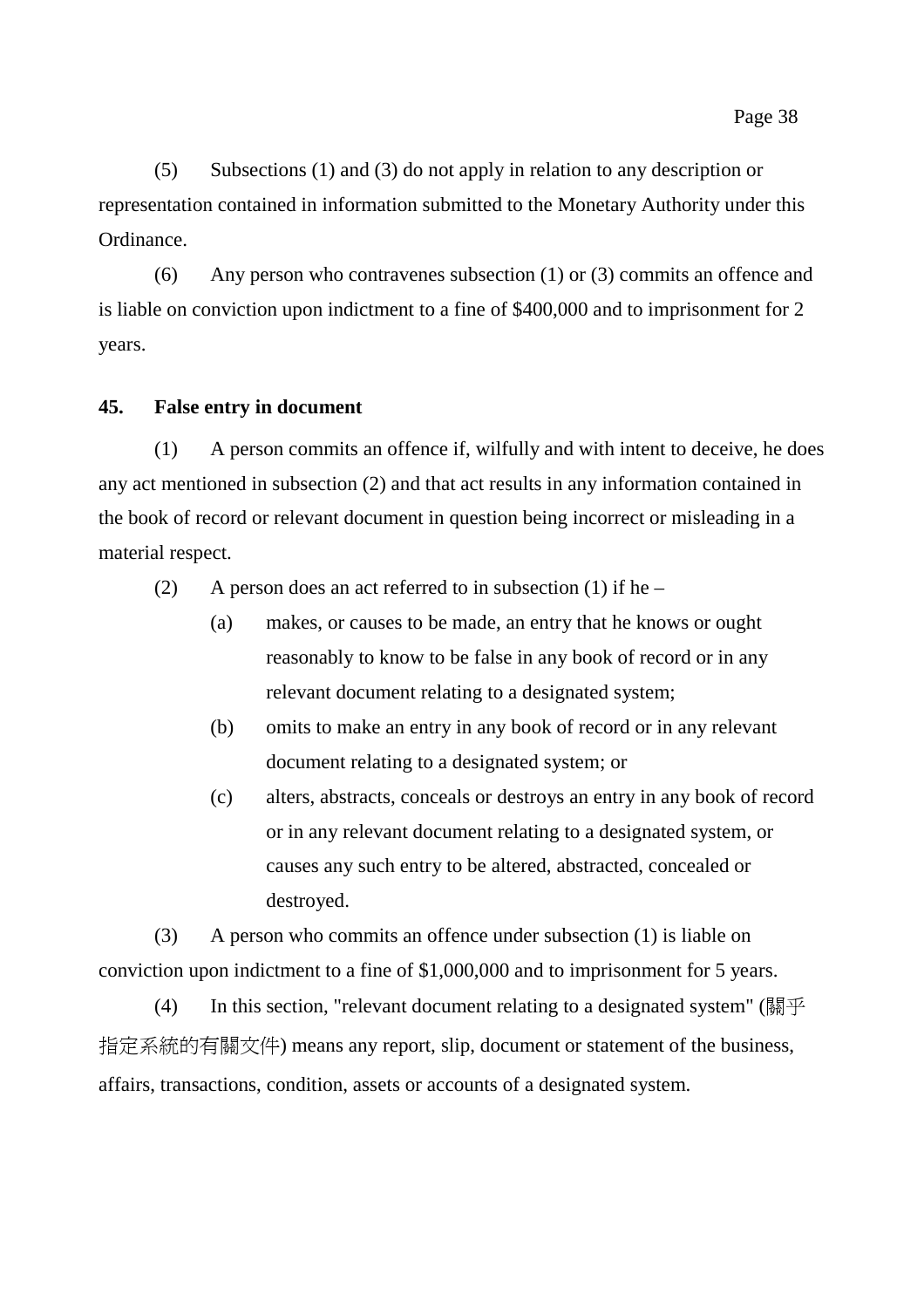## Page 39

#### **46. Personal liability of company officers**

(1) Where an offence is committed under section  $39(1)$ ,  $(2)$ ,  $(3)$ ,  $(4)$  or  $(5)$ ,  $40$ or 43 of this Ordinance by a corporation and in committing the offence the corporation is aided, abetted, counselled, procured or induced by, or the offence is committed with the consent or connivance of, or is attributable to any recklessness on the part of, a person mentioned in subsection (2), that person (as well as the corporation) commits the offence and is liable to be proceeded against and punished accordingly.

- (2) The persons referred to in subsection (1) are
	- (a) any director, manager or secretary of, or any other person involved in the management of, the corporation;
	- (b) where the corporation is a system operator or settlement institution of a clearing and settlement system, the chief executive of the corporation; or
	- (c) any person purporting to act in any such capacity as is described in paragraph (a) or (b).

## PART 6

## **MISCELLANEOUS**

## **47. Power of Chief Executive to give directions**

(1) After consulting the Monetary Authority, the Chief Executive may, on being satisfied that it is in the public interest to do so, give the Monetary Authority such written directions as he thinks fit as to the performance of any function of the Monetary Authority under this Ordinance.

(2) The Monetary Authority shall comply with any direction given under subsection  $(1)$ .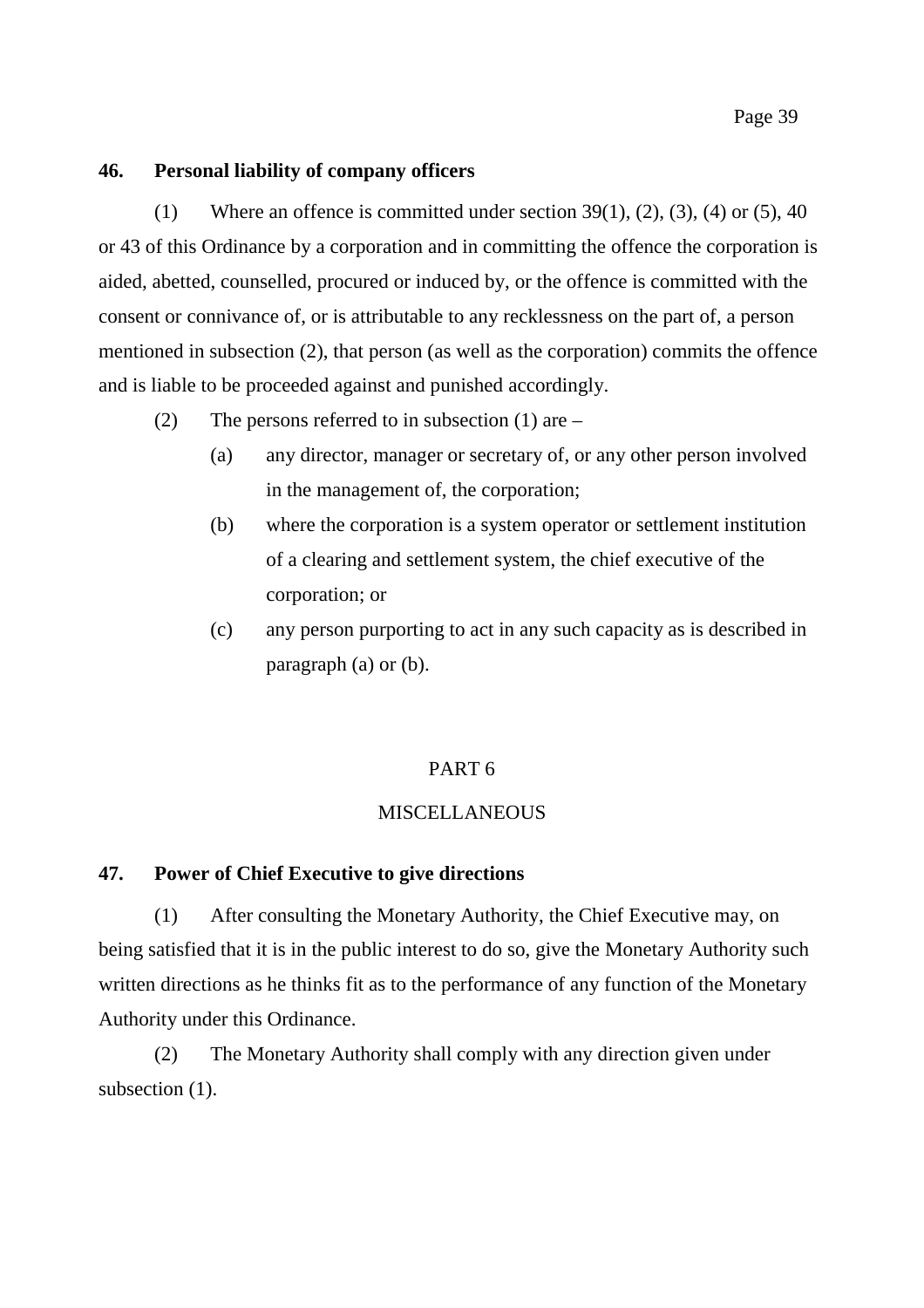(3) If a direction is given under subsection (1), a requirement in an Ordinance that the Monetary Authority shall –

- (a) form any opinion;
- (b) be satisfied as to any matter (including the existence of particular circumstances); or
- (c) consult any person,

for the purpose of performing any function to which the direction relates, does not apply for any purpose connected with the performance of that function pursuant to or consequent upon the direction.

## **48. Power of Monetary Authority to make regulations**

(1) The Monetary Authority may, after consultation with the Financial Secretary, make regulations for the better carrying out of the purposes of this Ordinance.

(2) In particular, regulations made under subsection (1) may provide for all or any of the following –

- (a) measures to be put in place within a designated system for the purposes of monitoring and enforcing compliance with the operating rules of the system and the provisions of this Ordinance;
- (b) measures in relation to the availability to a system of financial resources;
- (c) matters to be provided for under the operating rules of a designated system, including matters conducive to the better safety and efficiency of the system;
- (d) any other matter necessary or desirable for the better safety and efficiency of operation and financial soundness of designated systems;
- (e) any matter that shall or may be prescribed under this Ordinance.
- (3) Regulations made for the purpose of this section –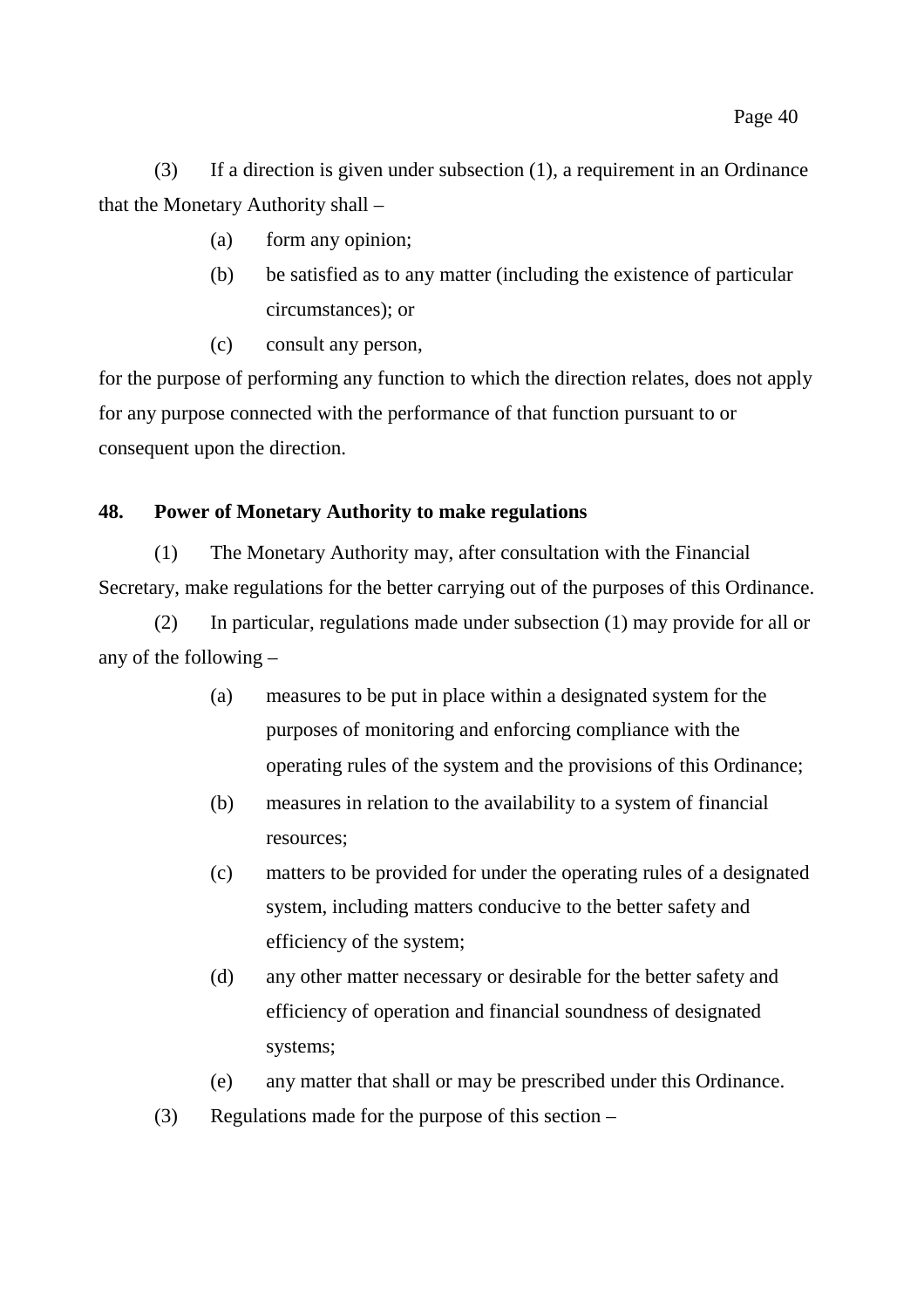- (a) may be of general or special application and may apply only in specified circumstances;
- (b) may make different provisions for different circumstances and provide for different cases or classes of cases; and
- (c) may provide for the exercise of discretion in such cases as may be specified in those regulations.

## **49. Confidentiality**

(1) Except in so far as is necessary for the performance of any function under this Ordinance or for carrying into effect any provision of this Ordinance, every person to whom this subsection applies –

- (a) shall preserve and aid in preserving secrecy with regard to all matters relating to the affairs of any person that come to his knowledge in the performance of any function under this Ordinance;
- (b) shall not communicate any such matter to any person other than the person to whom such matter relates; and
- (c) shall not suffer or permit any person to have access to any records in his possession, custody or control.
- (2) Subsection (1) applies to  $-$ 
	- (a) the Monetary Authority and any person appointed by the Financial Secretary under section 5A(3) of the Exchange Fund Ordinance (Cap. 66) to assist the Monetary Authority; and
	- (b) any person appointed by the Monetary Authority under section 8(3).
- (3) Subsection (1) does not apply
	- (a) to the disclosure of information in summary form that is so framed as to prevent particulars relating to the business of any particular system or person being ascertained from it;
	- (b) to the disclosure of information –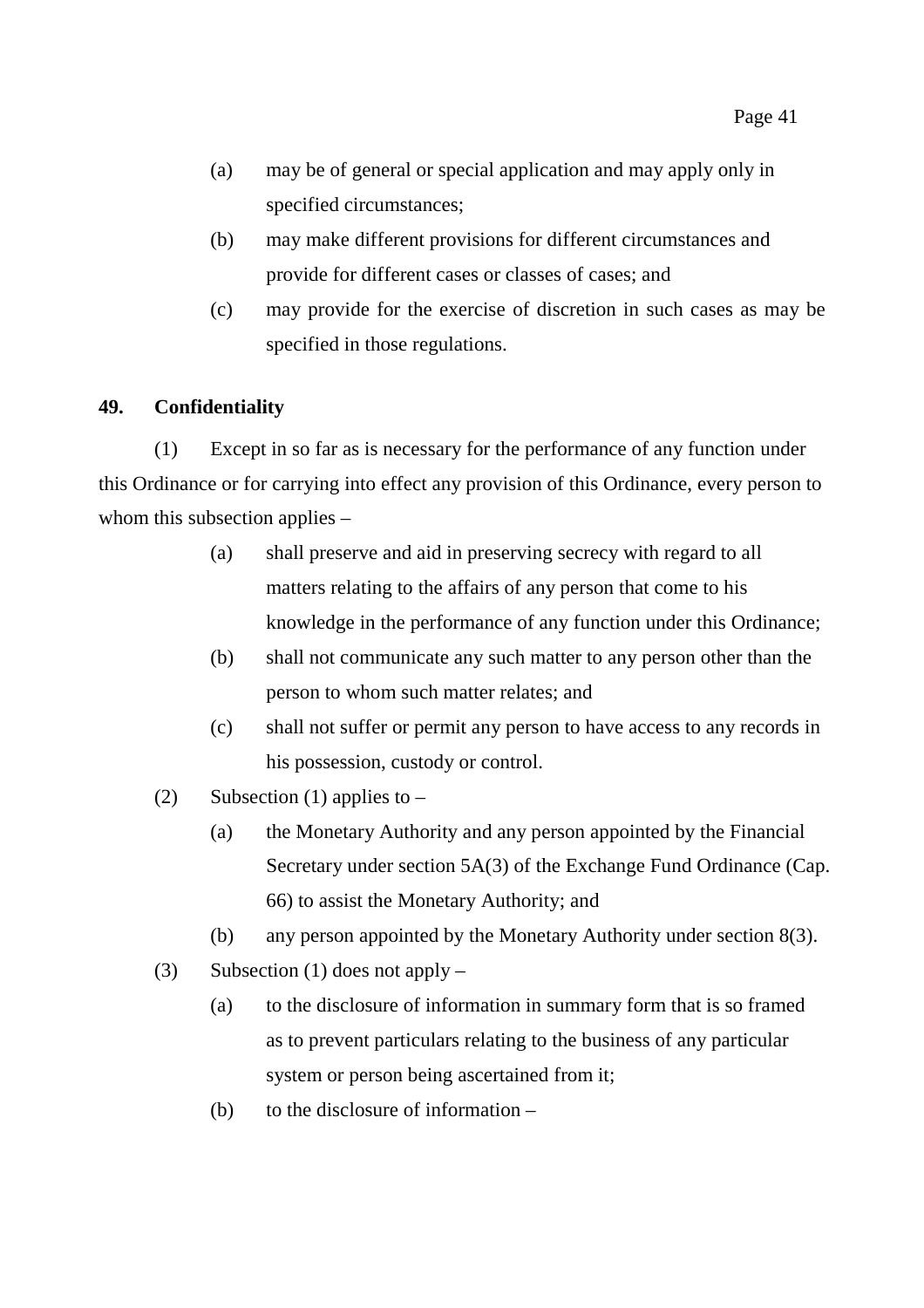- (i) with a view to the institution of, or otherwise for the purpose of, any criminal proceedings, whether under this Ordinance or otherwise; or
- (ii) in connection with any other legal proceedings arising out of this Ordinance;
- (c) to the disclosure of information to the police or the Independent Commission Against Corruption, at the request of the Secretary for Justice, relevant to the proper investigation of any criminal complaint;
- (d) to the disclosure of information to the Chief Executive or the Financial Secretary for the purpose of enabling or assisting the Monetary Authority to perform his functions under this Ordinance;
- (e) to the disclosure of information to any person within the category of persons specified in subsection (2), where the disclosure will enable or assist that person to assist the Monetary Authority in the performance of any of the functions referred to in section 5A(2) of the Exchange Fund Ordinance (Cap. 66);
- (f) to the disclosure of information with the consent of the person from whom the information was obtained or received or, where the information does not relate to such person, with the consent of the person to whom it relates; or
- (g) to the disclosure of information which has been made available to the public by virtue of being disclosed in any circumstances in which, or for any purpose for which, disclosure is not precluded by this section.

(4) Subsection (1) does not apply to any disclosure of information, being a disclosure that is not contrary to the public interest, of the following description –

> (a) disclosure to the Securities and Futures Commission referred to in section 3(1) of the Securities and Futures Ordinance (Cap. 571) ("the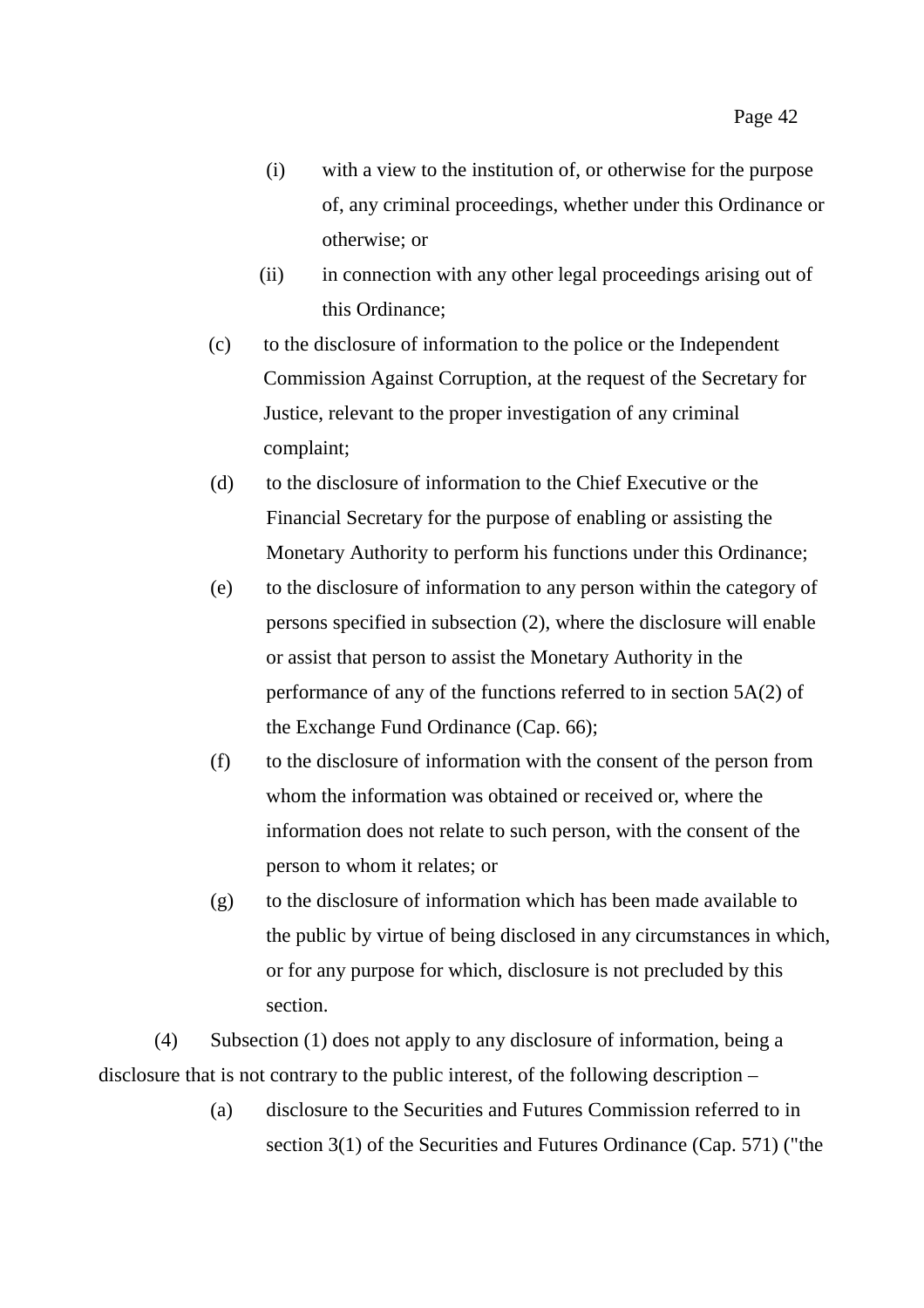Commission") if, in the opinion of the Monetary Authority, such disclosure will assist the Commission in exercising its functions; or

- (b) disclosure to an authority in a place outside Hong Kong exercising in that place functions similar to the functions of the Monetary Authority under this Ordinance, being an authority that is subject to secrecy provisions in that place that in the opinion of the Monetary Authority are adequate, if in the opinion of the Monetary Authority such disclosure will –
	- (i) assist that authority in exercising those functions; and
	- (ii) help maintain and promote safety and efficiency in the operation of designated systems.

(5) The Monetary Authority may attach to any disclosure of information to a person made pursuant to subsection  $(3)(b)$ ,  $(c)$ ,  $(d)$  or  $(e)$  or  $(4)$  a condition that neither the person to whom the information has been disclosed nor any person obtaining or receiving the information (whether directly or indirectly) from such person shall disclose that information to any other person without the consent of the Monetary Authority.

#### **50. Immunity**

(1) No liability shall be incurred by any of the following persons as a result of anything done or omitted to be done by him in good faith in the exercise or purported exercise of any functions conferred or imposed by or under this Ordinance, namely –

- (a) any public officer;
- (b) any person appointed under section 5A(3) of the Exchange Fund Ordinance (Cap. 66) to assist the Monetary Authority; or
- (c) any person appointed under section 8(3).

(2) No liability shall be incurred by any of the following persons as a result of anything done or omitted to be done by him in good faith in the carrying out or purported carrying out of any directions given to him by the Monetary Authority, namely –

(a) any system operator or settlement institution of a clearing and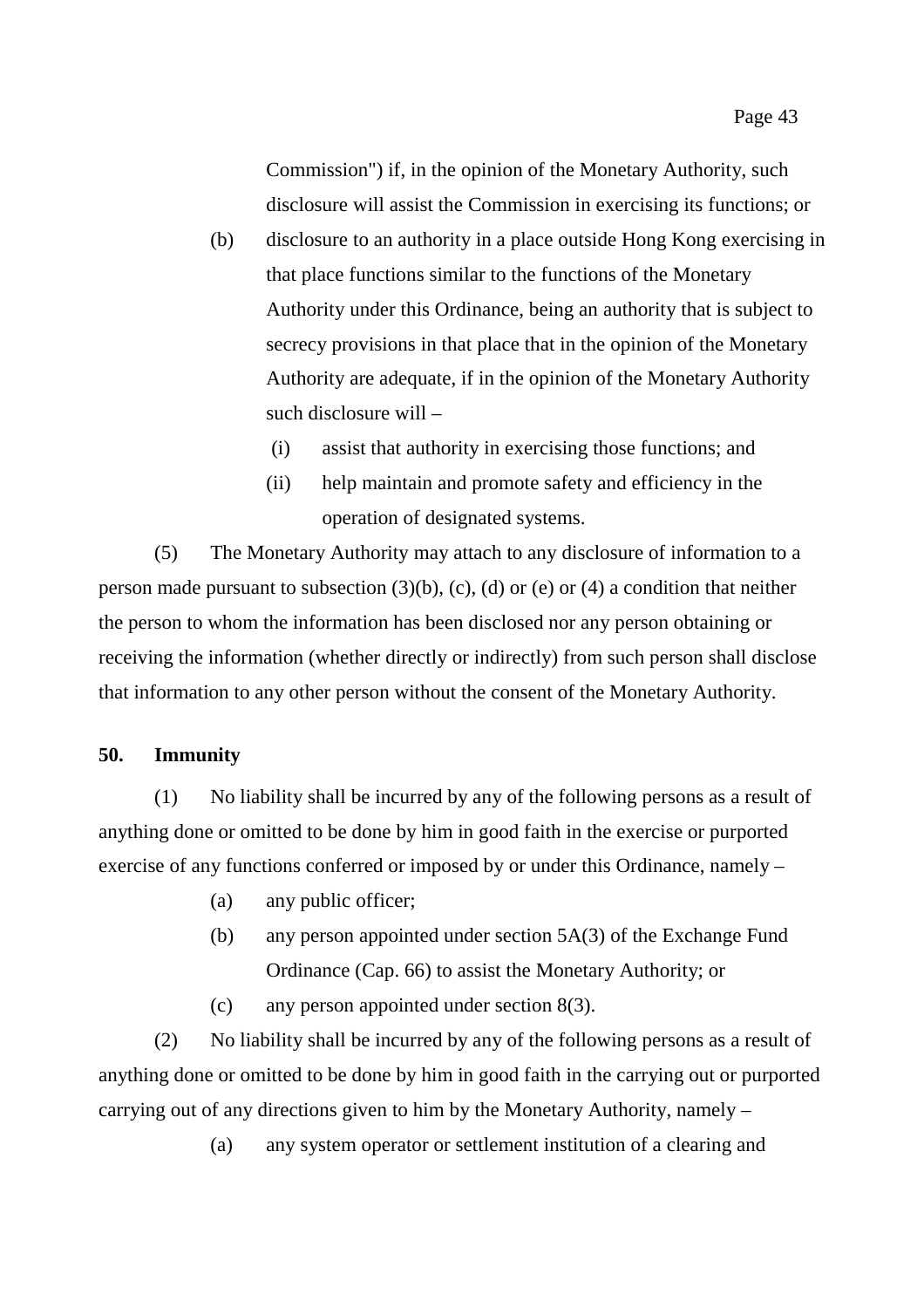Page 44

settlement system, or any employee of such person; and

(b) where the system operator or settlement institution of a clearing and settlement system is a corporation, any officer of or other person involved in the management of the corporation.

## **51. Power of Monetary Authority to require information to be given**

(1) Where there are reasonable grounds for believing that a clearing and settlement system exists, but the Monetary Authority is unable on the basis of the information before him to determine whether the system is eligible to be designated or, if eligible to be, should be designated under this Ordinance, the Monetary Authority may by notice in writing request any person who is or whom he reasonably believes to be a system operator or settlement institution of the system or a participant in the system, to give the Monetary Authority such information or documents regarding the system as the Monetary Authority considers may assist him in making that determination.

- (2) A request under subsection  $(1)$ 
	- (a) shall specify the information or documents to be given; and
	- (b) may specify a period, being a period that is reasonable in the circumstances, within which the information or documents shall be given.

## **52. Requirement to give information relating to default**

(1) The Monetary Authority may, by notice in writing given to any system operator or settlement institution of a designated system, direct the system operator or settlement institution to give to any of the following persons who are named in the notice, namely –

- (a) the Official Receiver;
- (b) any other person having responsibility for any matter arising out of or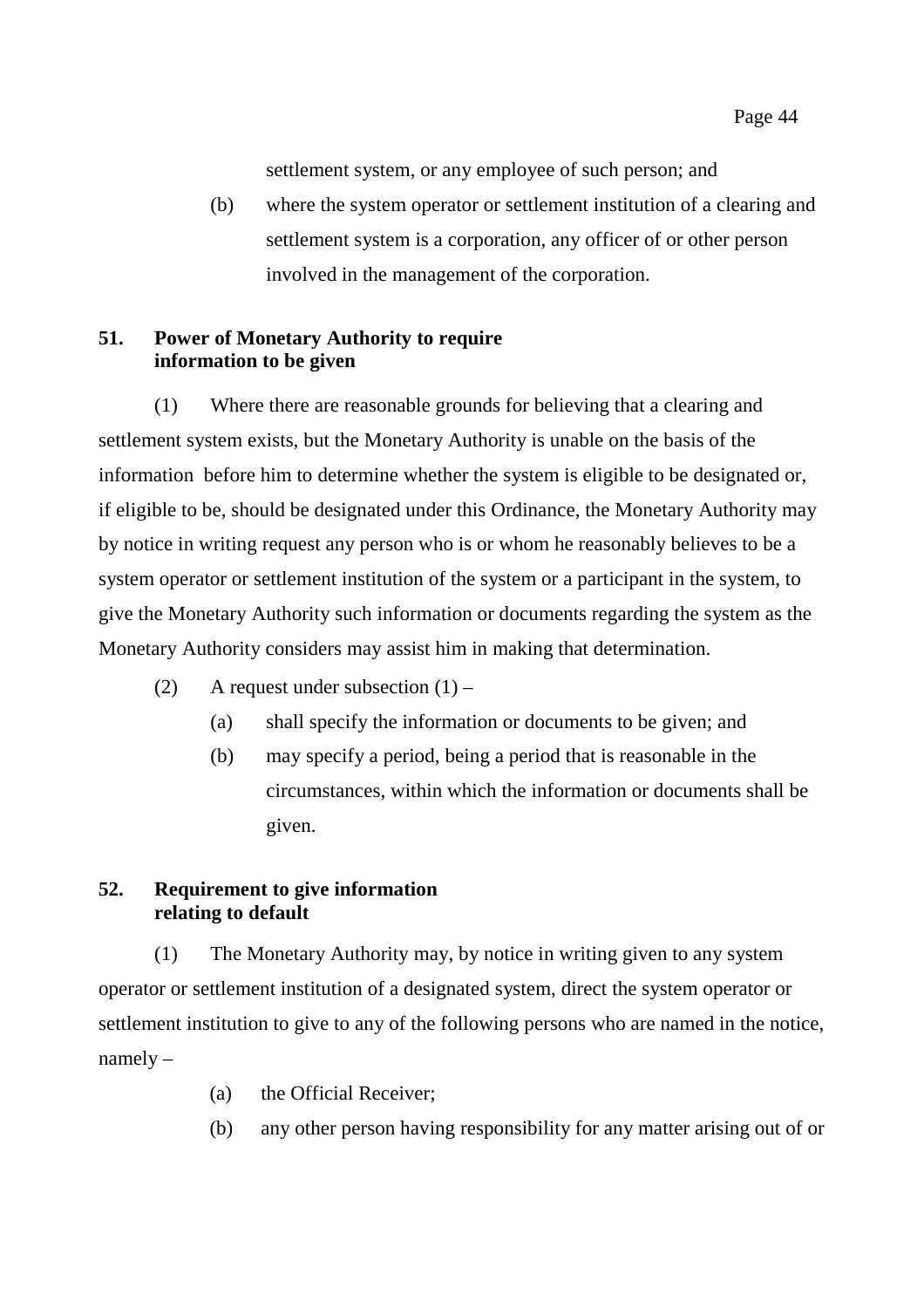connected with the default of a participant in the system,

("nominated official") such information as the nominated official may request relating to the default of a participant in the system or to any matter arising out of or connected with such default.

(2) A notice given under subsection (1) shall specify the nominated official and the participant to whom the direction relates.

(3) A request for information made by a nominated official shall be in writing and shall state –

- (a) the information requested; and
- (b) a period, being a period that is reasonable in the circumstances, within which the information shall be given.

(4) A system operator or settlement institution to whom a request is made in accordance with subsection (3) shall comply with the request by giving the information to the nominated official within the period specified.

(5) An exemption granted under section 9 in respect of a designated system may in addition exempt the system operator or settlement institution from the application of this section and, where such an exemption is in effect, the foregoing provisions of this section shall not apply in relation to such system operator or settlement institution.

## **53. Guidelines**

The Monetary Authority may, for the purpose of making available relevant information, issue guidelines setting out the manner in which he proposes to exercise any power conferred or duty imposed on him, or to perform any function assigned to him, under this Ordinance.

#### **54. Systems deemed to have been designated**

(1) The clearing and settlement systems specified in Schedule 2 shall be deemed to have been designated for the purposes of this Ordinance under section 3(1).

(2) It shall also be deemed that a certificate of finality has been issued in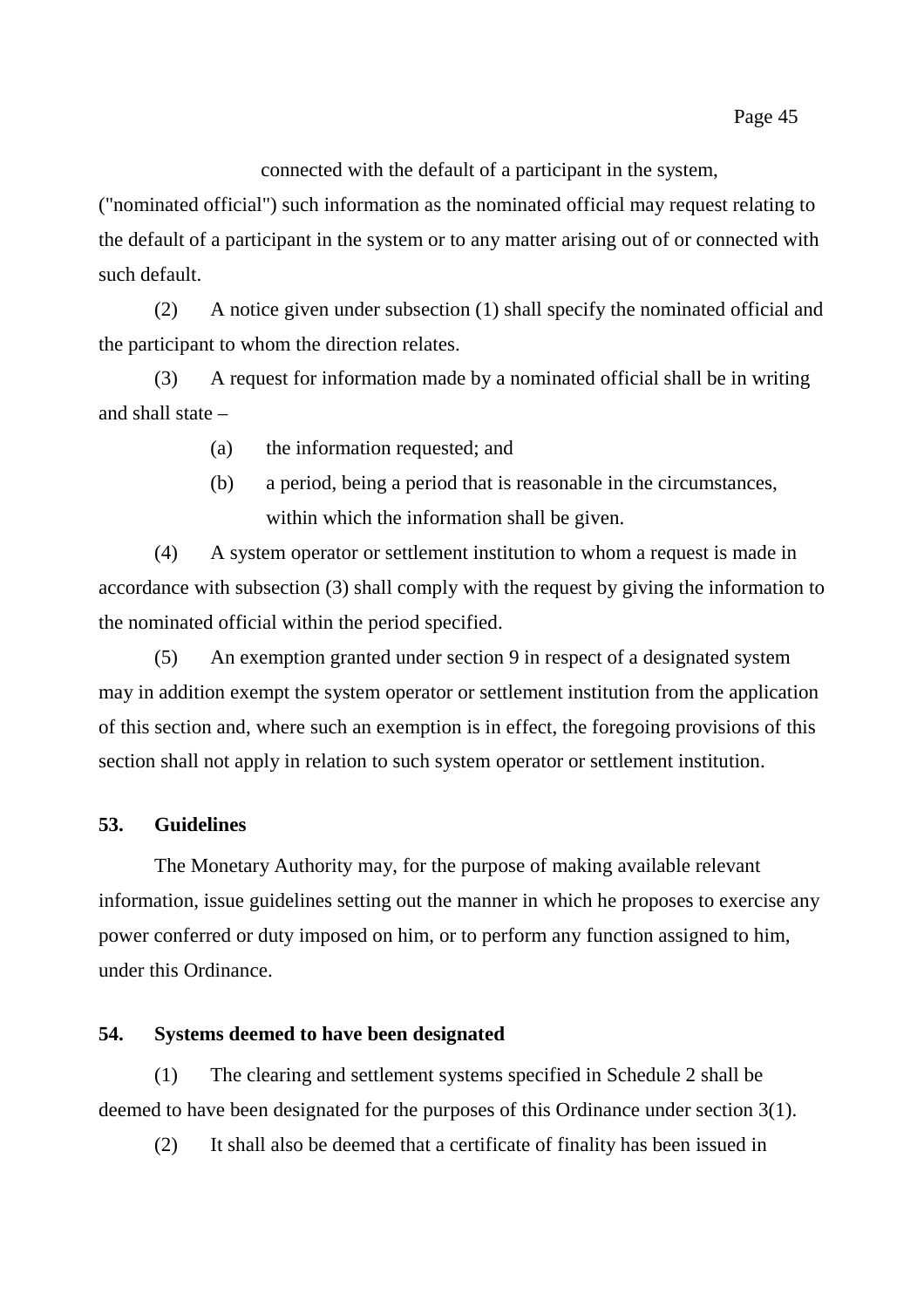respect of each of the systems referred to in subsection (1).

(3) Except as provided in subsection (1), Part 2 shall not apply in relation to a clearing and settlement system that is specified in Schedule 2.

## **55. Service of notices**

(1) A notice that is to be or may be given to any person by the Monetary Authority under this Ordinance is taken to have been given if it is given according to the following –

- (a) the notice may be delivered to him (if the person is an individual) or to any officer of the corporation (if the person is a corporation) by hand;
- (b) if a place of business has been given by the person under section  $5(1)(a)$ , the notice may be left at that place;
- (c) if a postal address has been given by the person under section  $5(1)(a)$ , the notice may be sent by post to that address; or
- (d) if an electronic mail address has been given by the person under section  $5(1)(a)$ , the notice may be sent by electronic mail transmission to that electronic mail address.

(2) A notice taken to have been given under subsection  $(1)(b)$ ,  $(c)$  or  $(d)$  shall be taken to be given, and as coming to the notice of the person to whom it is given, at the following time –

- (a) if the notice is left at the place of business given under section  $5(1)(a)$ , when it is so left;
- (b) if the notice is sent by post to the postal address given under section 5(1)(a), when it would in the ordinary course of post be delivered to that address; or
- (c) if the notice is sent by electronic mail transmission to the electronic mail address given under section  $5(1)(a)$ , when it would in the ordinary course of such transmission be received at that address.

(3) In this section, reference to a notice being given includes reference to any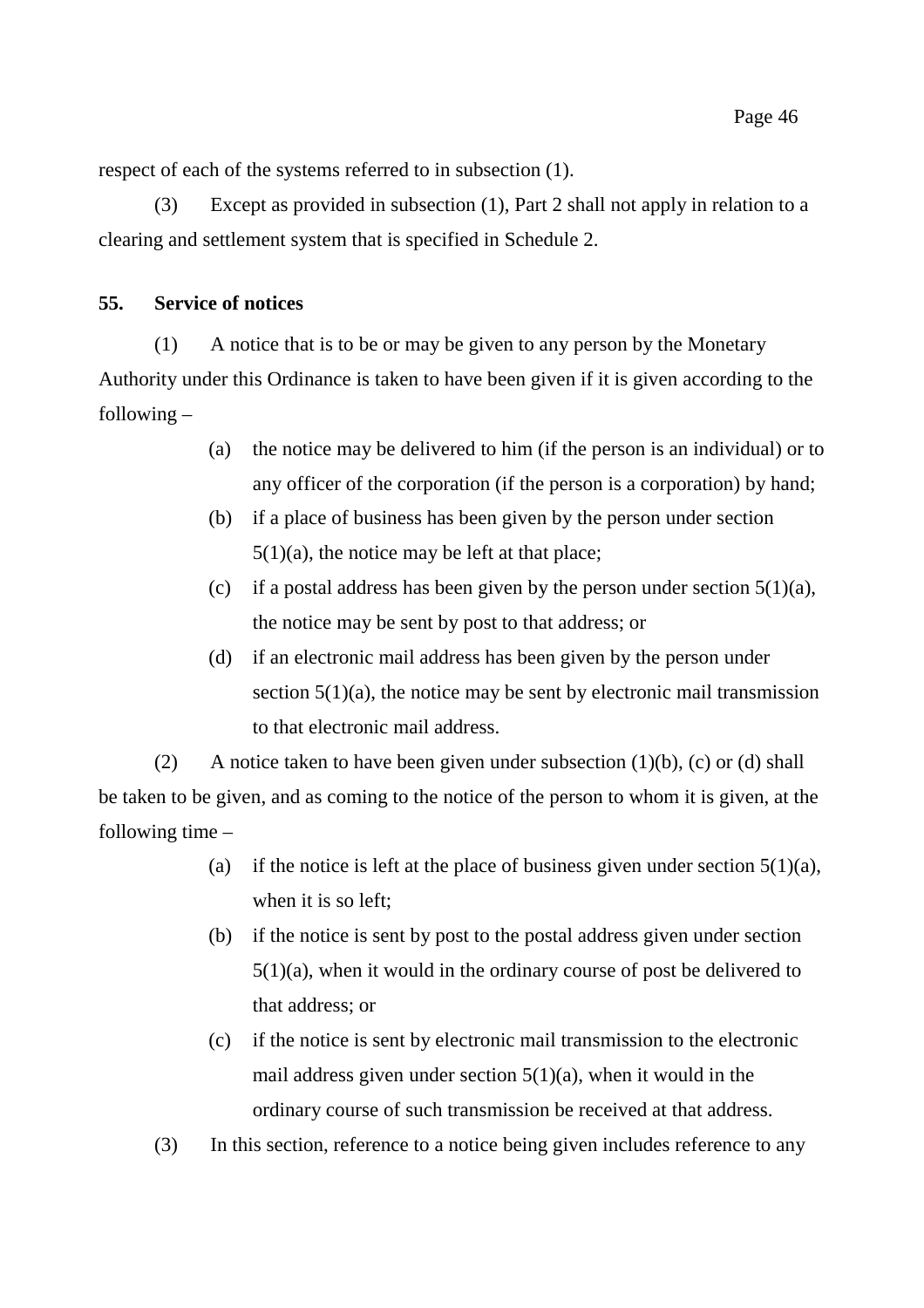notice, any document or information of any kind being given, served, sent or provided.

## **56. Amendment of Schedules**

The Chief Executive in Council may, by notice published in the Gazette, amend Schedule 1 or 2.

# SCHEDULE 1 [ss. 32, 38 & 56]

## PROVISIONS RELATING TO TRIBUNAL

## 1. **Interpretation**

In this Schedule –

- "panel member" (小組成員) means a member of the panel referred to in section 32(4) of this Ordinance;
- "parties" (各方), in relation to a review of a decision of the Monetary Authority, means the applicant and the Monetary Authority;

"Tribunal member" (審裁處成員) means a member of the Tribunal appointed under section 32(2)(b) of this Ordinance.

#### 2. **Tenure of Chairman of the Tribunal**

(1) The Chairman of the Tribunal shall be appointed for a term not exceeding 3 years.

(2) On the expiry of his period of appointment or reappointment, the Chairman of the Tribunal is eligible for reappointment for such further term as the Chief Executive may specify.

(3) The Chairman of the Tribunal may resign from office by giving notice in writing to the Chief Executive. A notice of resignation takes effect on the date specified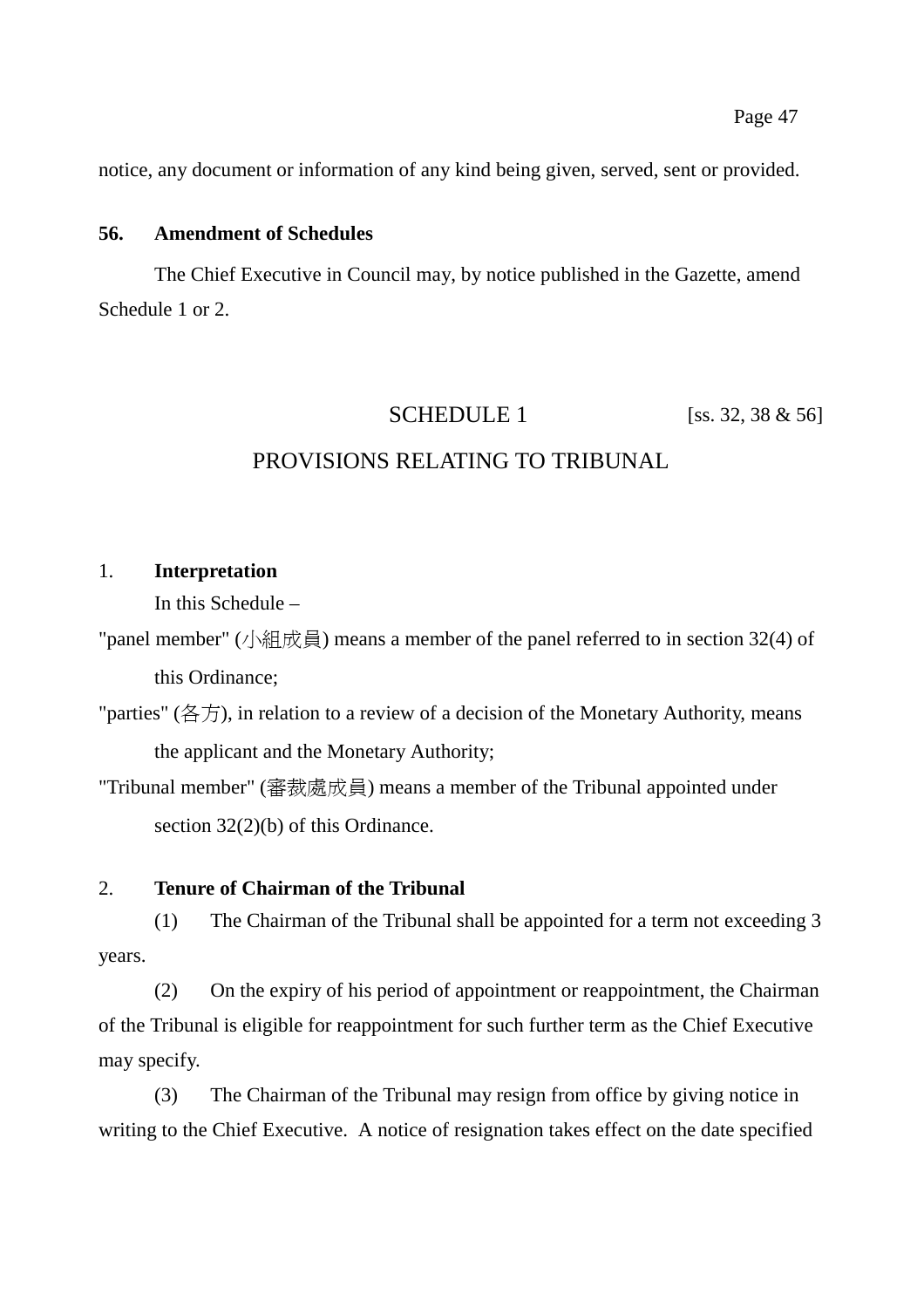in the notice or, if no date is specified, on the date of receipt by the Chief Executive of the notice.

- (4) If the Chief Executive is satisfied that the Chairman of the Tribunal
	- (a) has become bankrupt;
	- (b) is incapacitated by physical or mental illness; or
	- (c) is otherwise unable or unfit to perform the functions of the Chairman of the Tribunal,

the Chief Executive may, after consultation with the Chief Justice, declare his office as Chairman of the Tribunal to be vacant, and shall notify the fact in such manner as the Chief Executive thinks fit; and upon such declaration the office becomes vacant.

(5) If a review has been commenced by the Tribunal but not completed before the expiry of the term of office of the Chairman of the Tribunal, the Chief Executive may extend the term of office of the Chairman until the completion of the review.

## 3. **Tenure of panel members**

(1) A panel member shall be appointed for a term not exceeding 3 years.

(2) On the expiry of his period of appointment or reappointment, a panel member is eligible for reappointment for such further term as the Chief Executive may specify.

(3) A panel member may resign from office by giving notice in writing to the Chief Executive. A notice of resignation takes effect on the date specified in the notice or, if no date is specified, on the date of receipt by the Chief Executive of the notice.

(4) If the Chief Executive is satisfied that a panel member –

- (a) has become bankrupt;
- (b) is incapacitated by physical or mental illness;
- (c) is otherwise unable or unfit to perform the functions of a Tribunal member; or
- (d) has become a public officer,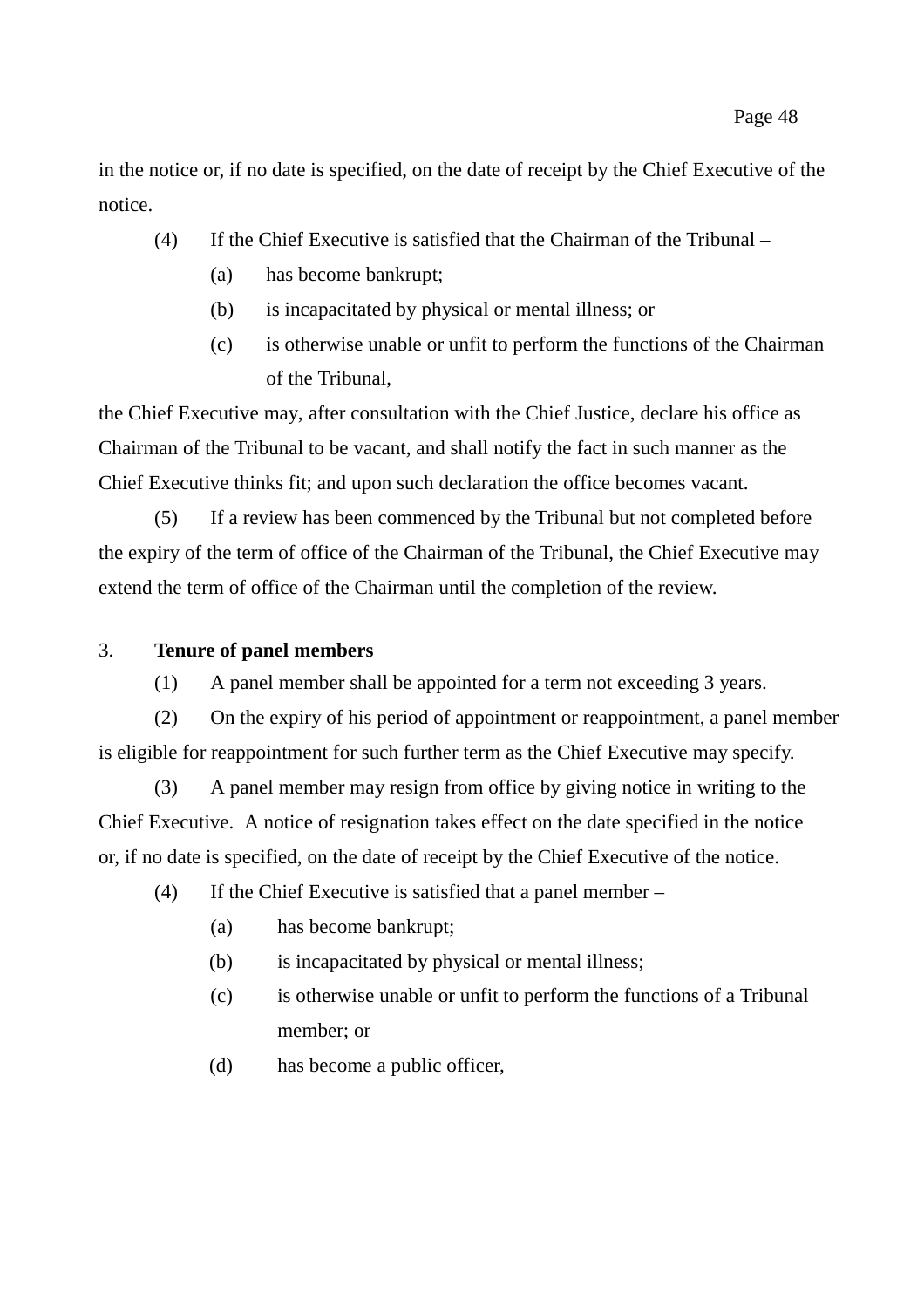the Chief Executive may declare his office as panel member to be vacant, and shall notify the fact in such manner as the Chief Executive thinks fit; and upon such declaration the office becomes vacant.

#### 4. **Sittings**

(1) The Chairman of the Tribunal shall convene such sittings of the Tribunal as are necessary to determine a review.

(2) Before convening a sitting under subsection (1) in respect of a review, the Chairman of the Tribunal may give directions to the parties to the review concerning –

- (a) procedural matters to be complied with by any of the parties; and
- (b) the time within which such procedural matters are to be complied with.
- (3) At a sitting of the Tribunal
	- (a) the Chairman of the Tribunal shall preside;
	- (b) not fewer than 2 Tribunal members shall also be present; and
	- (c) every question before the Tribunal shall be determined by the opinion of the majority of those referred to in paragraphs (a) and (b) except a question of law which shall be determined by the Chairman of the Tribunal alone.

(4) Every sitting of the Tribunal shall be held in public unless the Tribunal, on its own motion or on the application of any of the parties to the review, determines that in the interests of justice a sitting, or any part of a sitting, shall not be held in public in which case it may hold the sitting, or the relevant part of the sitting, as the case may be, in camera.

(5) If an application is made pursuant to subsection (4) for a determination that a sitting, or any part of a sitting, shall not be held in public, a hearing of the application shall be held in camera.

(6) The parties to a review shall, at any sitting of the Tribunal relating to the review, be entitled to be heard –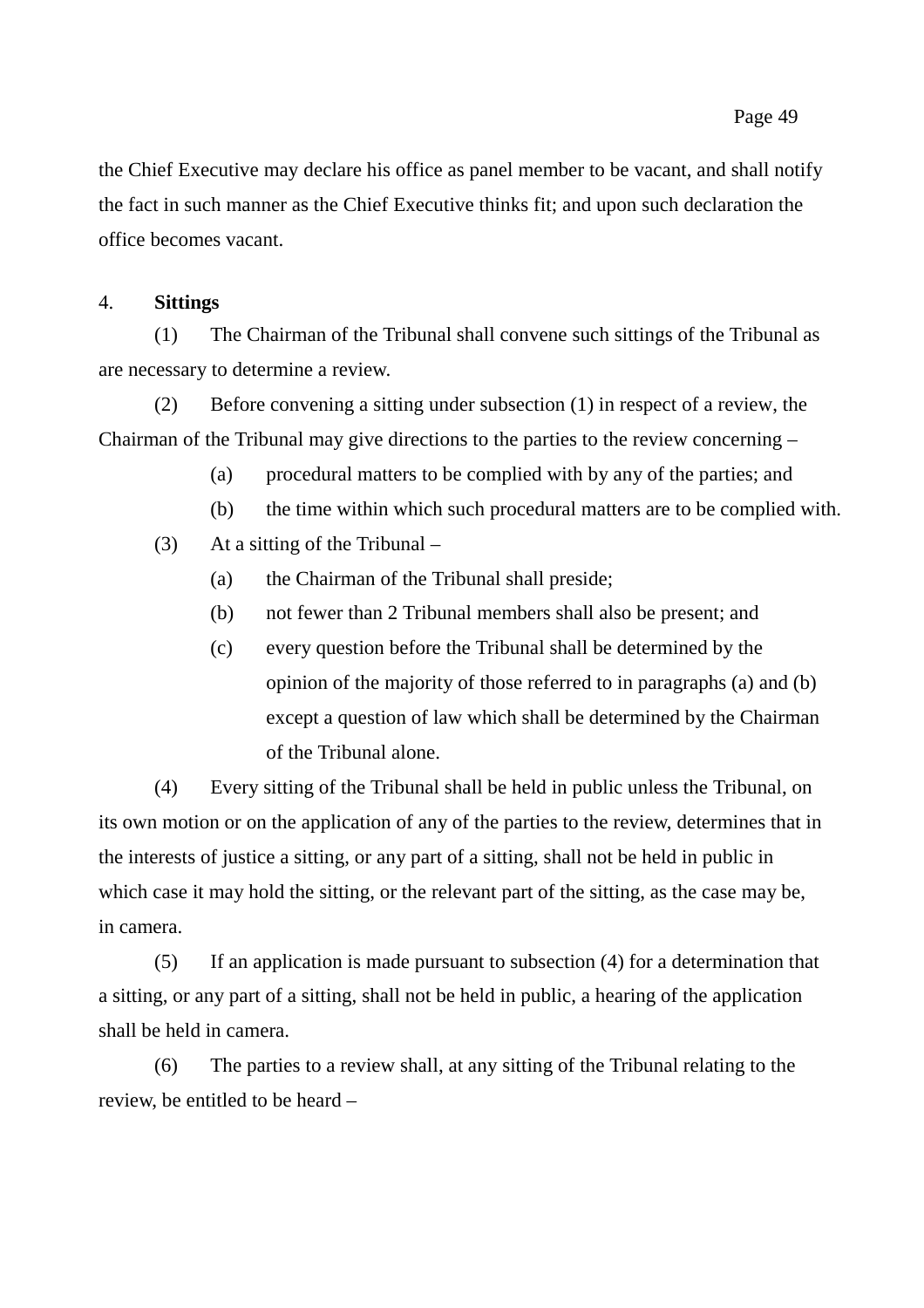- (a) in person or, in the case of the Monetary Authority, through a person appointed under section 5A(3) of the Exchange Fund Ordinance (Cap. 66) to assist the Monetary Authority; or
- (b) through counsel or a solicitor or, with the leave of the Tribunal, through any other person.

(7) The Chairman of the Tribunal shall prepare or cause to be prepared a record of the proceedings at any sitting of the Tribunal, which shall contain such particulars relating to the proceedings as he considers appropriate.

#### 5. **Miscellaneous**

Except as otherwise provided in this Ordinance –

- (a) the Tribunal, its Chairman and its members; and
- (b) the parties to, and any witness, counsel, solicitor, or any other person involved in, a review,

shall have the same privileges and immunities in respect of the review as they would have if the review were civil proceedings before the Court of First Instance.

## SCHEDULE 2 [ss. 54  $\&$  56]

## CLEARING AND SETTLEMENT SYSTEMS DEEMED TO HAVE BEEN DESIGNATED

- 1. Central Moneymarkets Unit.
- 2. Hong Kong Dollar Clearing House Automated Transfer System.

#### **Explanatory Memorandum**

The purpose of this Bill is to provide for the oversight of certain clearing and settlement systems for funds or securities ("clearing and settlement systems") by the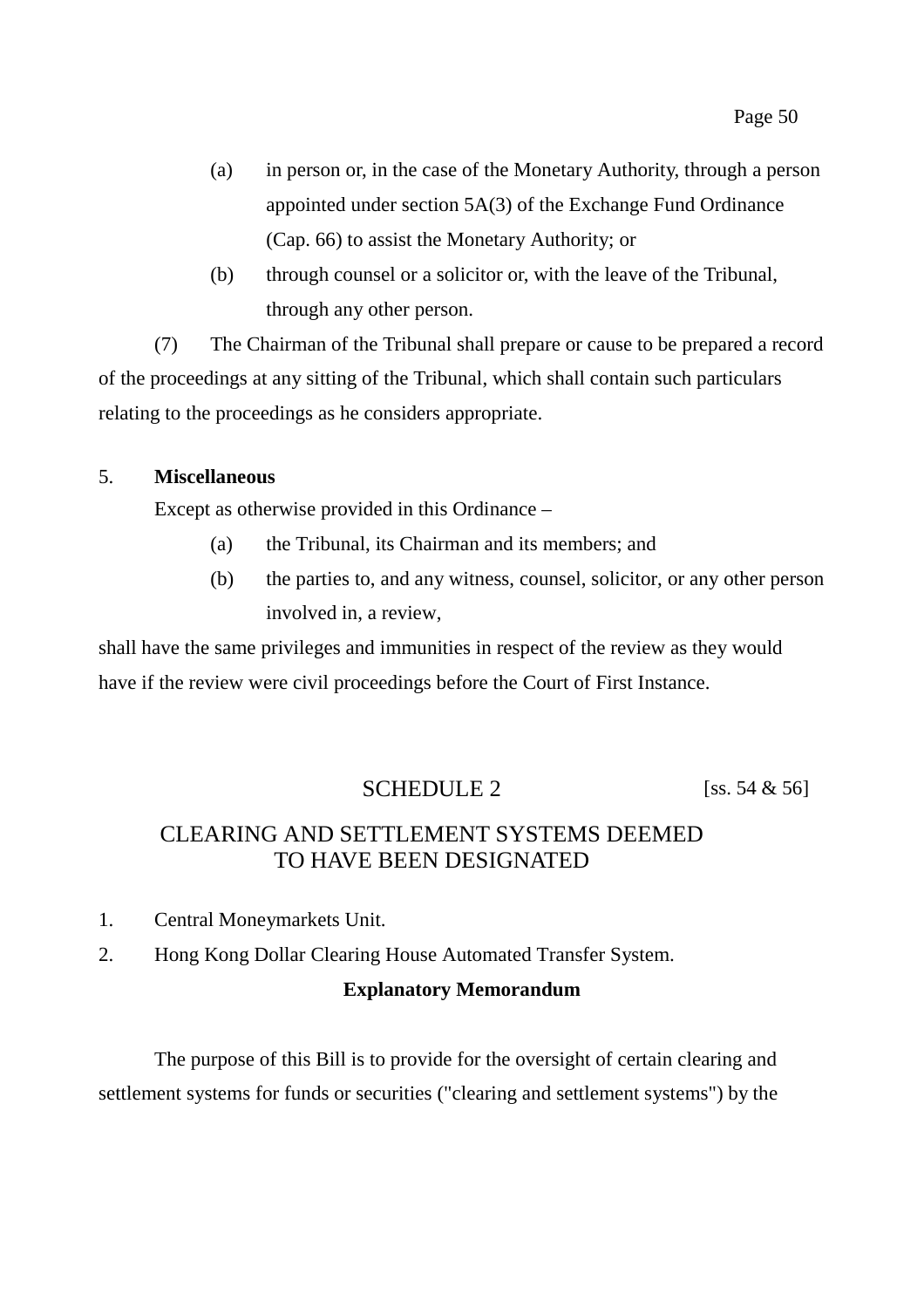Monetary Authority, and to provide for finality as regards transactions effected through, and proceedings within, such systems ("finality").

#### BACKGROUND

2. For the purposes of the Bill, a clearing and settlement system is a system established for the clearing or settlement of payment obligations, or obligations relating to the transfer of book-entry securities, between participants in the system. Such systems may operate in a number of ways. Transactions between participants may be cleared and settled individually as and when they are entered into the system, or they may be cleared and settled periodically on a net basis. Under the latter arrangement, all obligations pertaining to a given participant for the relevant period are netted into a single obligation for that participant.

3. A clearing and settlement system may also operate on a cross-border, multicurrency basis whereby, for example, a transaction between 2 participants in the system is given effect by means of payments of funds into accounts held in separate clearing and settlement systems located in 2 different jurisdictions outside Hong Kong, being clearing and settlement systems that are utilized by the participants' clearing and settlement system for that purpose.

4. In the context of clearing and settlement systems, finality refers to the abrogation of all rights otherwise existing at law that would allow the setting aside of transactions effected through, or proceedings within, such systems. Such rights would include, for example, rights under the law of bankruptcy by which a transaction involving an insolvent participant could be set aside or otherwise interfered with.

> PROVISIONS OF THE BILL PART 1 – PRELIMINARY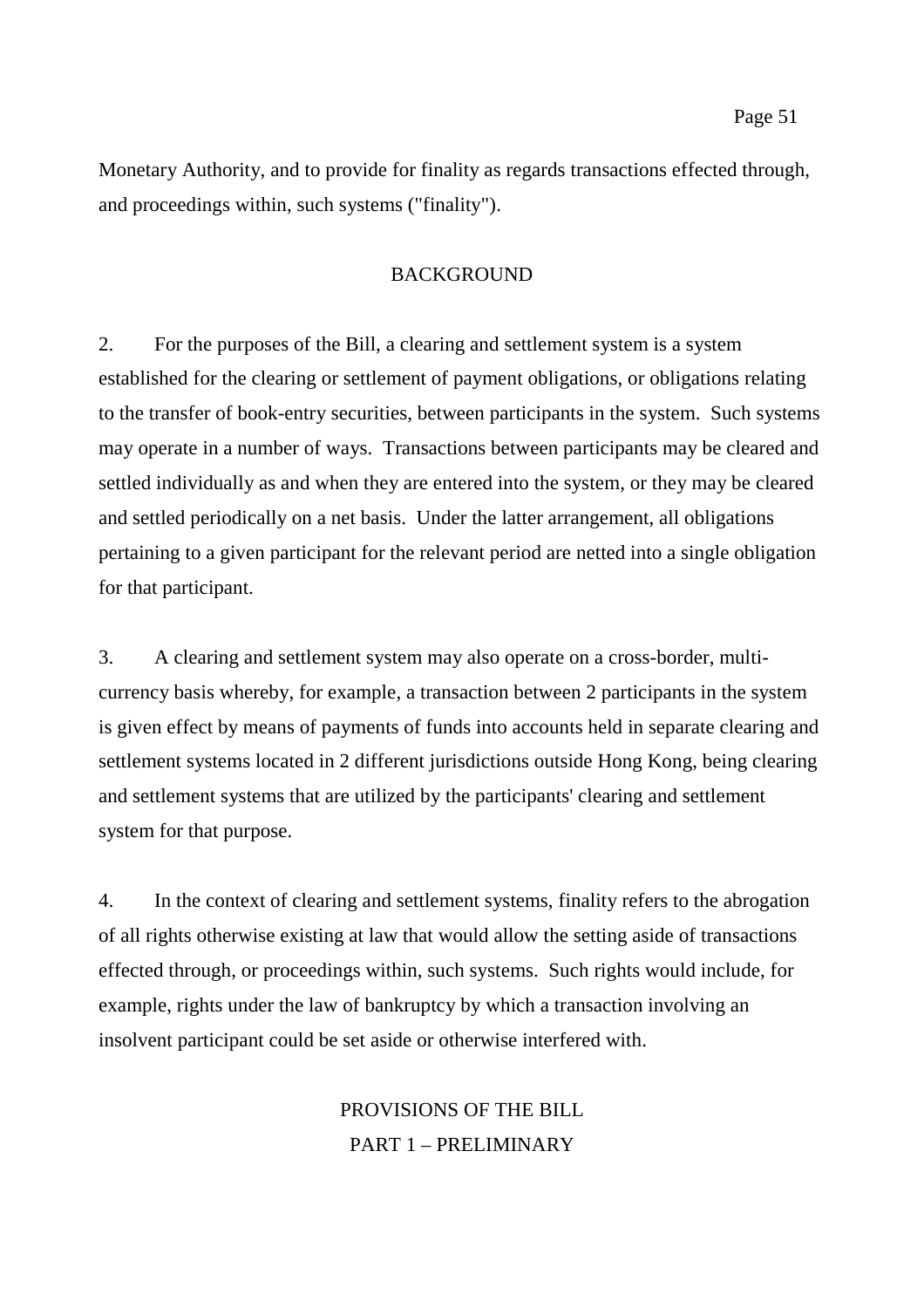5. Clause 2 contains definitions of terms used in the Bill. In addition to the definition of "clearing and settlement system" ("system") in terms as mentioned above, the following related defined terms are of interest –

- (a) a "system operator" is a person who is responsible for the operation of any clearing or settlement functions of a system;
- (b) a "transfer order" is an instruction in relation to a transaction involving a payment obligation or a securities transfer within a system;
- (c) a "settlement institution" is a person that provides account facilities for participants of a system that are used for the settlement of transfer orders within the system;
- (d) "netting" refers to the conversion of various obligations owed to or by a participant in a system (in relation to all the other participants in the system) into one net obligation owed to or by the participant;
- (e) a "relevant insolvency office holder" means the Official Receiver, a liquidator or an equivalent officer in a company liquidation, a trustee in bankruptcy or a person appointed under an order for administering the insolvent estate of a deceased person.

## PART 2 – DESIGNATION AND OVERSIGHT

#### **Division 1 – Designation**

6. (1) Clause 3 provides for the designation of clearing and settlement systems by the Monetary Authority. Only a clearing and settlement system that is in operation in Hong Kong or that accepts for clearing or settlement transfer orders denominated in Hong Kong dollars, and that is not a recognized clearing house for the purposes of section 37 of the Securities and Futures Ordinance (Cap. 571), may be considered for designation under the Bill (clause 3(2)).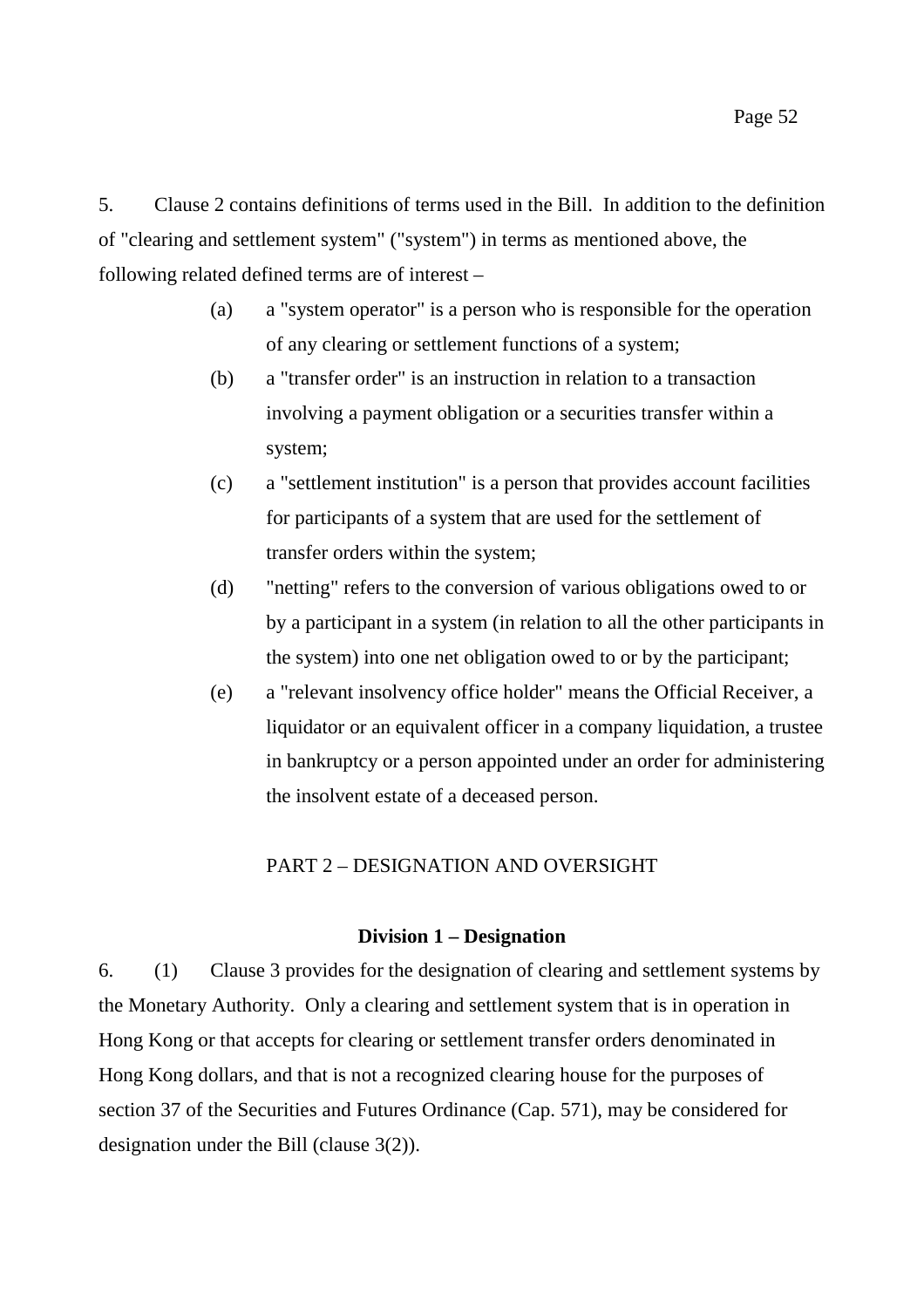(2) A clearing and settlement system may be designated if the Monetary Authority considers that the system is or is likely to become a system whose proper functioning is material to the monetary or financial stability of Hong Kong or to the functioning of Hong Kong as an international financial centre (clause 3(1)).

(3) Clause 3(3) expands on the meaning of the reference to "system whose proper functioning is material to the monetary or financial stability of Hong Kong, or to the functioning of Hong Kong as an international financial centre", and clause 3(4) specifies certain factors that the Monetary Authority may have regard to in determining whether a clearing and settlement system can be so regarded.

(4) Clause 3(5) requires the Monetary Authority to publish in the Gazette notice of his intention to designate a system, and to allow a system operator or settlement institution of the system an opportunity to oppose the intended designation.

7. Clause 4 provides for the revocation of designation of a system. Notice of an intended revocation shall be published in the Gazette so as to allow a system operator or settlement institution of the system an opportunity to oppose the intended revocation.

#### **Division 2 – Obligations of designated systems**

8. Clause 5 requires every system operator or settlement institution of a newly designated clearing and settlement system to give the Monetary Authority particulars about himself and the aspects of the management or operations of the system for which he is responsible (clause 5(1)). Details of any subsequent change in those particulars shall be given to the Monetary Authority within 3 days of the change taking effect (clause  $5(2)$ ).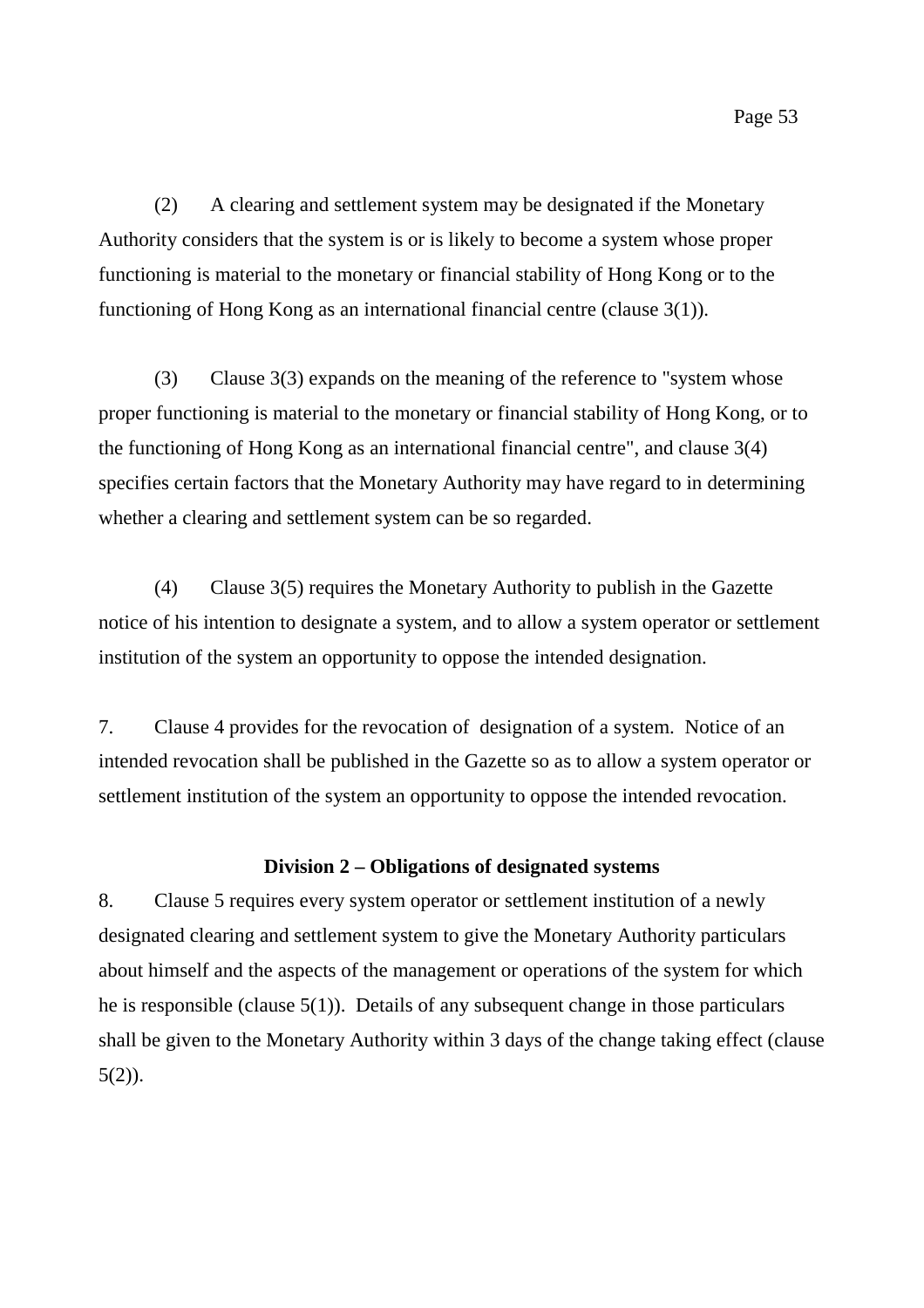9. Clause 6(1) sets out the general requirements to be complied with in relation to designated systems, and places responsibility for such compliance on the system operator and settlement institution. Those requirements include the safe and efficient operation of the system, the establishment of appropriate operating rules, the existence of adequate compliance arrangements, and the availability of sufficient financial resources. Clause 6(2) sets out matters that must be included in a designated system's operating rules. Clause 6(3) prohibits any change to a designated system's operating rules without the prior approval in writing of the Monetary Authority.

10. Clause 7 clarifies the meaning of the terms "safety" and "efficiency" as used in Part 2 of the Bill.

## **Division 3 – Functions and powers of Monetary Authority in respect of designated systems**

11. Clause 8 specifies the functions of the Monetary Authority under the Ordinance. In general those functions are to monitor compliance with the Ordinance and to promote the general safety and efficiency of designated clearing and settlement systems in Hong Kong.

12. Clause 9 empowers the Monetary Authority to exempt from the oversight provisions of the Ordinance a designated system that is established in a place outside Hong Kong, if the system is under the supervision of a regulatory authority in that place and if the Monetary Authority is satisfied as to the scope and nature of the supervision being exercised by that regulatory authority.

13. (1) Clauses 10, 11 and 12 provide enforcement powers for the Monetary Authority.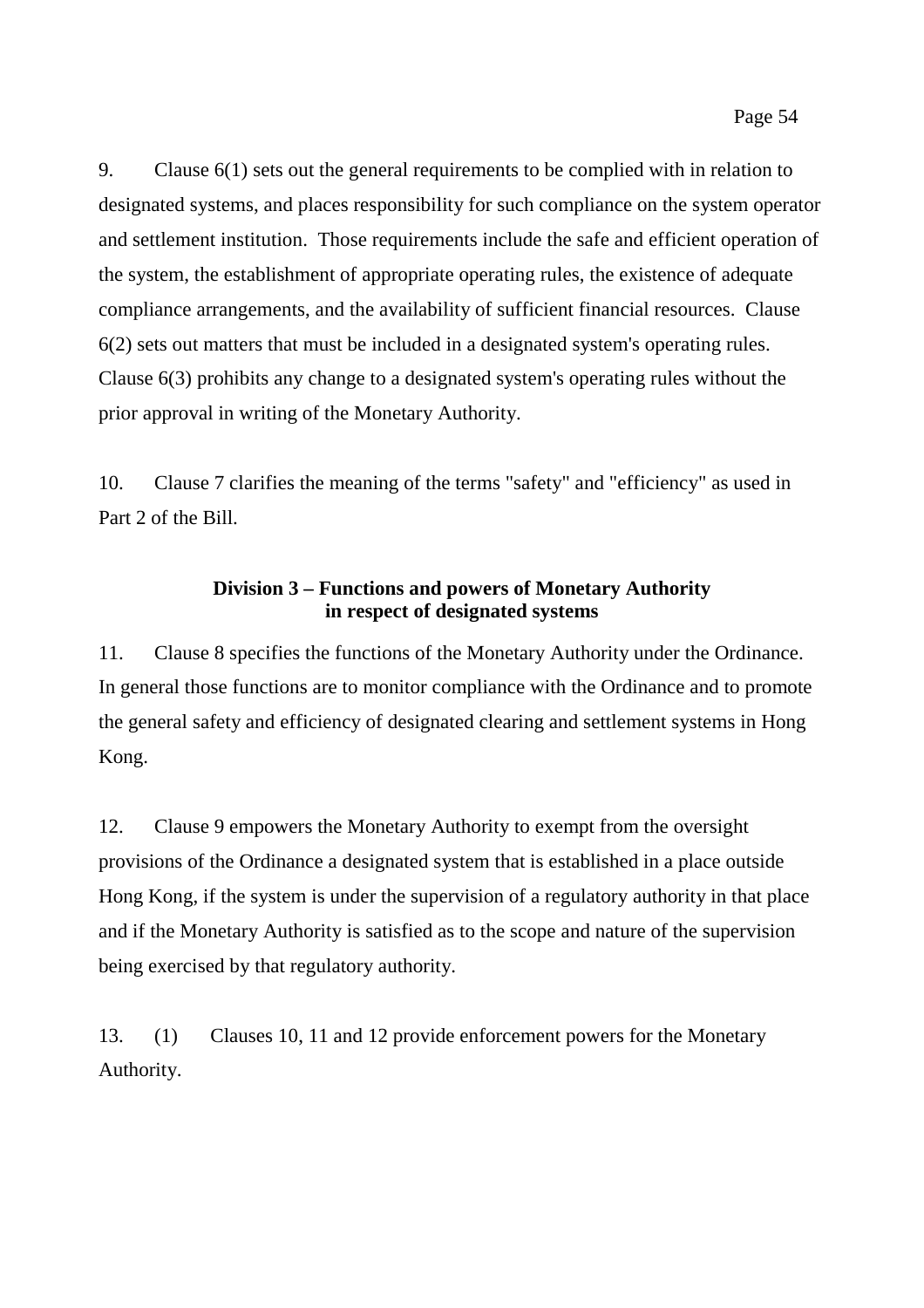(2) Clause 10 empowers the Monetary Authority to request information relating to a designated system from any system operator or settlement institution of the system.

(3) Clause 11 empowers the Monetary Authority to direct a system operator or settlement institution of a designated system to take any action necessary to bring the system into compliance with the requirements under clause 6(1).

(4) Clause 12 empowers the Monetary Authority to require a system operator or settlement institution of a designated system to amend the operating rules of the system to bring them into compliance with clause  $6(1)(b)$ , and further provides that if such a direction is not complied with the operating rules shall have effect as if so amended.

# PART 3 – FINALITY OF TRANSACTIONS AND PROCEEDINGS

14. Part 3 provides for the finality of transactions and proceedings within a designated system.

## **Division 1 – Interpretation**

15. Clause 13 defines the expression "law of insolvency" as used in Part 3.

## **Division 2 – Certificate of finality**

16. Clause 14 provides for the issue of a certificate ("certificate of finality") by the Monetary Authority in respect of any designated system that is found to meet the criteria for the application of the finality provisions, and for the consequent application of the finality provisions to such system.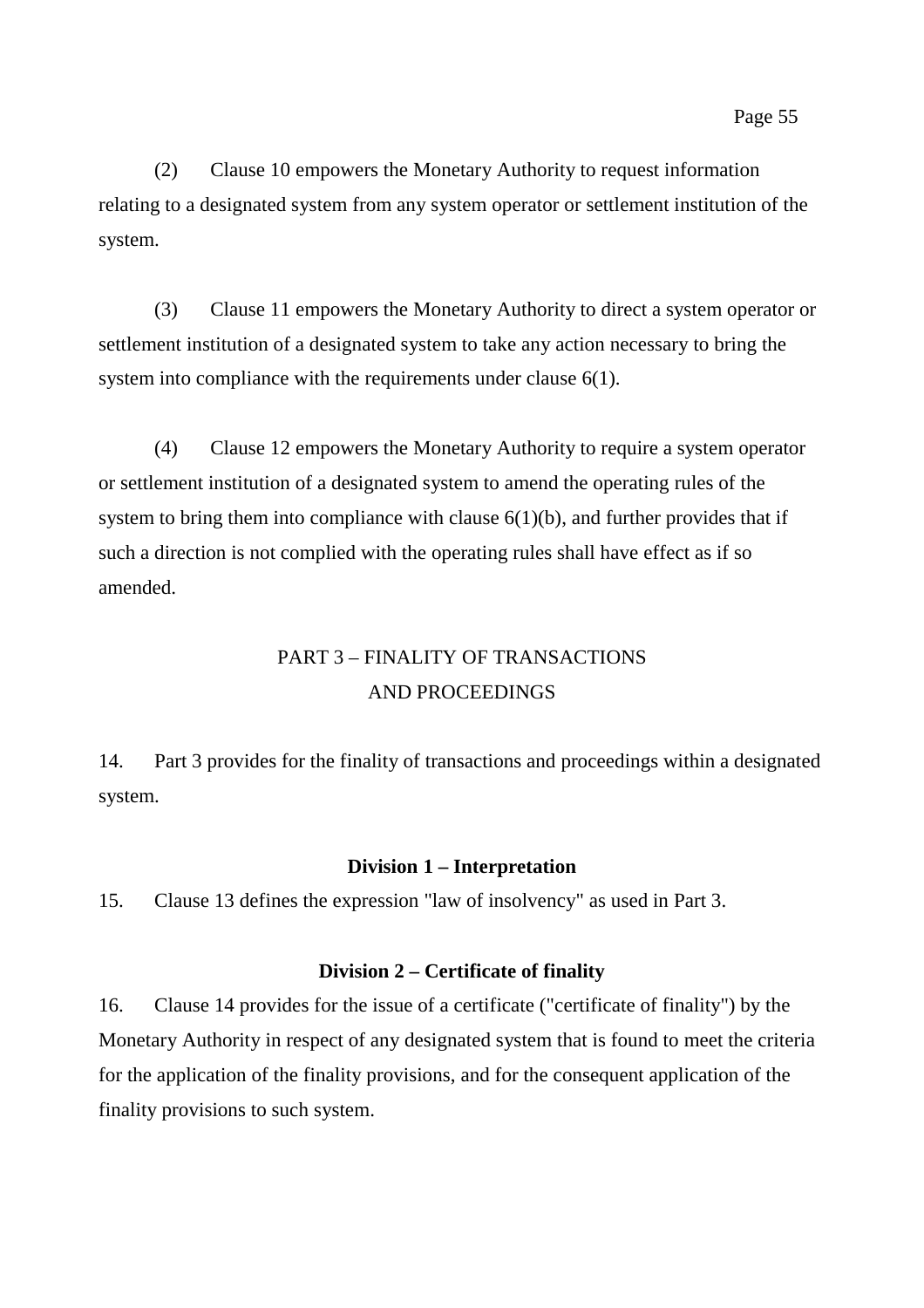17. Clause 15 provides for the suspension or revocation of a certificate of finality in respect of a designated system, subject to a right on the part of any system operator and settlement institution of the system to oppose the suspension or revocation.

## **Division 3 – Finality of transactions and proceedings within designated systems**

18. Clause 16 provides that the general law of insolvency shall be subject to Division 3 in its application to certain transactions effected through or proceedings within a designated system, including transfer orders or action taken under the operating rules with respect to such orders, and collateral security (clause 16(1)). Division 3 applies only to bankruptcy and winding up proceedings, and only where those proceedings are in respect of a participant (clause 16(2) and (3)).

19. Clauses 17 and 18 are the main substantive provisions of Part 3. Clause 17 modifies the application of the general law, while clause 18 modifies the application of the law of insolvency in particular, as described in the following 2 paragraphs.

20. Clause 17 declares that transfers and settlements that are effected through a designated system, and that are final and irrevocable under the operating rules of the system, may not be reversed, repaid or set aside, nor may any order be made by a court for their rectification or stay.

21. (1) Clause 18 provides that certain transactions and proceedings within a designated system shall take precedence over the law of insolvency.

(2) Clause 18(1) exempts certain transactions and proceedings within a designated system from the application of the law of insolvency regarding distribution of an insolvent's assets. Such transactions and proceedings include any transfer order or disposition of property in pursuance of such an order, any default arrangements, any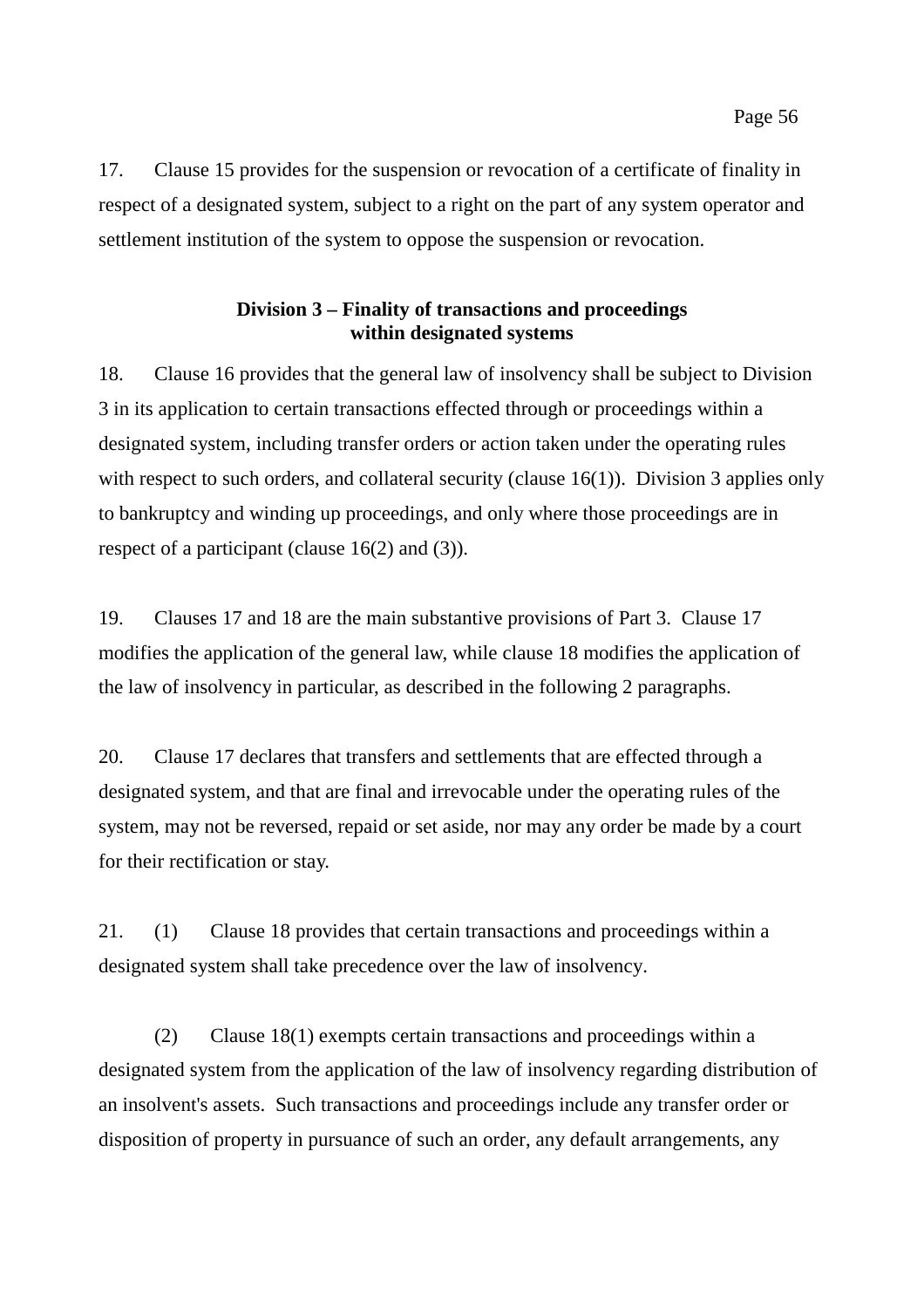operating rules as to the settlement of transfer orders, and any contract for realizing certain collateral security.

(3) Clause 18(2) removes certain transactions and proceedings within a designated system from the scope of the powers of a relevant insolvency office holder or a court acting under the law of insolvency. Such transactions and proceedings include any settlement of transfer orders, action taken under default arrangements, and action taken to realize collateral security.

(4) Clause 18(3) and (4) provides for action taken under the default arrangements of a designated system to prevail over a debt or other liability arising out of a transfer order which is the subject of action taken under the default arrangements.

22. (1) Clauses 19, 20 and 21 are supplementary to clause 18 and deal with the disapplication or modification of certain statutory provisions forming part of the law of insolvency.

(2) Clause 19 disapplies certain statutory provisions that provide for a relevant insolvency office holder to disclaim any part of an insolvent's property which is burdened with onerous covenants (clause  $19(a)$ ), or that make void any disposition of property by an insolvent after the commencement of the insolvency (clause 19(b)).

(3) Clause 20 provides that the powers of a court under certain statutory provisions shall not be exercisable in relation to a transfer order or any disposition of property in pursuance of such order. Those powers include the power to restore the position of an insolvent debtor who has entered into a transaction at an undervalue or has otherwise given an unfair preference (clause 20(a) and (b)), or to declare void any disposition of property made with intent to defraud creditors (clause 20(c)).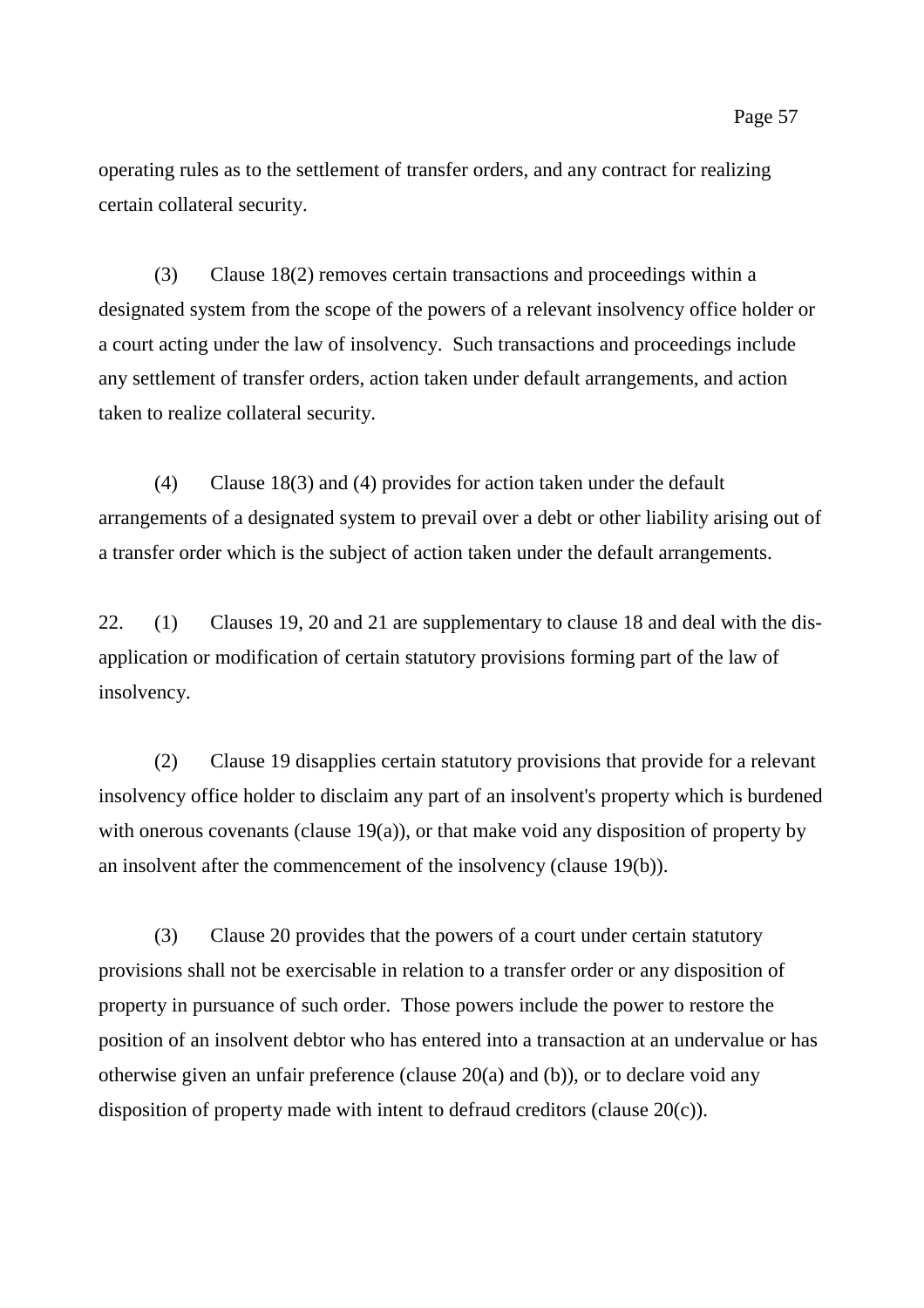(4) Clause 21 provides that where action has been taken under default arrangements within a designated system, only the net sum payable on completion of the action shall be provable or be taken into account in the insolvency of a participant (clause 21(1) and (2)). Certain statutory provisions describing the debts that are provable in bankruptcy, and providing for the manner of taking account of mutual credits and debts between an insolvent person and a person proving a debt, are modified accordingly (clause 21(3)).

23. Clause 22 provides that Part 3 does not apply in relation to transfer orders that are entered into a designated system after a point in time specified in that provision.

## **Division 4 – Netting of obligations of insolvent participants**

24. Clause 23 provides for recognition at law of any netting, effected by a system operator, of the obligations of an insolvent participant .

#### **Division 5 - Miscellaneous**

25. Clause 24 requires a court in Hong Kong not to recognize or give effect to orders of foreign courts, or acts of foreign insolvency office holders, made or done under foreign laws of insolvency, where the order or act would be prohibited under the Bill if made or done by a court or relevant insolvency office holder in Hong Kong.

26. Clause 25 clarifies that the Bill does not affect rights arising under underlying transactions in respect of transfer orders, except where expressly provided otherwise in the Bill.

27. Clause 26 addresses the situation where a participant who subsequently becomes insolvent has entered into a transaction at an undervalue with another participant. Clause 26(2) confers on a relevant insolvency office holder the right to recover from the other participant the amount of any gain made from the transaction. Under clause 26(4), the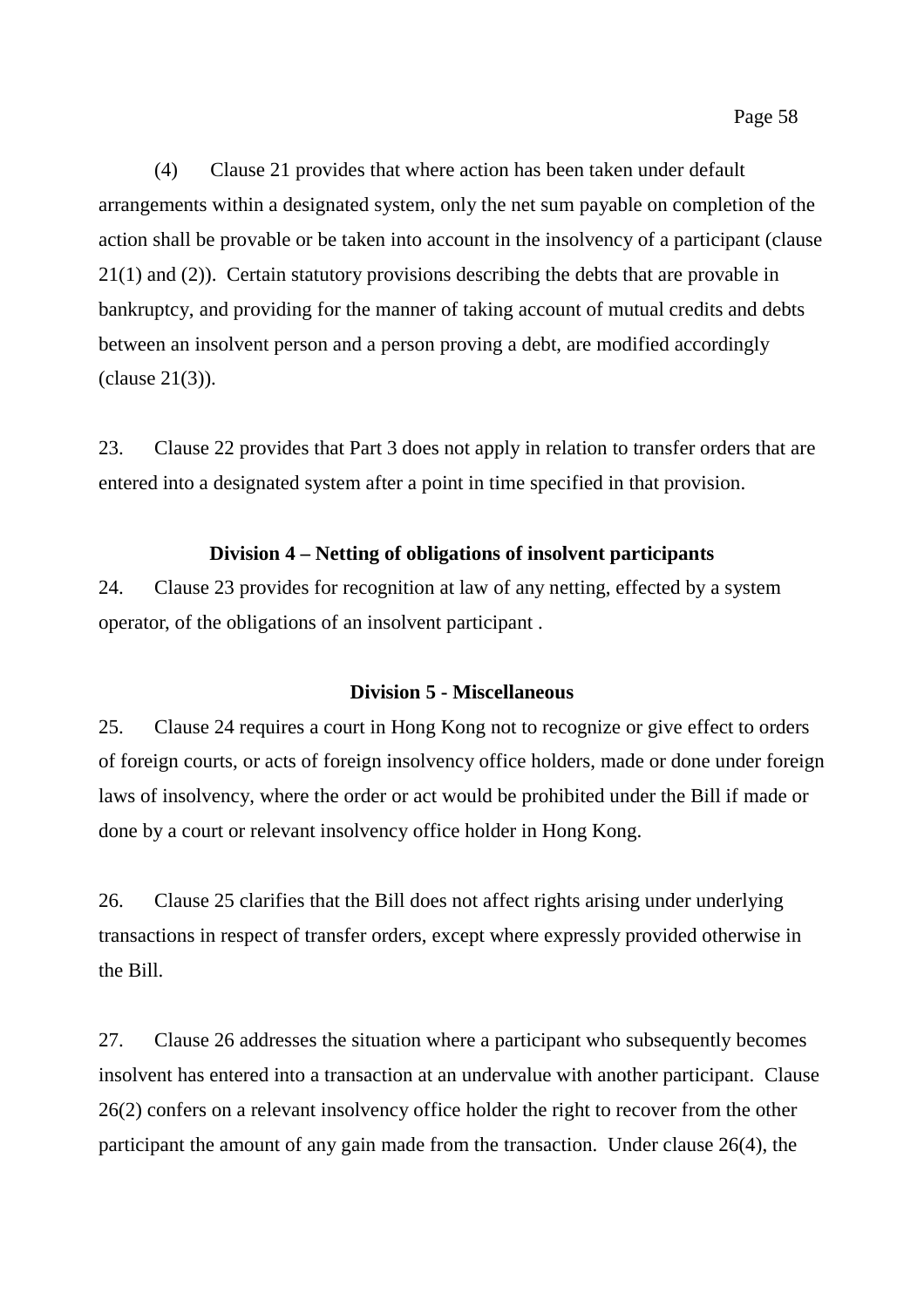Monetary Authority may exempt from the application of clause 26(2) any system operator or settlement institution of a designated system as regards such transactions entered into in his capacity as a system operator or settlement institution.

28. Clause 27 addresses the situation where a participant who subsequently becomes insolvent has made a transfer that gives an unfair preference to another participant. Clause 27(2) confers on a relevant insolvency office holder the right to recover from the other participant the value of the transfer. Under clause 27(4), the Monetary Authority may exempt from the application of clause 27(2) any system operator or settlement institution of a designated system as regards such transfer made in his capacity as a system operator or settlement institution.

29. Clause 28 requires a participant to notify the system operator and the Monetary Authority forthwith of his insolvency or likely insolvency.

30. Clause 29 allows a relevant insolvency office holder to seek a ruling from the court confirming the scope of his functions as modified by the provisions of the Bill.

31. Clause 30 protects from legal process for the enforcement of a judgment any property of a participant in a designated system that has been provided as collateral security in favour of the system operator or settlement institution.

## PART 4 – APPEALS TRIBUNAL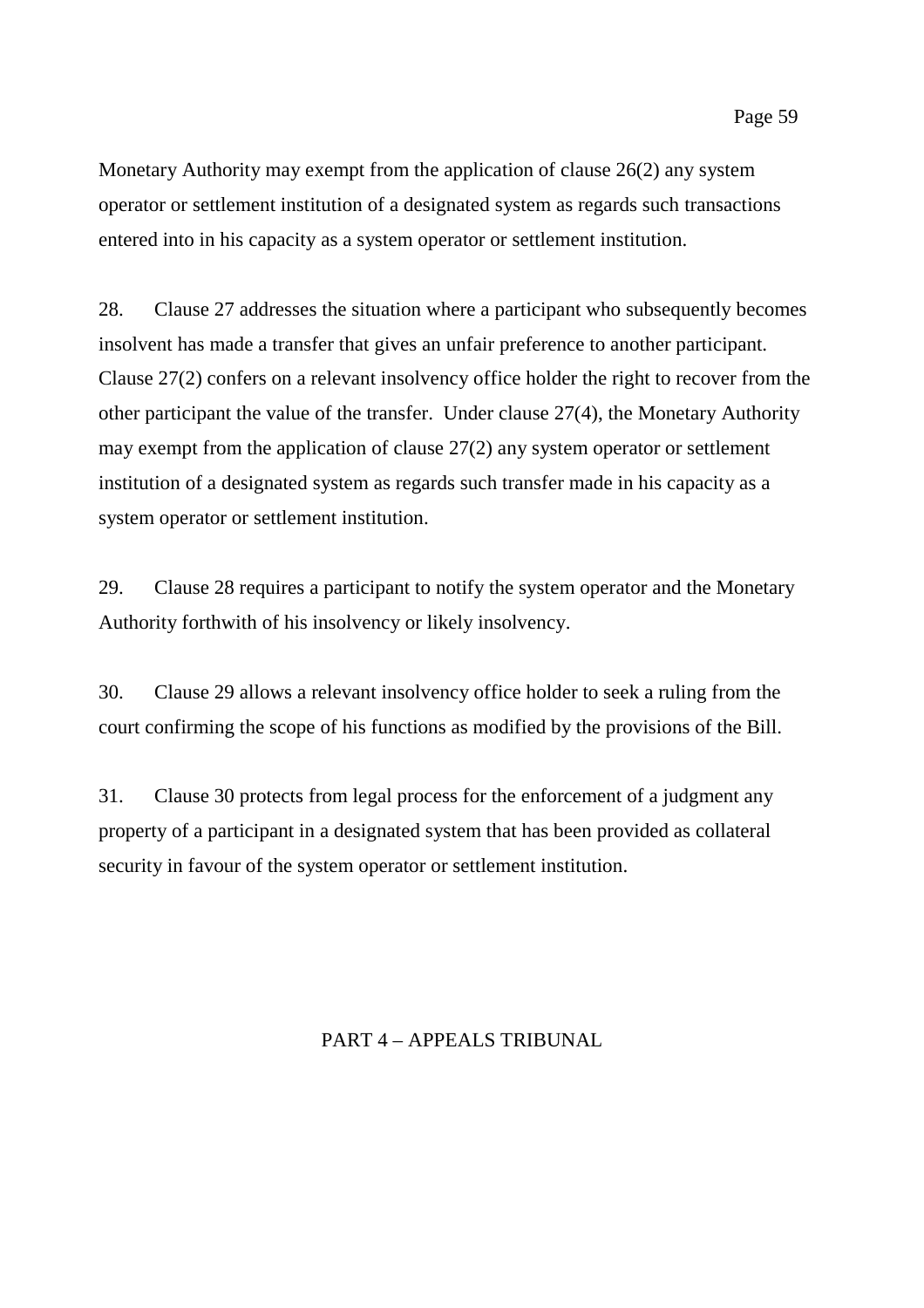32. Part 4 deals with the review of certain decisions of the Monetary Authority by the Clearing and Settlement Systems Appeals Tribunal ("the Tribunal"), as described in the following paragraph.

33. (1) Clause 31 defines certain terms as used in Part 4.

(2) Clause 32 establishes the Tribunal and sets out its composition and membership.

(3) Clause 33 provides for the review of certain decisions of the Monetary Authority and for procedural and other matters relating to such review.

(4) Clause 34 sets out the powers of the Tribunal.

(5) Clause 35 gives protection in respect of incriminating evidence given to the Tribunal under compulsion.

(6) Clause 36 confers powers on the Tribunal to deal with contempt.

(7) Clause 37 provides for appeals to the Court of Appeal against determinations of the Tribunal on a point of law.

(8) Clause 38 confers power on the Chief Justice to make rules providing for matters relating to the Tribunal.

## PART 5 – OFFENCES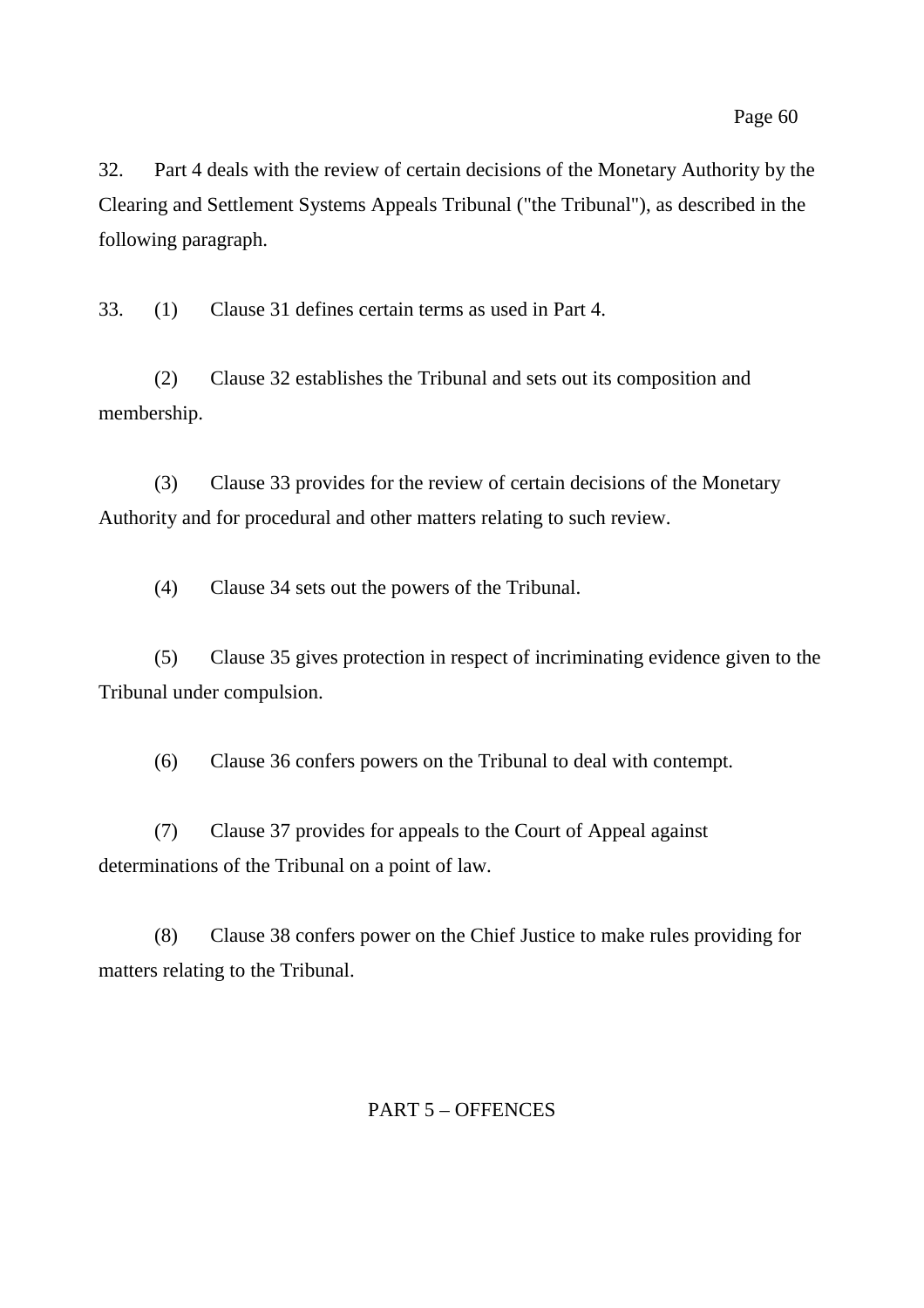34. (1) Clause 39 creates offences in respect of any failure to comply with certain obligations imposed under the provisions of Part 2 of the Bill. Those obligations include –

- (a) the obligation on the part of a system operator or settlement institution to give the Monetary Authority the information required under clause  $5(1)$ , or on the part of any person to inform the Monetary Authority of any change in that information as required under clause  $5(2)$  (clause  $39(1)$ );
- (b) the obligation on the part of a system operator or settlement institution to ensure that any requirement relating to a designated system set out in clause  $6(1)$  is complied with (clause 39(2));
- (c) the prohibition against making any change to the operating rules without the prior approval of the Monetary Authority under clause 6(3) (clause 39(3));
- (d) the obligation on the part of a system operator or settlement institution to comply with a request for information under clause 10(1) (clause 39(4)); and
- (e) the obligation on the part of a system operator or settlement institution to comply with a direction of the Monetary Authority given under clause 11(1) to take action to bring a designated system into compliance with the requirements in clause 6(1) (clause 39(5)).

(2) Clause 39(6) provides for defences, including the defence of having taken all reasonable steps, for the offences created by clause 39(2), (4) and (5).

35. Clause 40 creates an offence in the event of any failure by a participant to notify the system operator and the Monetary Authority of certain events in connection with the participant's insolvency, as required under clause 28.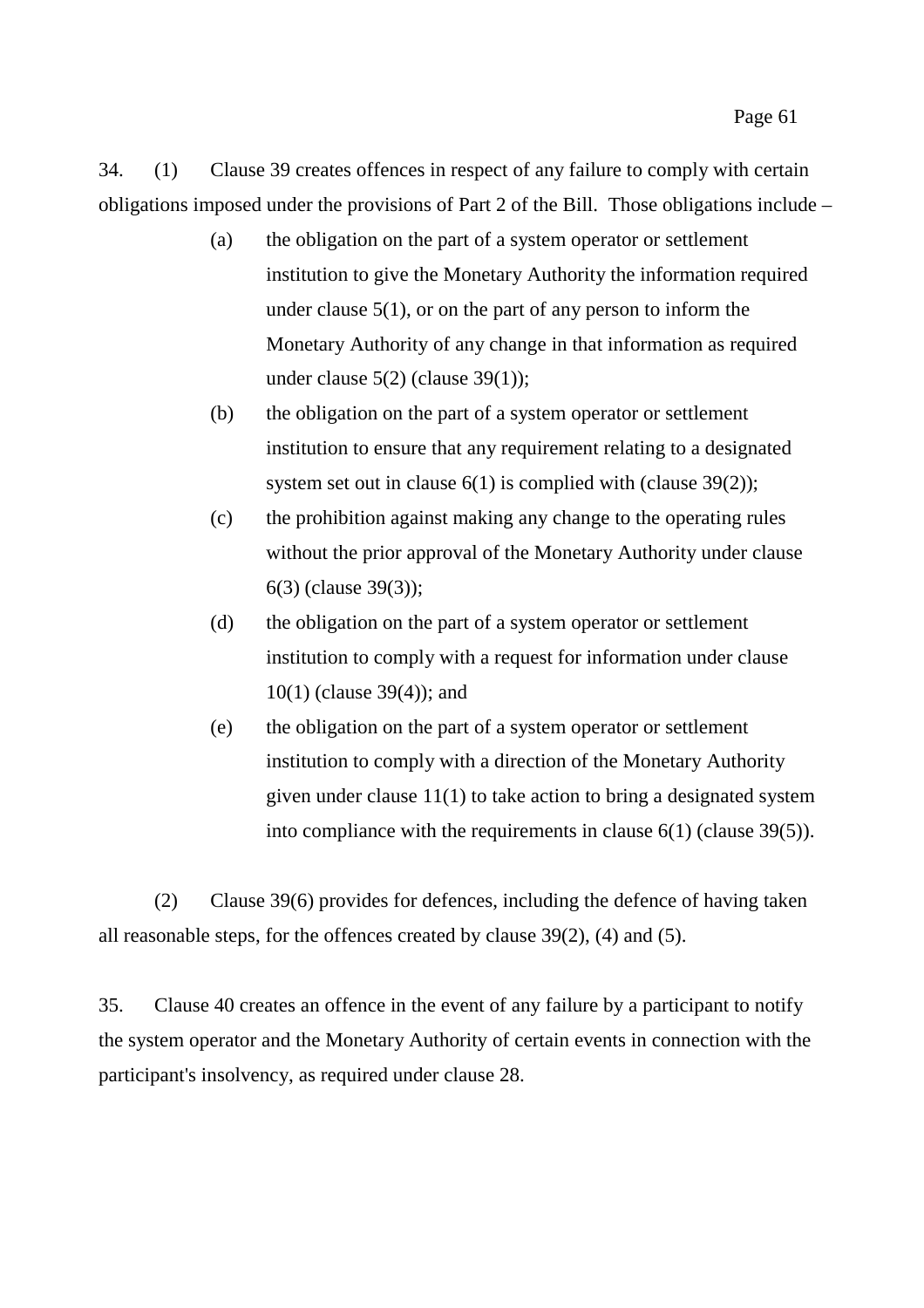36. Clause 41 creates an offence in relation to failure to comply with any of the acts or omissions in relation to the proceedings of the Tribunal that are prohibited or required under clause 34(3).

37. Clause 42 creates offences in respect of certain obligations imposed under Part 6 of the Bill, including –

- (a) the obligations under clause  $49(1)$  and (5) to maintain confidentiality; and
- (b) the obligation under clause  $51(1)$  to comply with a request to supply any information requested by the Monetary Authority.

38. Clause 43 makes it an offence for a person giving information to the Monetary Authority under Part 2 or clause 28 to knowingly give information that is false or misleading.

39. Clause 44 makes it an offence for a person to describe as a designated system, or to describe as a system in respect of which a certificate of finality is in effect, a system that is not one.

40. Clause 45 creates offences relating to false entries, omission to make entries, and alteration, abstraction, concealment or destruction of entries in a book of record or in certain documents related to a designated system.

41. Clause 46 attributes personal liability to the officers of a corporation in respect of offences committed under certain provisions of the Bill, where the officer participated in, or is to be taken as having participated in, the act or omission in question.

## PART 6 – MISCELLANEOUS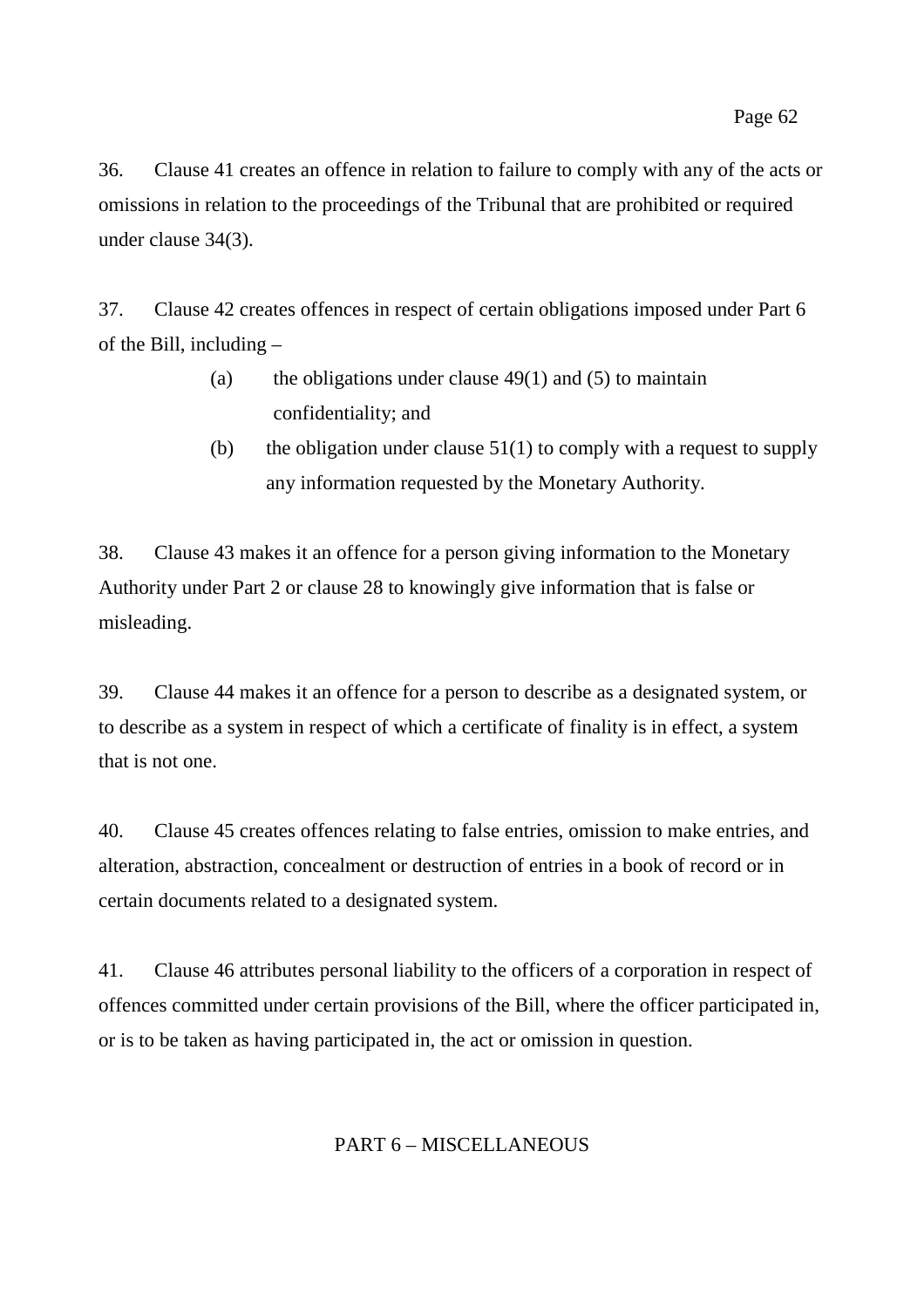42. Clause 47 confers power on the Chief Executive to give directions to the Monetary Authority after consulting the Monetary Authority and if satisfied that it is in the public interest to do so. Those directions must be in writing and must relate to the performance of the Monetary Authority's functions under the Ordinance. The Monetary Authority is required to comply with those directions.

43. Clause 48 empowers the Monetary Authority to make regulations, after consultation with the Financial Secretary.

44. Clause 49 requires confidentiality to be maintained in relation to information that comes to a person's knowledge in connection with the performance of functions under the Bill (clause 49(1) to (4)), and further requires that a person who obtains information from the Monetary Authority on terms that the information be kept confidential shall maintain confidentiality in relation to that information (clause 49(5)).

45. Clause 50 confers immunity on persons acting in good faith in the exercise of functions conferred under the Ordinance.

46. Clause 51 empowers the Monetary Authority to require certain persons connected with a presumed clearing and settlement system to give the Monetary Authority information or documents that the Monetary Authority considers may assist him in determining whether the system should be designated.

47. Clause 52 enables the Monetary Authority to direct a system operator or settlement institution of a designated system to give information to a nominated official specified in that clause in connection with the default of a participant in the system.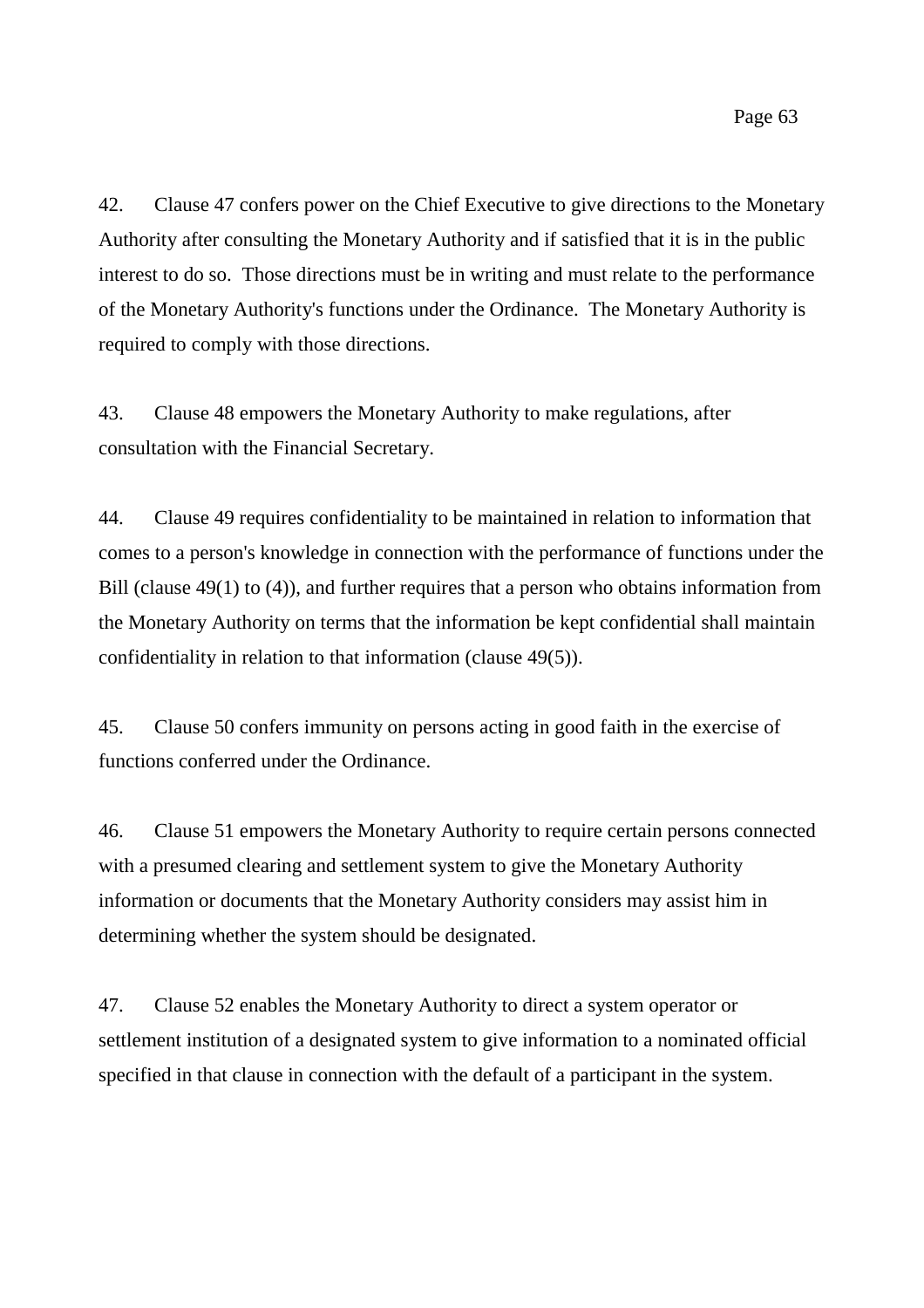48. Clause 53 empowers the Monetary Authority to issue guidelines regarding the manner in which he proposes to exercise his powers or perform his functions under the Ordinance.

49. Clause 54 provides for the deemed designation under the Ordinance of a clearing and settlement system that is specified in Schedule 2 to the Bill, and for the deemed issue of a certificate of finality in respect of that system.

50. Clause 55 provides for the manner of service of notices that are to be served on a person by the Monetary Authority under the Ordinance.

51. Clause 56 provides for the amendment of Schedule 1 or 2 to the Bill by the Chief Executive in Council.